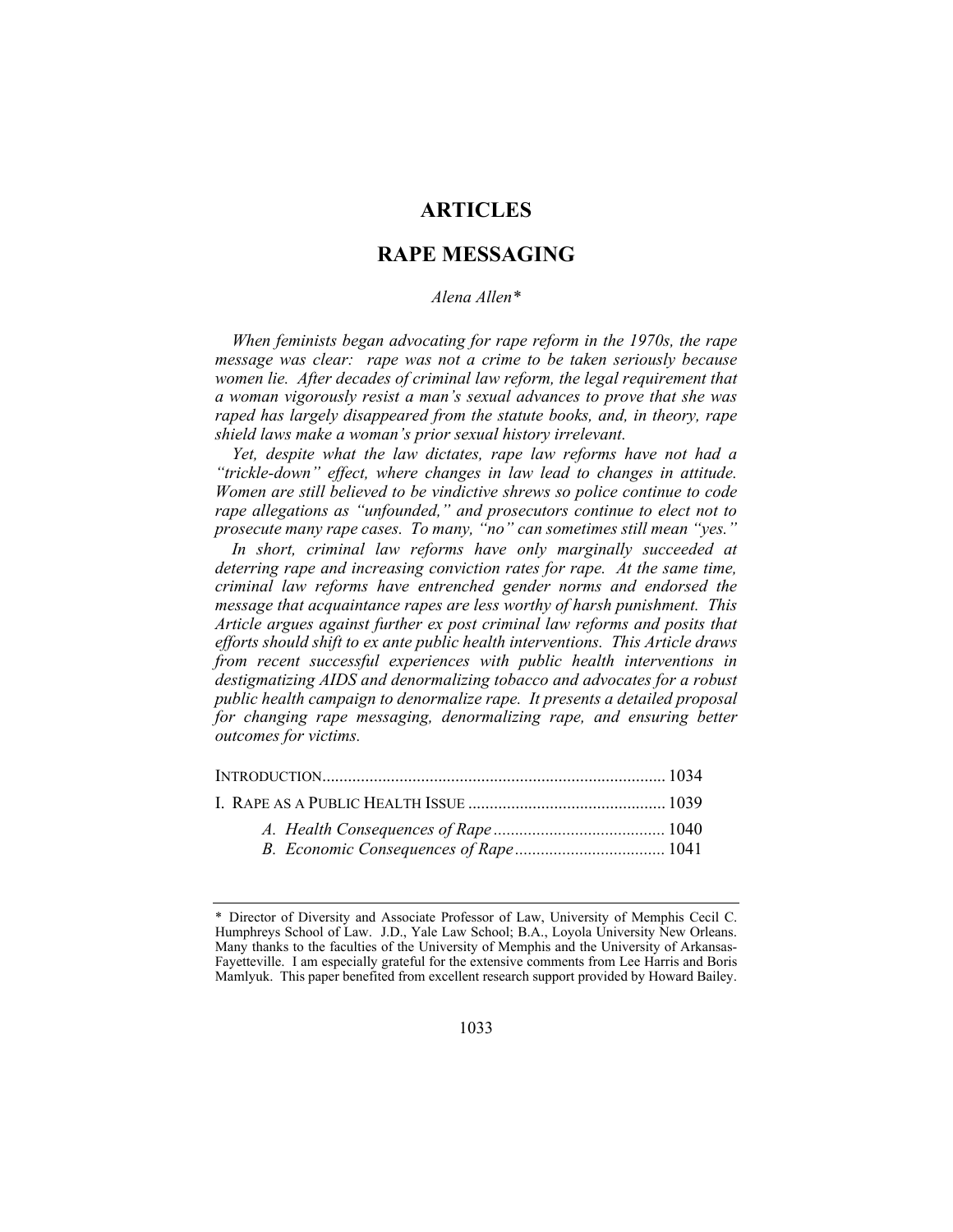| IV. MESSAGING RAPE AS A PUBLIC HEALTH ISSUE 1062 |  |
|--------------------------------------------------|--|
|                                                  |  |
|                                                  |  |
|                                                  |  |
|                                                  |  |
|                                                  |  |
|                                                  |  |
|                                                  |  |
| 1. Increase Funding for SANE Programs 1076       |  |
| 2. Expand Access to Victim Compensation          |  |
| Programs for Sexual Assault Victims  1080        |  |
|                                                  |  |

# **INTRODUCTION**

Rape has existed since the earliest civilizations.<sup>1</sup> The oldest written laws criminalizing rape are found in the Code of Hammurabi, which predates the birth of Jesus.2 The early American colonists adopted the English definition of rape as "the carnal knowledge of a woman, forcibly and against her will."3 Until as recently as 2013, the Federal Bureau of Investigation (FBI) used this definition of rape in the Uniform Crime Reports, and many states relied on this definition in formulating the elements of rape.4 Under this traditional definition, the male perpetrator had to penetrate the female victim by use of

 <sup>1.</sup> According to Greek legend, many Greek women were raped during the fall of Troy, including Cassandra, the daughter of the king of Troy. *See* Cyril J. Smith, *History of Rape and Rape Laws*, 60 WOMEN LAW. J. 188, 188 (1974).

<sup>2</sup>*. See id.* at 189 (noting that the Code of Hammurabi was written in the early part of the seventeenth century before Christ).

 <sup>3. 2</sup> WILLIAM BLACKSTONE, COMMENTARIES ON THE LAWS OF ENGLAND 209 (1893). The Modal Penal Code (MPC) follows the common law by limiting liability for rape to a "male who has sexual intercourse with a female not his wife." MODEL PENAL CODE  $\S 213.1(1)$ (2017). In addition, the MPC requires either "force" or threat of "imminent death, serious bodily injury, [or] extreme pain or kidnapping." *Id.* § 213.1(1)(a).

<sup>4</sup>*. See Frequently Asked Questions About the Change in the UCR Definition of Rape*, FBI (Dec. 11, 2014), https://ucr.fbi.gov/recent-program-updates/new-rape-definitionfrequently-asked-questions [https://perma.cc/4RZT-LYZP] (noting that the "carnal knowledge" definition would no longer be used beginning on January 1, 2013). The revised definition is: "Penetration, no matter how slight, of the vagina or anus with any body part or object, or oral penetration by a sex organ of another person, without the consent of the victim." *Id.*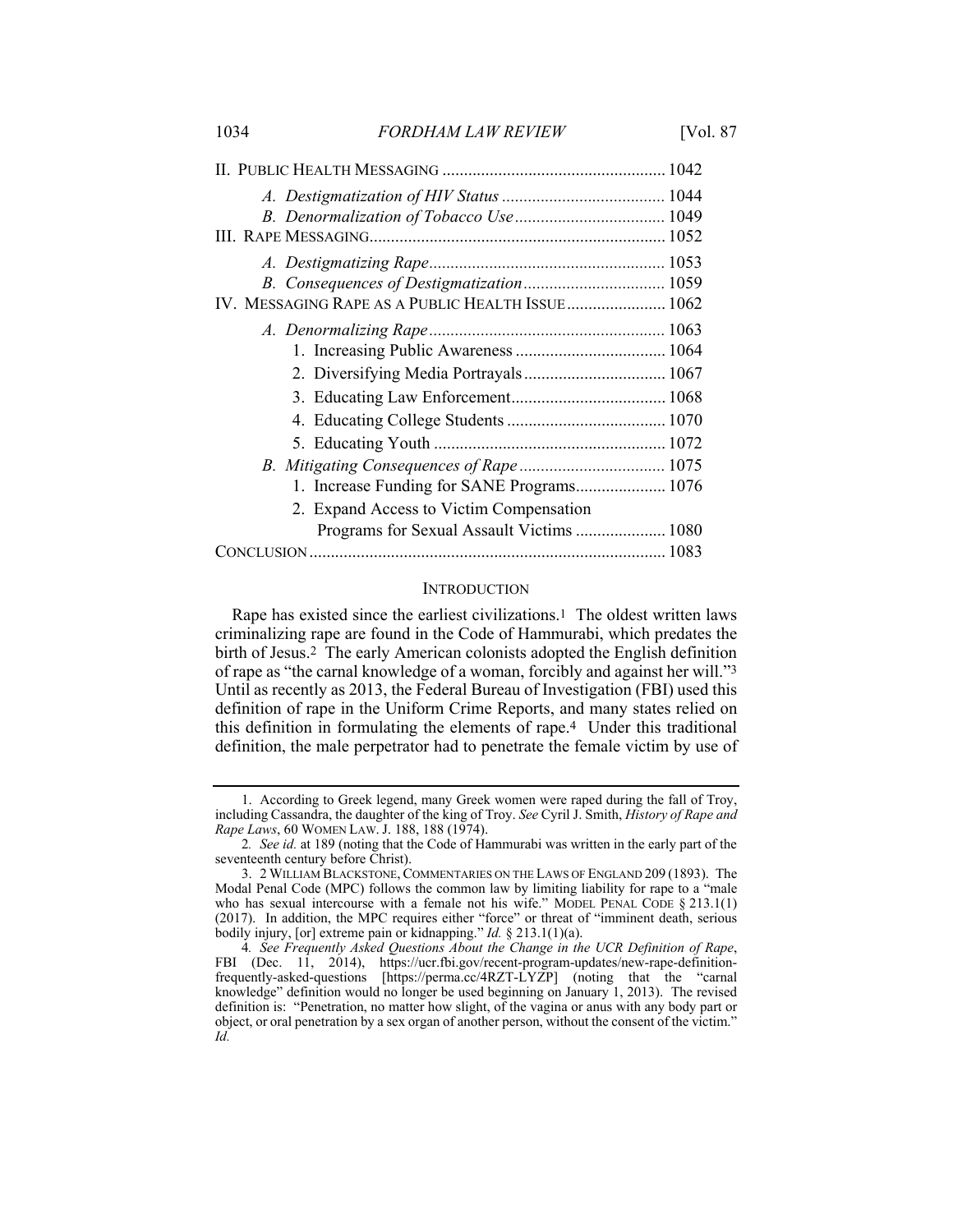force or threats of force, and the female victim had to strenuously resist and express her nonconsent.5

This traditional definition of rape is premised upon the classic rape narrative in which a woman is walking alone at night, is beaten and dragged into a dark alley or abandoned house, and is eventually raped by a gun-toting or knife-wielding man despite her screams of "no" and valiant attempts to escape.6 On average, a sexual assault occurs every ninety-eight seconds in the United States.7 As a result, sexual violence, the risk of sexual violence, and the fear of violence are omnipresent for American women.8 However, the classic rape narrative described above is the exception rather than the norm.9

Studies have suggested that nearly one in five women living in the United States have been raped during their lifetimes.10 It is estimated that nearly 1.3 million women are raped each year.<sup>11</sup> The typical rape is committed by an

6*. See* Michelle J. Anderson, *Diminishing the Legal Impact of Negative Social Attitudes Toward Acquaintance Rape Victims*, 13 NEW CRIM. L. REV. 644, 645 (2010) (noting that the classic rape narrative is "woven from a racist and sexist mythology specific to American history").

 7. *Statistics*, RAINN, http://www.rainn.org/statistics [https://perma.cc/45KU-N5JX] (last visited Nov. 15, 2018); *see also* Alanna Vagianos, *30 Alarming Statistics That Show the Reality of Sexual Violence in America*, HUFFINGTON POST (Apr. 6, 2017), https://www.huffingtonpost.com/entry/sexual-assault-statistics\_us\_58e24c14e4b0c777 f788d24f [https://perma.cc/Y4UQ-W8HV] (noting that an estimated 17,700,000 women have been victims of rape in the United States since 1998).

8*. See, e.g.*, JUDITH L. HERMAN, TRAUMA AND RECOVERY 33 (1992) ("Rape, battery, and other forms of sexual and domestic violence are so common a part of women's lives that they can hardly be described as outside the range of ordinary experience."); *see also* SUSAN BROWNMILLER, AGAINST OUR WILL: WOMEN AND RAPE 15 (1975) (opining that, instead of being an aberration, rape has historically been used by men to dominate and oppress women). 9*. See* Anderson, *supra* note 6, at 645–46 (describing the typical acquaintance rape).

 10. A 2011 survey conducted by the Centers for Disease Control and Prevention (CDC) estimated that 19.3 percent of U.S. women have been raped at some point during their life. *See* Matthew J. Brieding et al., *Prevalence and Characteristics of Sexual Violence, Stalking, and Intimate Partner Violence Victimization—National Intimate Partner and Sexual Violence Survey, United States, 2011*, CDC (Sept. 5, 2014), https://www.cdc.gov/mmwr/preview/ mmwrhtml/ss6308a1.htm [https://perma.cc/56DM-T4VR].

 11. This number includes women who have experienced complete forced penetration, women who have experienced attempted forced penetration, and women who have experienced alcohol- or drug-facilitated complete forced penetration. *See* MICHELE C. BLACK ET AL., CTRS. FOR DISEASE CONTROL & PREVENTION, THE NATIONAL INTIMATE PARTNER AND SEXUAL VIOLENCE SURVEY: 2010 SUMMARY REPORT 3 (2011), https://www.cdc.gov/ violenceprevention/pdf/NISVS\_Report2010-a.pdf [https://perma.cc/23SU-U9MW].

<sup>5</sup>*. See, e.g.*, Territory v. Nishi, 24 Haw. 677, 682 (1919) ("The term 'rape' imports not only force and violence on the part of the man, but resistance on the part of the woman. There must be force, actual or constructive, and resistance. In the absence of proof of resistance consent is presumed. Mere general statements of prosecutrix that she resisted are not sufficient, but the specific acts of resistance must be shown."); Reynolds v. State, 42 N.W. 903, 904 (Neb. 1889) ("[V]oluntary submission by the woman while she has power to resist, no matter how reluctantly yielded, removes from the act an essential element of the crime of rape."); *see also* Brown v. State, 106 N.W. 536, 538 (Wis. 1906) ("Not only must there be entire absence of mental consent or assent, but there must be the most vehement exercise of every physical means or faculty within the woman's power to resist the penetration of her person, and this must be shown to persist until the offense is consummated.").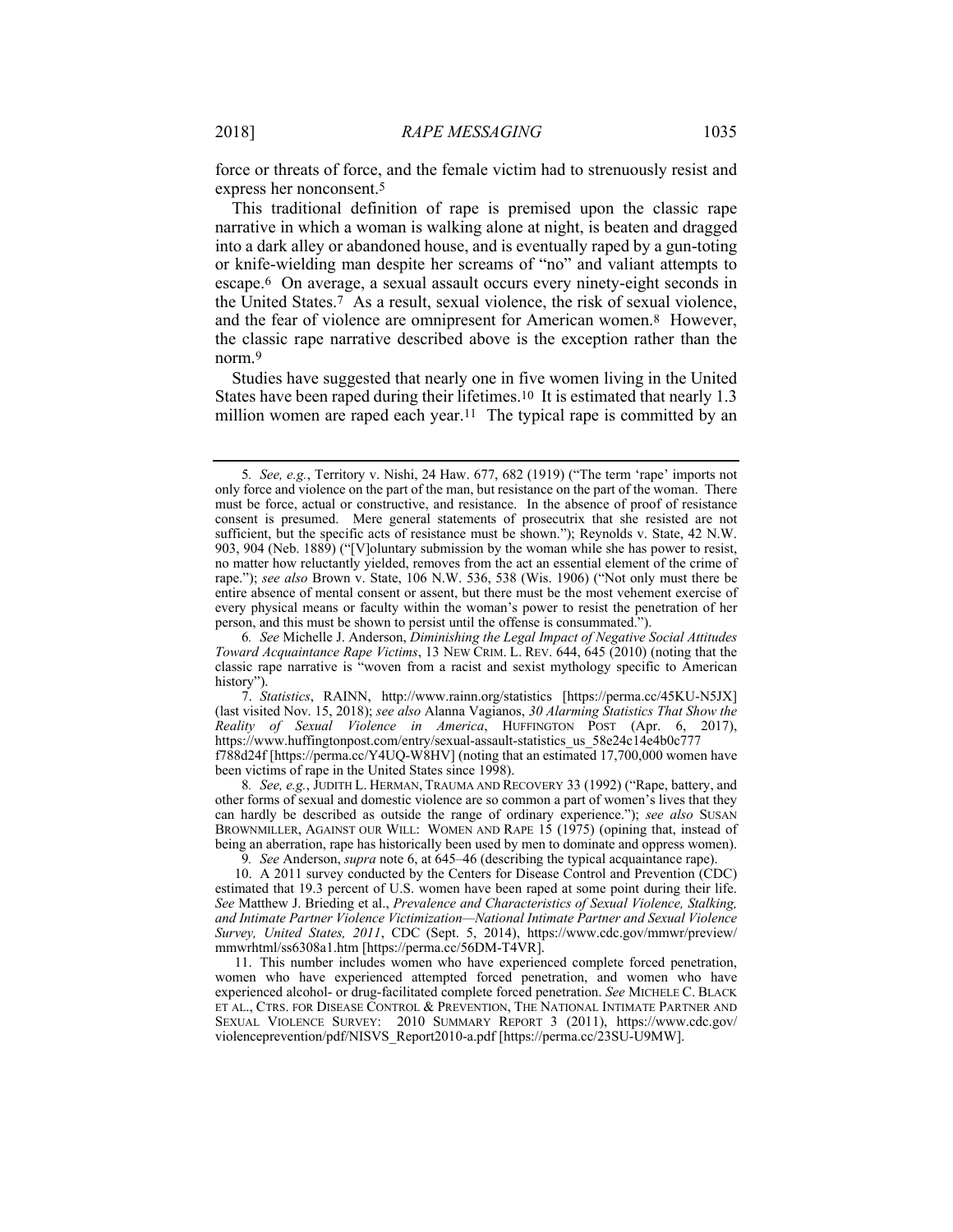acquaintance and not a stranger lurking in the shadows;12 it occurs in the victim's home or in the home of a friend or a relative—not in a dark alley or abandoned property.13 The typical rapist does not wield a gun or knife but instead a charming smile that persuades the victim to let his or her guard down.14

Thus, in many ways, the criminal definition of rape is based on a rape narrative that is much different than the typical rape. Because most rapes do not fit into the violent-stranger-perpetrator paradigm, many instances of rape are never reported.15 Rape victims often feel that if their rape does not fit within the classic rape narrative then they will not be believed.16 And particularly those who are raped by an acquaintance often experience shame, humiliation, and guilt, and fear that police and juries will be skeptical of their stories.17 Even when a rape is reported to law enforcement, chances are slim that the rapists will be convicted because rape victims are often persuaded to drop their complaint by police.18 Even if a rape is investigated, it is still unlikely that it will be tried because prosecutors are very selective in the rape cases that they choose to prosecute and prefer to try classic rape narratives.19

 13. The DOJ reported that between 2005 and 2010, 55 percent of rapes occurred at or near the victim's home with another 12 percent occurring at or near the home of a friend or relative. *See id.* at 4.

16*. See, e.g.*, Amy Dellinger Page, *Gateway to Reform?: Policy Implications of Police Officers' Attitudes Toward Rape*, 33 AM. J. CRIM. JUST. 44, 55 (2008) (surveying 891 police officers and reporting that 53 percent of these officers believed that up to 50 percent of alleged rape victims lied about being raped).

18*. See, e.g.*, S. REP. NO. 103-138, at 50 (1994) ("Crimes against women are often treated differently and less seriously that other crimes. Police may refuse to take reports; prosecutors may encourage defendants to plead to minor offenses; judges may rule against victims on evidentiary matters . . . .").

 19. John W. Stickels et al., *Elected Texas District and County Attorneys' Perceptions of Crime Victim Involvement in Criminal Prosecutions*, 14 TEX. WESLEYAN L. REV. 1, 9 (2007) (noting that prosecutors are "more likely to use stereotypes about rape and rape victims to determine which sexual assault cases to take seriously" and that "prosecutors are less likely to

 <sup>12.</sup> A recent report by the Department of Justice (DOJ) found that 78 percent of rape perpetrators were a family member, intimate partner, friend, or acquaintance of the victim. U.S. DEP'T OF JUSTICE, NCJ 240655, FEMALE VICTIMS OF SEXUAL VIOLENCE, 1994–2010, at 1 (2013), https://www.bjs.gov/content/pub/pdf/fvsv9410.pdf [https://perma.cc/GX4U-Z8ZA]. About 34 percent of all rape or sexual assault victimizations were committed by an intimate partner (former or current spouse, girlfriend, or boyfriend) and 38 percent by a friend or acquaintance. *Id.* Strangers committed about 22 percent of sexually violent crimes. *Id.*

 <sup>14.</sup> Only about 11 percent of rapists use a weapon. *See id.* at 5.

<sup>15</sup>*. See, e.g.*, U.S. DEP'T OF JUSTICE, NCJ 194530, RAPE AND SEXUAL ASSAULT: REPORTING TO POLICE AND MEDICAL ATTENTION, 1992–2000, at 2 (2002), https://www.bjs.gov/content/pub/pdf/rsarp00.pdf [https://perma.cc/7LXE-UU4Y] (finding that 63 percent of completed rapes were not reported to the police); *see also* LEE MADIGAN & NANCY GAMBLE, THE SECOND RAPE: SOCIETY'S CONTINUED BETRAYAL OF THE VICTIM 3 (1991) (finding that 90 percent of rapes go unreported). *See generally* Leslie Gise & P. Paddison, *Rape, Sexual Abuse, and Its Victims*, 11 PSYCHIATRIC CLINICS N. AM. 629 (1988) (estimating that between 50 percent and 90 percent of rapes and sexual assaults are never reported).

 <sup>17.</sup> In a landmark study, scholars Kalven and Zeisel found that jurors in rape cases were more likely to acquit defendants. HARRY KALVEN, JR. & HANS ZEISEL, THE AMERICAN JURY 249–57 (Univ. of Chi. Press Phoenix ed. 1986). Jurors admitted to weighing the victim's character and provocative conduct. *Id.*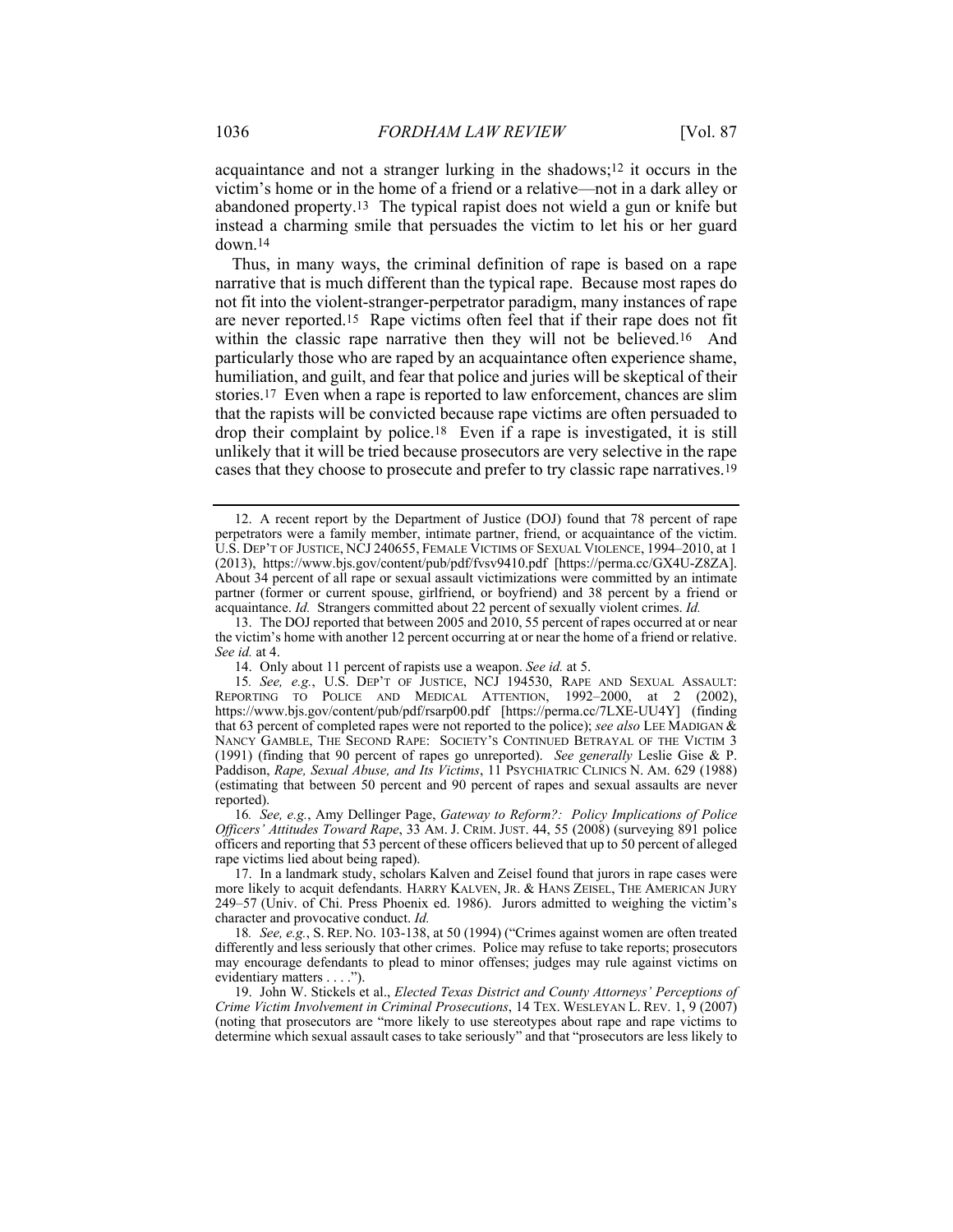Although the sexual victimization of women was ignored for centuries, feminist rape reformers began mobilizing in the 1970s to challenge rape myths and advocate for legal reform. Prior to the 1970s, rape laws made it difficult for prosecutors to obtain convictions for rape because many state laws contained corroboration,20 resistance,21 reporting,22 and chastity requirements.23 Many of these hurdles were rooted in sexist norms. Thus, feminist rape reformers sought to abolish those norms24 and to reform rape laws so that the rate of rape convictions would increase.25 Yet, at the heart of their crusade was a desire to have rape victims be believed and to reform the criminal justice system so that rape would be viewed as a serious violent crime worthy of punishment.

In some ways, feminist rape reformers were successful. For example, their reforms placed stranger rapes, which fit into the classic rape narrative, "on the same footing as other violent crimes."26 They eliminated resistance and corroboration requirements in most jurisdictions27 and successfully advocated for the passage of rape shield laws, which prevent evidence of a victim's past sexual history from being introduced at trial.28 Yet, despite

21*. See, e.g.*, State v. Hoffman, 280 N.W. 357, 358 (Wis. 1938) (holding that "there must be the most vehement exercise of every physical means or faculty within the woman's power to resist the penetration of her person, and this must be shown to persist until the offense is consummated" (quoting Brown v. State, 105 N.W. 536, 538 (Wis. 1906))).

22*. See* Kathryn M. Stanchi, *The Paradox of the Fresh Complaint Rule*, 37 B.C. L. REV. 441, 446 (1996) (describing the "hue and cry" rationale as requiring victims to cry out immediately and promptly report being victimized).

23*. See* Harriett R. Galvin, *Shielding Rape Victims in the State and Federal Courts: A Proposal for the Second Decade*, 70 MINN. L. REV. 763, 785 (1986) (noting that, prior to the passage of rape shield laws, the "majority of courts . . . permitted the defense counsel to elicit evidence solely of the complainant's reputation for chastity in the community").

 24. For example, SlutWalk is a recent movement that focuses on not judging women for being overtly sexual. *See SlutWalk Toronto*, FACEBOOK, https://www.facebook.com/pg/ SlutWalkToronto/about/ [https://perma.cc/DQK2-4JBD] (last visited Nov. 15, 2018). The mission is described as follows:

We are tired of being oppressed by slut-shaming; of being judged by our sexuality and feeling unsafe as a result. Being in charge of our sexual lives should not mean that we are opening ourselves to an expectation of violence, regardless if we participate in sex for pleasure or work. No one should equate enjoying sex with attracting sexual assault . . . . Join us in our mission to spread the word that those . . . who experience sexual assault are not the ones at fault, without exception.

*Id.*

 25. Susan Estrich, *Rape*, 95 YALE L.J. 1087, 1158 (1986) (noting that "increasing conviction rates was a stated purpose of law reform").

 26. Aya Gruber, *Rape, Feminism, and the War on Crime*, 84 WASH. L. REV. 581, 594  $(2009)$ 

 27. Richard Klein, *An Analysis of Thirty-Five Years of Rape Reform: A Frustrating Search for Fundamental Fairness*, 41 AKRON L. REV. 981, 986–87 (2008).

 28. *See generally* Michelle J. Anderson, *From Chastity Requirement to Sexuality License: Sexual Consent and a New Rape Shield Law*, 70 GEO. WASH. L. REV 51 (2002).

pursue a sexual assault case when rape victims have a history of risk-taking behavior, such as hitchhiking, drinking, or drug use").

<sup>20</sup>*. See, e.g.*, Davis v. State, 48 S.E. 180, 181–82 (Ga. 1904) (noting that "[t]he law is well established, since the time of Lord Hale, that a man should not be convicted of rape on the testimony of the woman alone, unless there are some concurrent circumstances which tend to corroborate her evidence").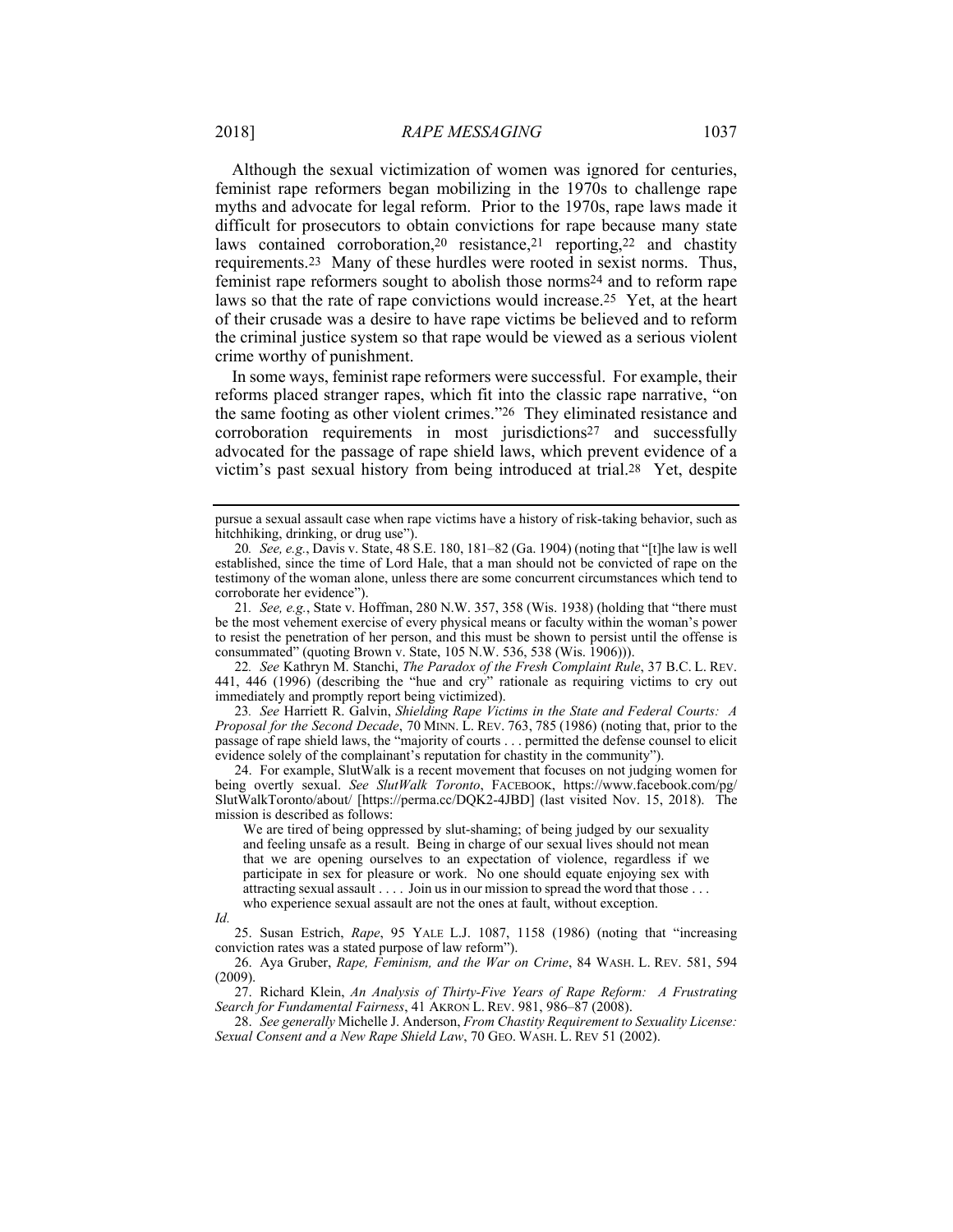these victories, criminal law reforms have not yielded a substantial increase in rape prosecutions or convictions of acquaintance rapes.

Much has been written about the limited success of the rape reform movement.29 Some have argued for further reform in the form of affirmative consent laws.30 Others have contended that criminal law reforms should be abandoned in favor of social shaming.31 Still others believe that reliance on the criminal justice system ultimately harms rape victims and that reformers should disengage reform efforts from the system altogether.32 Although many critiques have been written, most have overlooked public health as a viable alternative to criminal reform. This Article seeks to illuminate how public health can be leveraged to effectively reduce the prevalence of rape.

This Article proffers the idea that rape is such a traumatic crime that the bulk of reform efforts should be reallocated to ex ante interventions. Exhaustive campaigns to reform criminal law will likely continue to be only marginally effective because most of those efforts are focused on ex post reforms aimed at increasing conviction rates and making the rape trial less traumatic for the victims. These efforts are almost certain to fail because convictions do not simply hinge on the letter of the law but also upon the willingness of factfinders to faithfully apply the law.<sup>33</sup> Potential jurors are often skeptical of victims who allege acquaintance rape, and this skepticism is unlikely to change regardless of the wording of the law.34 Additionally, trials are naturally adversarial. As such, with or without reforms, trial is likely to be a traumatic experience for the victim.

Therefore, this Article posits that reforms should pivot from ex post legal reforms of criminal law to ex ante denormalizing reforms based on existing public health models. In essence, this Article argues that the societal change rape reformers hoped to achieve has not materialized, and, thus, a new approach is needed. Part I of this Article explains why rape should be viewed as a public health issue. It discusses the scope of public health and frames rape as a public health issue. Part II of this Article discusses how destigmatization and denormalization strategies have been used by public

 <sup>29.</sup> Beverly J. Ros, *Does Diversity in Legal Scholarship Make a Difference: A Look at the Law of Rape*, 100 DICK. L. REV. 795, 852 (1996) ("The statutory changes wrought in the 1970s and 1980s have not had the dramatic impact on rape prosecutions that was anticipated by the reformers.").

 <sup>30.</sup> *See generally, e.g.*, Lani Anne Remick, *Read Her Lips: An Argument for a Verbal Consent Standard in Rape*, 141 U. PA. L. REV. 1103 (1993); Stephen J. Schulhofer, *Consent: What It Means and Why It's Time to Require It*, 47 U. PAC. L. REV. 665 (2016); Deborah Tuerkheimer, *Affirmative Consent*, 13 OHIO ST. J. CRIM. L. 441, 442 (2016) (noting that "an estimated 14,000 institutions of higher education have adopted disciplinary standards that codify an affirmative definition of sexual consent").

<sup>31</sup>*. See generally* Katharine K. Baker, *Sex, Rape, and Shame*, 79 B.U. L.REV. 663 (1999).

<sup>32</sup>*. See* Gruber, *supra* note 26, at 153.

<sup>33</sup>*. See* KALVEN & ZEISEL, *supra* note 17, at 12–32.

<sup>34</sup>*. See, e.g.*, Hannah McGee et al., *Rape and Child Sexual Abuse: What Beliefs Persist About Motives, Perpetrators, and Survivors?*, 26 J. INTERPERSONAL VIOLENCE 3580, 3586 (2011) (finding that 40.2 percent of the study's 3210 participants believed that accusations of acquaintance rape were often false, which indicates that a large minority of potential jury members are predisposed to a verdict of not guilty in the case of rape).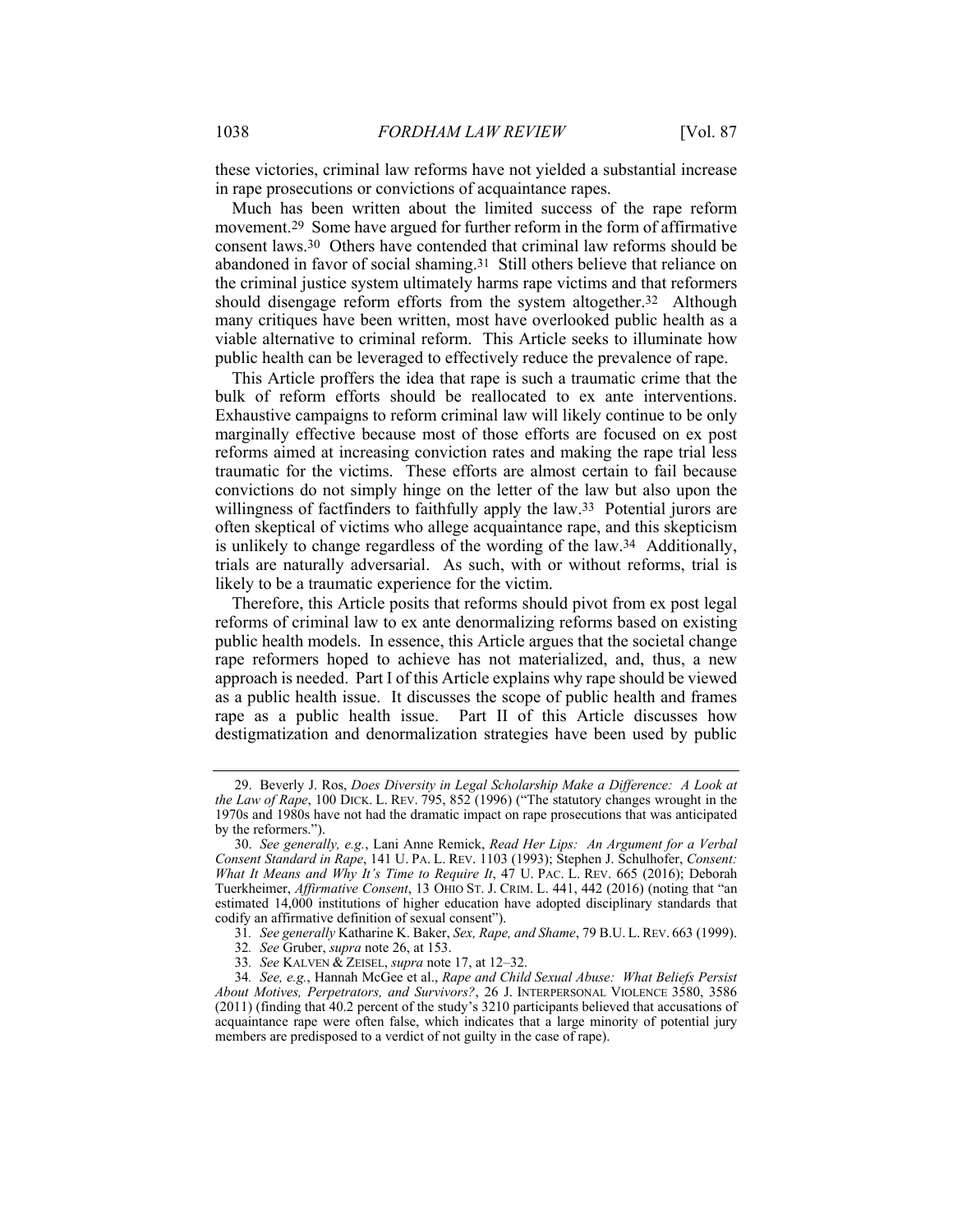health advocates to address the AIDS epidemic and to reduce tobacco use. It explains the goal of destigmatization and denormalization and provides a glimpse of how each strategy has been successfully employed. Part III analyzes how the ex post criminal law reforms have been largely unsuccessful and discusses how myopic attempts to destigmatize rape victims have had pronounced unintended consequences. It argues that the existing ex post criminal-reform framework is an ineffective strategy for addressing the rape crisis. Part IV presents denormalization as the superior public health strategy for reducing the prevalence of rape. It provides a detailed blueprint that focuses on primary prevention, screenings, and coping and recovery.

#### I. RAPE AS A PUBLIC HEALTH ISSUE

Throughout history, recognition of the importance of the field of public health to the health of populations has waxed and waned. Even the definition of public health has evolved over time.35 In 1920, Charles-Edward Amory Winslow articulated the classic definition of public health as, "the science and the art of preventing disease, prolonging life, and promoting physical health and efficiency through organized community efforts . . . and the development of the social machinery which will ensure . . . a standard of living adequate for the maintenance of health."36 The Winslow definition laid the foundation for a robust field that has evolved to also address social ills.

Geoffrey Vickers, a famous British systems scientist, also famously defined public health. His definition reflects an understanding that population health is interconnected with social, economic, political, and medical factors.37 Vickers noted, "The landmarks of political, economic, and social history are the moments when some condition passed from the category of the given into the category of the intolerable. . . . [T]he history of public health might well be written as a record of successive redefinings of the unacceptable."38 Thus, in Vickers's view, public health blends knowledge with social values to shape responses to problems that require collective action after such problems have crossed the line between acceptability and unacceptability.

As a result of advocacy by feminists and changing social norms, stranger rape has come to be viewed as unacceptable.39 Despite that success, feminist

<sup>35</sup>*. See generally, e.g.*, Mark A. Rothstein, *Rethinking the Meaning of Public Health*, 30 J.L. MED. & ETHICS 144 (2002) (discussing various definitions of public health and arguing that the increasingly broad definitions for public health do not provide a practical framework for evaluating policy).

 <sup>36.</sup> C.-E. A. Winslow, *The Untilled Fields of Public Health*, 2 MOD. MED. 23, 30 (1920). 37*. See* Geoffrey Vickers, *What Sets the Goals of Public Health?*, 1 LANCET 599, 600 (1958).

<sup>38</sup>*. Id.*

<sup>39</sup>*. See, e.g.*, Ginia Bellafante, *Rape by Strangers*, N.Y. TIMES (Jan. 22, 2016), https://www.nytimes.com/2016/01/24/nyregion/rape-by-strangers-new-york-city.html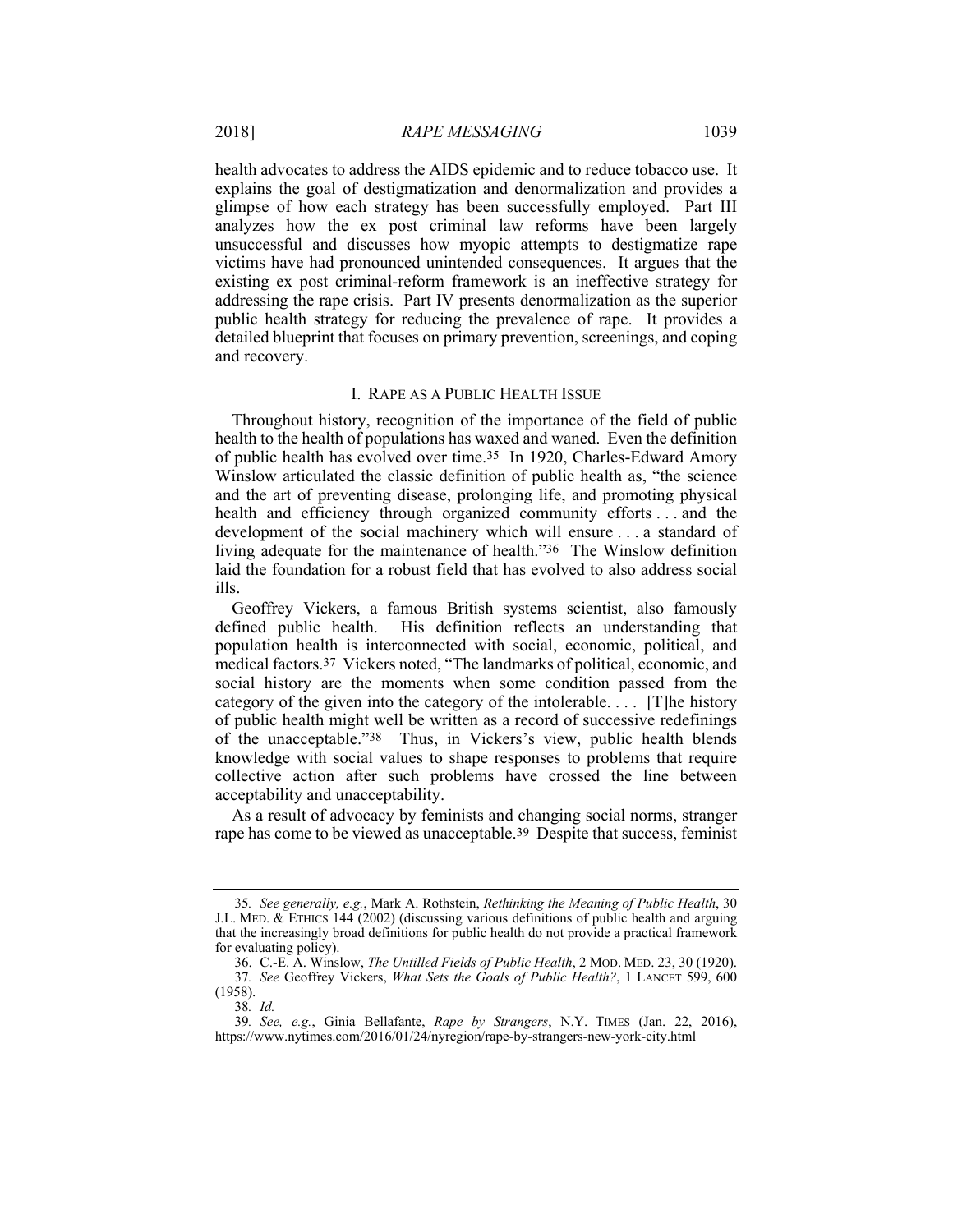reformers have not been successful in denormalizing acquaintance rape into the unacceptable. Yet, the health and economic consequences of rape occur regardless of whether the perpetrator is a stranger or acquaintance. In contrast to criminal law reforms which are activated after the commission of a rape, public health intervention strategies focus primarily on preventing sexual abuse from occurring in the first place.40 Given the significant health and economic consequences of rape, the primary goal of the rape reform movement should be to reduce the prevalence of rape.

# *A. Health Consequences of Rape*

Although not routinely characterized this way, the sheer prevalence of rape, combined with its health consequences, make rape a quintessential public health issue.41 Rape victims are at risk for sexually transmitted diseases (STDs), pregnancy, posttraumatic stress disorder (PTSD), depression, substance abuse, suicidal ideation, repeated sexual victimization, and physical injury.42 The risk of acquiring an STD, for example, varies depending on the whether there was anal or vaginal penetration, the violence of the assault, the number of assailants, and the susceptibility of the victim to infection.<sup>43</sup> Generally, women are more likely than men to get an STD,<sup>44</sup> and female rape victims are even more likely to acquire an STD because of the lower likelihood of condom use.45 It is estimated that the risk of acquiring chlamydia can be as high as  $16$  percent<sup>46</sup> while the risk of acquiring

<sup>[</sup>https://perma.cc/RV4P-U897] (noting that 1970s and 1980s feminism recalibrated our understanding of rape, making "any discussion of rape by a stranger seem benighted").

<sup>40</sup>*. See infra* Part III.

<sup>41</sup>*. See* BLACK ET AL., *supra* note 11, at 1 (noting that over 18 percent of American women—or roughly 23 million—have been raped).

 <sup>42.</sup> *See* Rebecca Campbell, *The Psychological Impact of Rape Victims: Experiences with the Legal, Medical and Mental Health Systems*, 63 AM. PSYCHOLOGIST 702, 703 (2008).

 <sup>43.</sup> *See, e.g.*, Cynthia H. Miller, *Preventing STDS After Sexual Assault: A Guide for Clinicians*, MEDSCAPE TODAY (Mar. 2, 2014), https://www.medscape.com/viewarticle/ 822563 [https://perma.cc/9JF2-WFZL]. *See generally* Carole Jenny et al., *Sexually Transmitted Diseases in Victims of Rape*, 322 NEW ENG. J. MED. 713 (1990).

<sup>44</sup>*. See 10 Ways STDs Impact Women Differently from Men*, CDC (Apr. 2011), https://www.cdc.gov/std/health-disparities/stds-women-042011.pdf [https://perma.cc/P5CK-C9F4] (explaining that "[t]he lining of the vagina is thinner and more delicate than the skin on a penis, so it's easier for bacteria and viruses to penetrate"); *see also* Gail Bolan et al., *Gender Perspectives and STDs*, *in* SEXUALLY TRANSMITTED DISEASES 117, 121 (3d ed. 1999) (opining that women's increased susceptibility to STDs is likely due to semen remaining inside the female body for some time after unprotected sex).

 <sup>45.</sup> Craig Wolff, *Rapists and Condoms; Is Use a Cavalier Act or a Way to Avoid Disease and Arrest?*, N.Y. TIMES (Aug. 22, 1994), https://www.nytimes.com/1994/08/22/nyregion/ rapists-and-condoms-is-use-a-cavalier-act-or-a-way-to-avoid-disease-and-arrest.html [https://perma.cc/43SY-KNQQ] (reporting that national statistics on the subject are scant but that a rape counselor in San Francisco indicated that, based on her cases, about 15 to 20 percent of rapists use condoms).

<sup>46</sup>*. See* Miller, *supra* note 43 (estimating that the likelihood of acquiring chlamydia after a single rape is between 3 and 16 percent).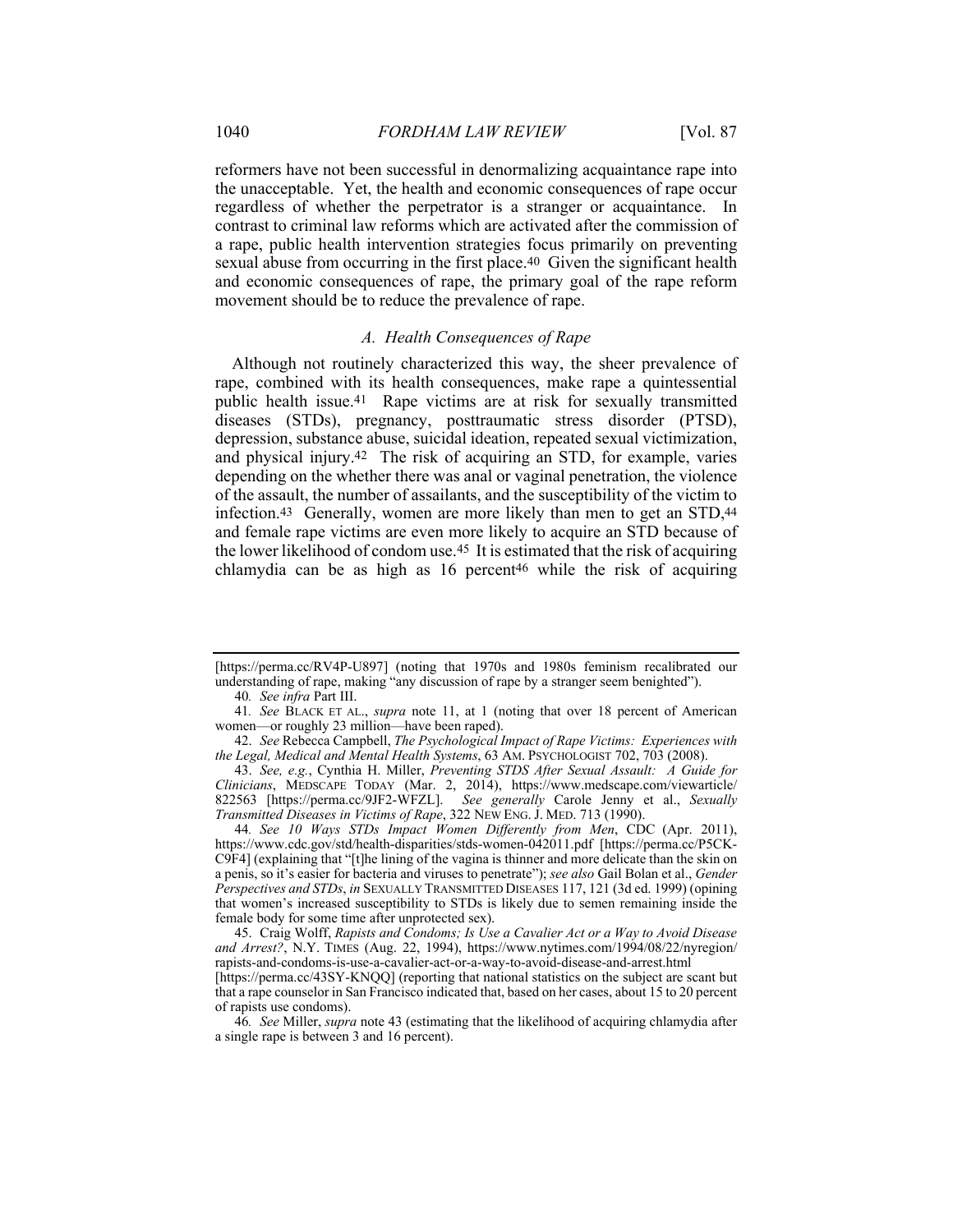gonorrhea can be as high as 26 percent.47 The risk of acquiring pelvic inflammatory disease (PID) and bacterial vaginosis is about 11 percent,48 while the risk of acquiring trichomoniasis is about 7 percent.<sup>49</sup> In addition, rape victims have an increased risk of acquiring HIV during a rape because trauma is more likely.50 As a result, the Centers for Disease Control and Prevention (CDC) recommends that sexual assault victims receive STD preventive medications or prophylaxis.51

Bacterial STDs are treatable with antibiotics. However, if treatment is not obtained, bacterial diseases can cause serious harm to women. Chlamydia and gonorrhea are often asymptomatic and if left untreated can lead to PID.52 A woman who has PID is at increased risk of an ectopic pregnancy and has a one in five chance of becoming infertile.53 Lastly, rape victims who are of childbearing age may become pregnant. It is estimated that 5 percent of rapes end in pregnancy for women who are of childbearing age.54

#### *B. Economic Consequences of Rape*

"The estimated lifetime cost of rape [i]s \$122,461 per victim . . . . "<sup>55</sup> In addition to medical costs, rape victims take time off from work, report diminished performance, job loss, and inability to obtain work.56 Thus, rape disrupts employment prospects for victims. Researchers have linked the employment disruption to the toll that rape takes on mental health.<sup>57</sup> Rape

51*. See, e.g.*, Kimberly A. Workowski et al., *Sexually Transmitted Diseases Treatment Guidelines, 2010*, CDC (Dec. 17, 2010), https://www.cdc.gov/mmwr/preview/ mmwrhtml/rr5912a1.Htm [https://perma.cc/FX2W-FMFZ].

52. *See id*.

53*. See* Bolan et al., *supra* note 44, at 123.

 54. *See* Melissa M. Holmes et al., *Rape-Related Pregnancy: Estimates and Descriptive Characteristic from a National Sample of Women*, 175 AM. J. OBSTETRICS & GYNECOLOGY 320, 321 (1995).

 55. Cora Peterson et al., *Lifetime Economic Burden of Rape Among U.S. Adults*, 52 AM. J. PREVENTATIVE MED. 691, 697 (2017). The economic burden of rape amounts to nearly \$3.1 trillion, an estimate which includes "\$1.2 trillion (39 percent of total) in medical costs; \$1.6 trillion (52 percent) in lost work productivity among victims and perpetrators; \$234 billion (8 percent) in criminal justice activities; and \$36 billion (1 percent) in other costs, including victim property loss or damage." *Id*.

 56. *See* Rebecca M. Loya, *Rape as an Economic Crime: The Impact of Sexual Violence on Survivors' Employment and Economic Well-Being*, 30 J. INTERPERSONAL VIOLENCE 2793, 2808 (2015).

 57. About 12 percent of total mental health care costs is spent on crime victims. *See* Mark Cohen & Ted Miller, *The Cost of Mental Health Care for Victims of Crime,* 13 J.

 <sup>47.</sup> *See generally* Matthew W. Reynolds et al., *Epidemiologic Issues of Sexually Transmitted Diseases in Sexual Assault Victims*, 55 OBSTETRICAL & GYNECOLOGICAL SURV. 51 (2000).

<sup>48</sup>*. See* Miller, *supra* note 43.

<sup>49</sup>*. Id. But see* Reynolds, *supra* note 47, at 53–54 (estimating the risk between 0 and 19 percent).

 <sup>50.</sup> During consensual vaginal sex the risk of HIV transmission is about 0.1–0.2 percent. *See* Joyce S. Kuo, *HIV Prophylaxis in Sexual Assault*, MEDSCAPE TODAY (Feb. 2, 2017), https://emedicine.medscape.com/article/2141935-overview [https://perma.cc/7J7E-YTP4]. The risk increases to 0.5 percent to 3 percent during anal sex. *Id.*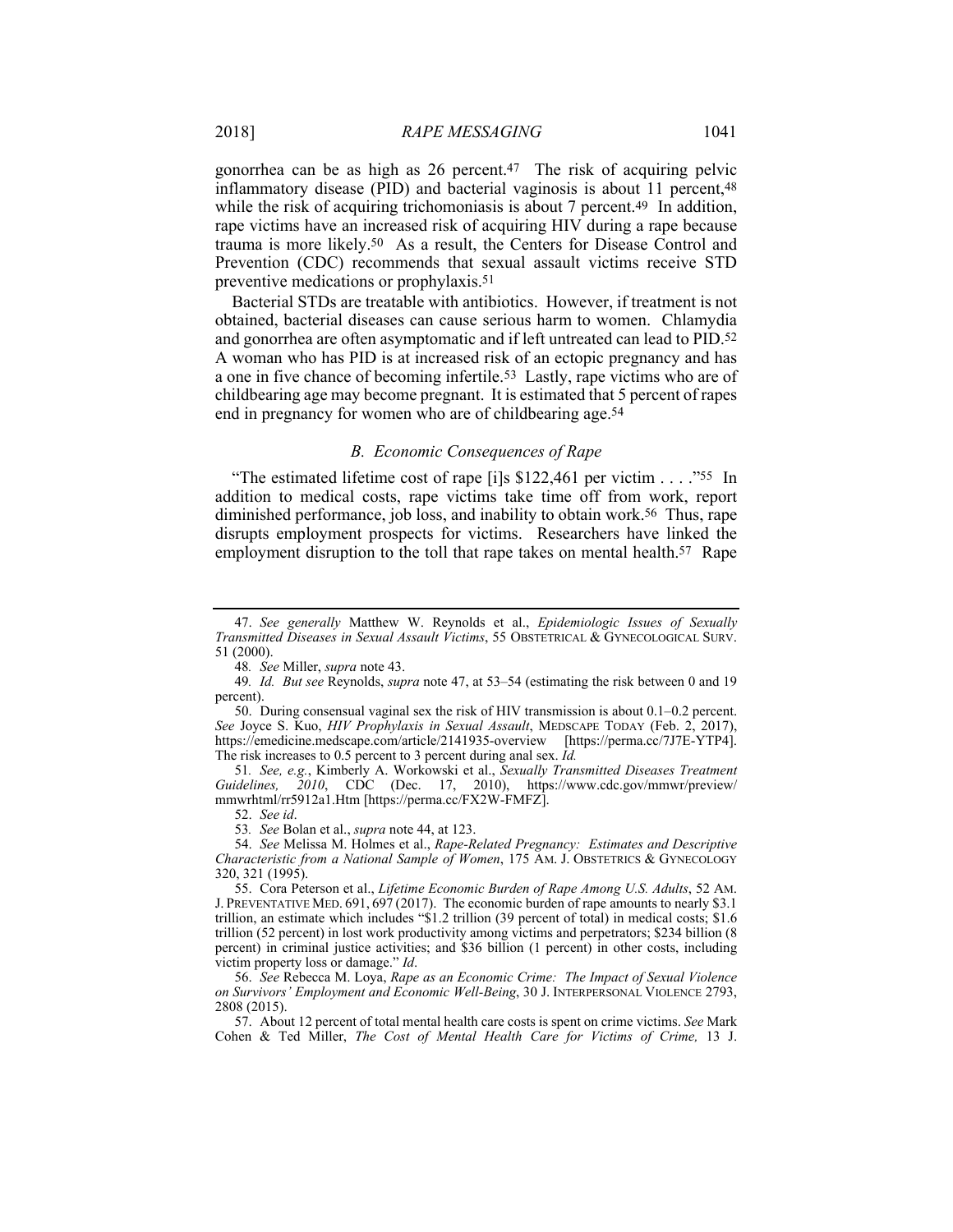victims report diminished performance at work because of trouble concentrating due to anxiety, PTSD, and dissociation.58 The combination of taking time off from work and diminished performance often leads to job loss.<sup>59</sup>

After losing their job, rape victims are often unable to find another job. One rape advocate explained that many rape victims have "been so traumatized that they just can't function well at work."60 She continued, "There is fear, there is embarrassment, there is shame, there's all these negative things that you can think of, that they can't mentally go back to work."61 Thus, the experience of rape will often cause a permanent trajectory shift that negatively impacts income, occupation, and economic stability over the course of the victim's life.62 Unsurprisingly, studies have found that rape victims were more than twice as likely to be unemployed than women who had not experienced a sexual assault.63

Thus, experiencing rape has long-term health and economic consequences for the victim that persist long after the rape has occurred. Given the trajectory shifts associated with rape, resources should focus on prevention of rape and adopt public health strategies that focus on prevention, screening, coping, and recovery.

### II. PUBLIC HEALTH MESSAGING

Public health focuses on health at the population level. Instead of focusing on the treatment of medical conditions on a case-by-case basis, public health examines trends in health, illness, and injury to understand their causes and develop and implement interventions to address them.64 It is accepted that the government will use its coercive powers to affect behaviors of individuals that are injurious to the health and well-being of others.65 Typical public health tools include detection, treatment, counseling, education, and surveillance.66 With respect to education, public health campaigns tend to employ a variety of strategies, including social marketing efforts and public

62*. See id.* at 2805.

 63. Christina A. Byrne et al., *The Socioeconomic Impact of Interpersonal Violence on Women*, 67 J. CONSULTING & CLINICAL PSYCHOL. 362, 365 (1999).

64*. See* Geoffrey Rose, *Sick Individuals and Sick Populations*, *in* PUBLIC HEALTH ETHICS: THEORY, POLICY, AND PRACTICE 33, 34 (Ronald Bayer ed., 2007) (discussing the difference between individual-centered etiology used in clinical medicine—which seeks the causes of cases—and population-focused etiology used in public health—which seeks the causes of incidence).

65*. See generally, e.g.*, Jacobson v. Massachusetts, 197 U.S. 11 (1905) (holding that states have the authority to enforce compulsory-vaccination laws to ensure public health and safety).

 66. See Joan R. Cates et al., *Prevention of Sexually Transmitted Diseases in an Era of Managed Care: The Relevance for Women*, 8 WOMEN'S HEALTH ISSUES 169, 179 (1998).

INTERPERSONAL VIOLENCE 93, 102 (1998). The cost of mental health services per rape victim exceeds \$2400. *Id.*

<sup>58</sup>*. See* Loya, *supra* note 56, at 2803.

 <sup>59.</sup> Low-wage workers and hourly workers are at greater risk for job loss. *See id.* at 2803– 04.

<sup>60</sup>*. See id.* at 2804.

<sup>61</sup>*. See id.*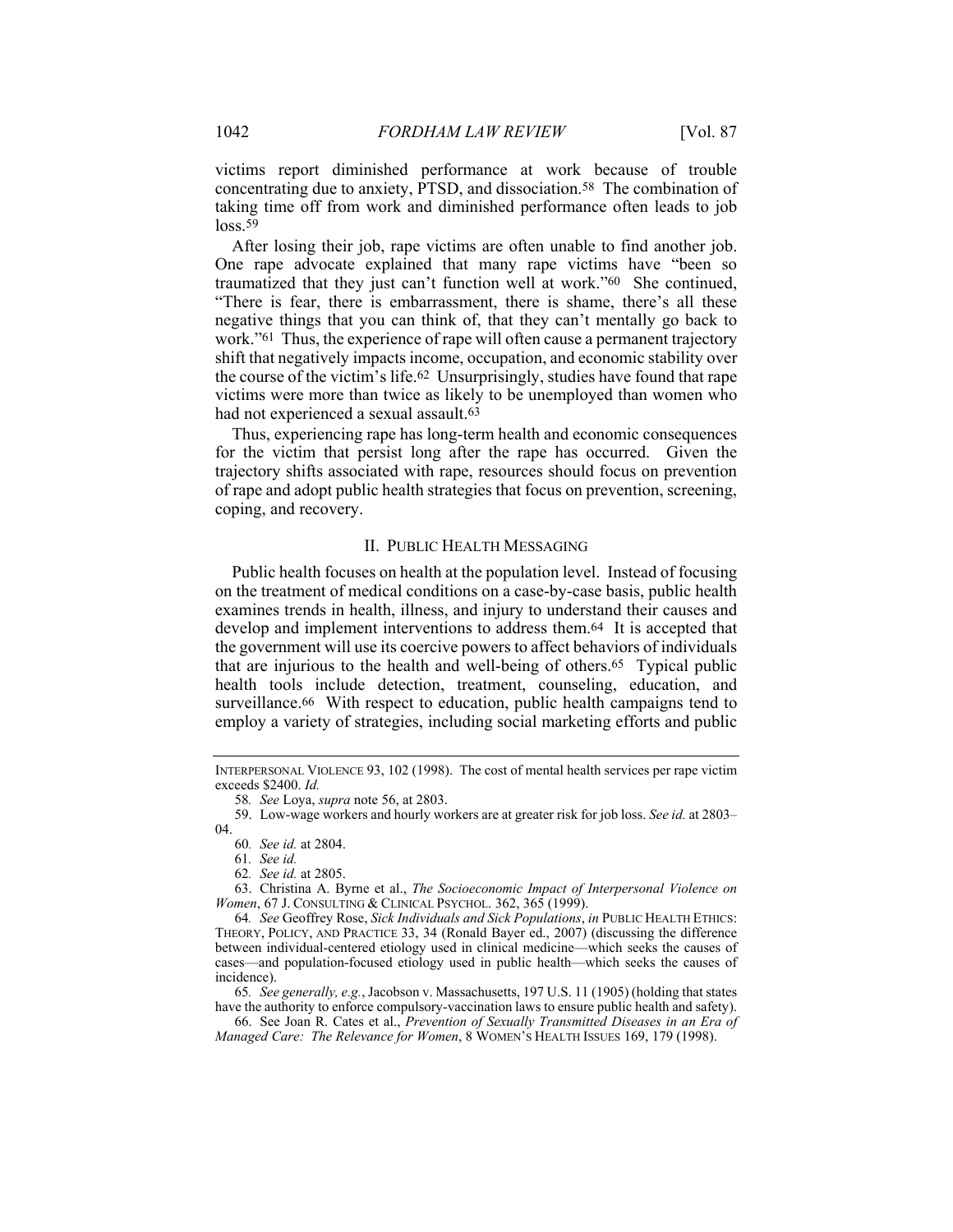service announcements (PSAs), as well as more restrictive measures, including advertising restrictions, mandated penalties for possession, taxes that increase the cost of consuming certain products, and fines.67

Over the past few decades, public health has shifted from focusing almost exclusively on communicable diseases to trying to eliminate and reduce behaviors and circumstances that harm health.68 In combatting the AIDS epidemic and tobacco use, the field of public health was confronted with unique challenges that were not amenable to its typical tools of mandatory vaccination, treatment, quarantine, and isolation.69

In their efforts to curb the rate of AIDS infections, public health professionals realized that the stigma surrounding an AIDS diagnosis hampered prevention efforts.<sup>70</sup> Thus, they began to focus on destigmatizing both people living with AIDS and behaviors associated with AIDS.<sup>71</sup> By contrast, in the tobacco context, public health professionals sought to stigmatize tobacco use72 by creating an environment that was hostile to smoking.73 In short, they worked to denormalize tobacco use. The tobacco experience is a useful model of how to use public health messaging, advertising restrictions, and taxation to denormalize conduct. As one public health researcher noted, "The campaign to stigmatize smoking was a great success, turning what had been considered simply a bad habit into

69*. See* Lindsay F. Wiley, *Rethinking the New Public Health*, 69 WASH. & LEE L. REV. 207, 215–16 (2012) (discussing the tools traditionally used in the field of public health).

<sup>67</sup>*. See generally, e.g.*, Leonard A. Jason et al., *Effects of Youth Tobacco Access and Possession Policy Interventions on Heavy Adolescent Smokers*, 6 INT'L J. ENVTL. RES. & PUB. HEALTH 1 (2009) (evaluating the effectiveness of restrictions on minor possession, use, or purchase of tobacco); Jennifer L. Pomeranz, *Taxing Food and Beverage Products: A Public Health Perspective and a New Strategy for Prevention*, 46 U. MICH. J.L. REFORM 999 (2013) (discussing proposals to tax specific individual products, nutrients, and ingredients in order to combat obesity).

<sup>68</sup>*. See* Lawrence O. Gostin et al., *The Future of the Public's Health: Vision, Values, and Strategies*, 23 HEALTH AFF. 96, 97 (2004) (noting that the "public health system is undergoing a remarkable transition, moving from discrete interventions to address infectious diseases to broad social, cultural, and economic reforms to address the root causes of ill health").

<sup>70</sup>*. See, e.g.*, Jonathan Mann, Dir., Global Programme on AIDS, World Health Org., Global AIDS: Epidemiology, Impact, Projections, Global Strategy, Remarks at the World Summit of Ministers of Health on Programmes for AIDS Prevention (Jan. 26, 1988), *in* AIDS: PREVENTION AND CONTROL 3, 10-11 (1988), http://apps.who.int/iris/bitstream/handle/ 10665/40765/9241561157\_eng.pdf [https://perma.cc/K3P8-VHMW] ("A supportive social environment includes tolerance towards and avoidance of discrimination against those who are infected. . . . There is no public health rationale for isolation, quarantine, or other discriminatory measures . . . . Discrimination and fear will undermine an entire national information and education programme. Thus discrimination itself can endanger public health.").

<sup>71</sup>*. See* Gregory M. Herek & Eric K. Glunt, *An Epidemic of Stigma: Public Reactions to AIDS*, 43 AM. PSYCHOLOGIST 886, 890 (1988).

<sup>72</sup>*. See* Jennifer Stuber et al., *Smoking and the Emergence of a Stigmatized Social Status*, 67 SOC. SCI. & MED. 420, 427 (2008) (investigating the sources of smoker-related stigmatization as perceived by current and former smokers).

 <sup>73.</sup> *See generally* David Hammond et al., *Tobacco Denormalization and Industry Beliefs Among Smokers from Four Countries*, 31 AM. J. PREVENTATIVE MED. 225 (2006).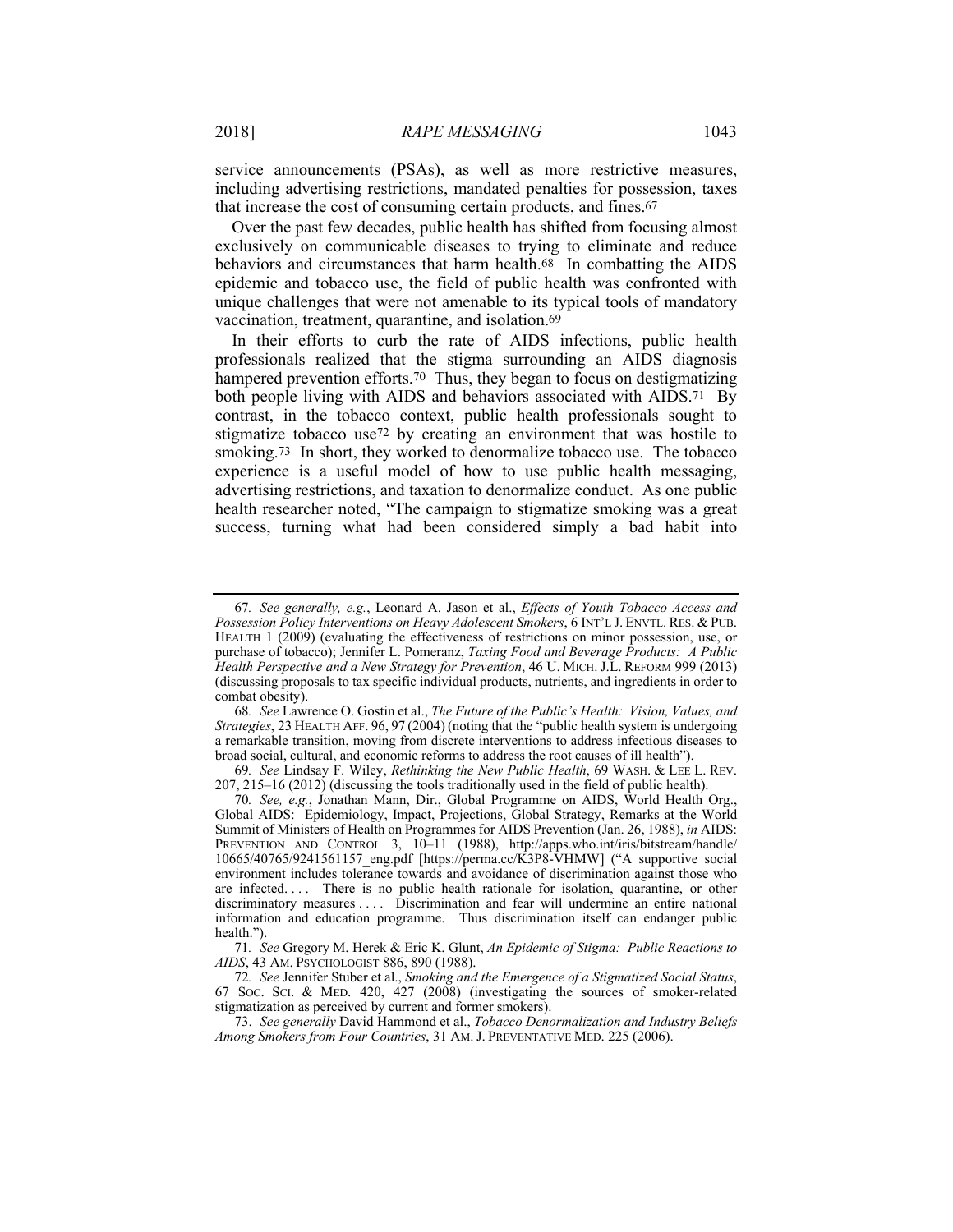reprehensible behavior."74 The lessons learned in both the HIV/AIDS and tobacco contexts are useful in forging interventions to reduce the prevalence of rape.

### *A. Destigmatization of HIV Status*

In 1981, a new immune deficiency syndrome presented in homosexual men in New York City, Los Angeles, and San Francisco.75 Within a few years, the modes of transmission were identified as sexual contact, the sharing of contaminated needles, and from mother to baby, either in utero or through breast-feeding.

Currently, only 30 percent of the approximately 1.2 million people in the United States living with HIV/AIDS are successfully treated.76 Between 2006 and 2009, the average number of new infections in the United States was between 48,600 and 56,000.77 Former United Nations Secretary General Ban Ki-Moon stated that stigma is a chief reason why the AIDS epidemic continues to devastate societies worldwide.78 In an op-ed, he argued that, because of stigma, people do not get tested and, if tested and found positive, do not seek treatment.79

AIDS stigma became salient for three reasons. First, illnesses such as AIDS are likely to be stigmatized if the illness is perceived as having been transmitted voluntarily through socially undesirable behaviors.80 Since the 1980s, AIDS has been viewed as largely spreading through volitional behaviors such as sodomy, prostitution, and intravenous drug use.81 Many viewed such behaviors as sinful and thus had little trouble favoring

 76. *See generally* Jaime L. Mignano et al., *Preparing the Future: An Interprofessional Approach to Prepare Future Health and Service-Delivery Professionals to Attain an AIDS-Free Generation*, 4 J. INTERPROFESSIONAL EDUC. & PRACTICE 1 (2016).

 77. World Health Org. [WHO], *Global HIV/AIDS Response: Epidemic Update and Health Sector Progress Towards Universal Access*, at 41 (2011), http://apps.who.int/iris/ bitstream/handle/10665/44787/9789241502986\_eng.pdf [https://perma.cc/VX77-SDTJ].

 78. Ban Ki-Moon, Opinion, *The Stigma Factor*, WASH. TIMES (Aug. 6, 2008), https://www.washingtontimes.com/news/2008/aug/6/the-stigma-factor/ [https://perma.cc/ LUM4-RRPU].

79*. Id.*

80*. See* Larry Gostin, *Public Health Strategies for Confronting AIDS: Legislative and Regulatory Policy in the United States*, 261 JAMA 1621, 1621 (1989) (emphasizing that the main groups tending to have HIV are "disfavored populations," making society less accepting of the disease and those people living with it).

 81. *See* Larry Gostin, *The Politics of AIDS: Compulsory State Powers, Public Health, and Civil Liberties*, 49 OHIO ST. L.J. 1017, 1018–19 (1989).

 <sup>74.</sup> Daniel Callahan, *Obesity: Chasing an Elusive Epidemic*, 43 HASTINGS CTR. REP., Jan.–Feb. 2013, at 34, 38.

 <sup>75.</sup> Carlos del Rio & James W. Curran, *Epidemiology and Prevention of Acquired Immunodeficiency Syndrome and Human Immunodeficiency Virus Infection*, *in* 1 MANDELL, DOUGLAS, AND BENNETT'S PRINCIPLES AND PRACTICE OF INFECTIOUS DISEASES 1635, 1635 (7th ed. 2010); *see also Kaposi's Sarcoma and* Pneumocystis *Pneumonia Among Homosexual Men—New York City and California*, 30 MORBIDITY & MORTALITY WKLY. REP. 305, 305 (1981). A large majority of HIV diagnoses are still among gay and bisexual men. *See HIV Among Gay and Bisexual Men*, CDC, at 1 (Sept. 2018), https://www.cdc.gov/ hiv/pdf/group/msm/cdc-hiv-msm.pdf [https://perma.cc/ZW2K-C6GW] (finding that, in 2016, 67 percent of all new HIV diagnoses were among either gay or bisexual men).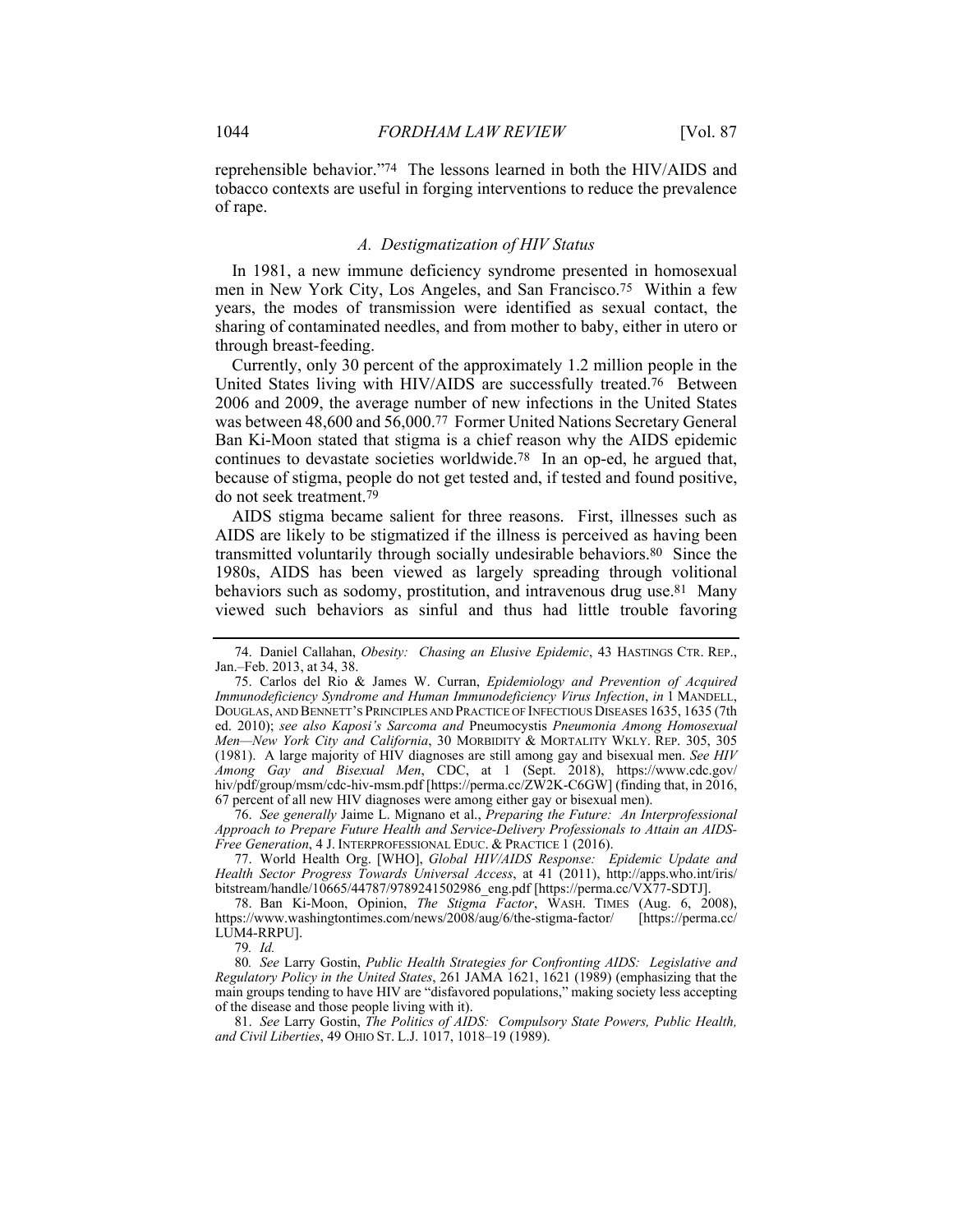discriminatory measures targeted at people afflicted with HIV/AIDS. A survey seeking to better understand public perception of AIDS found that about half of the respondents believed that people with AIDS were responsible for their illness.82 Further, many believed that HIV was a "gay disease."83 Indeed, AIDS became known also as "gay compromise syndrome,"84 "gay cancer,"85 and "GRID" (or "Gay-Related Immune Deficiency").<sup>86</sup>

Second, stigma is often associated with conditions that are believed to be fatal and incurable.87 AIDS was often believed to be a fatal condition, and a diagnosis was viewed as the equivalent of a death sentence.88 Finally, stigma is most often associated with an illness that is contagious or is perceived to pose a risk to others. In the AIDS context, public perceptions were based on unrealistic fears and overestimation of the risks posed by casual contact.89 A survey conducted in 1999 found that between 41 and 50 percent of respondents believed that HIV could be spread by sharing a drinking glass, being sneezed on, or using a public toilet.<sup>90</sup>

People are more likely to favor isolation and harsh regulations when they feel like the illness threatens them or others. For example, in 1986, prominent conservative social commentator William F. Buckley proposed that "[e]veryone detected with AIDS should be tattooed in the upper forearm, to protect common-needle users, and on the buttocks, to prevent the victimization of other homosexuals."91 A British politician, and advisor to

 84. Robert O. Brennan & David T. Durack, Letter to the Editor, *Gay Compromise Syndrome*, 2 LANCET 1338, 1338 (1981).

85*. See* Lou Chibbaro Jr., '*Gay Cancer' Focus of Hearing*, WASH.BLADE (Apr. 16, 1982), http://digdc.dclibrary.org/cdm/compoundobject/collection/p16808coll24/id/8052/rec/1 [https://perma.cc/436B-HR2J].

 86. Lawrence K. Altman, *New Homosexual Disorder Worries Health Officials*, N.Y. TIMES (May 11, 1982), https://www.nytimes.com/1982/05/11/science/new-homosexualdisorder-worries-health-officials.html [https://perma.cc/Y39H-QV75].

 87. Gregory M. Herek, *Thinking About AIDS and Stigma: A Psychologist's Perspective*, 30 J.L. MED. & ETHICS 594, 596 (2002).

 88. *See generally, e.g.*, Michael L. Closen & Scott H. Isaacman, *The Duty to Notify Private Third Parties of the Risk of HIV Infection*, 21 J. HEALTH & HOSP. L. 295 (1988); Arnold P. Peter & Heriberto Sanchez, *The Therapist's Duty to Disclose Communicable Diseases*, 14 W. ST. U. L. REV. 465 (1987).

89*. See* Gregory M. Herek & John P. Capitanio, *AIDS Stigma and Contact with Persons with AIDS: Effects of Direct and Vicarious Contact*, 27 J. APPLIED SOC. PSYCHOL. 1, 30 (1997) (discussing the stigma associated with AIDS and finding that direct contact with people who have AIDS increases empathy).

90*. See* Herek et al., *supra* note 82, at 373. *See generally* D. A. Lentine et al., *HIV-Related Knowledge and Stigma—United States, 2000*, 49 MORBIDITY & MORTALITY WKLY. REP. 1062 (2000).

91*. See* William F. Buckley Jr., Opinion, *Crucial Steps in Combating the Aids Epidemic; Identify All Carriers*, N.Y. TIMES (Mar. 18, 1986), https://archive.nytimes.com/

 <sup>82.</sup> *See* Gregory M. Herek et al., *HIV-Related Stigma and Knowledge in the United States: Prevalence and Trends, 1991–1999*, 92 AM. J. PUB. HEALTH 371, 372 (2002).

<sup>83</sup>*. See* Gregory M. Herek & John P. Capitanio, *AIDS Stigma and Sexual Prejudice*, 42 AM. BEHAV. SCIENTIST 1130, 1140–42 (1999) (describing a 1997 survey that found that many equated AIDS with sex between men—40 percent of respondents believed that a man could get AIDS simply by having sex with an uninfected man).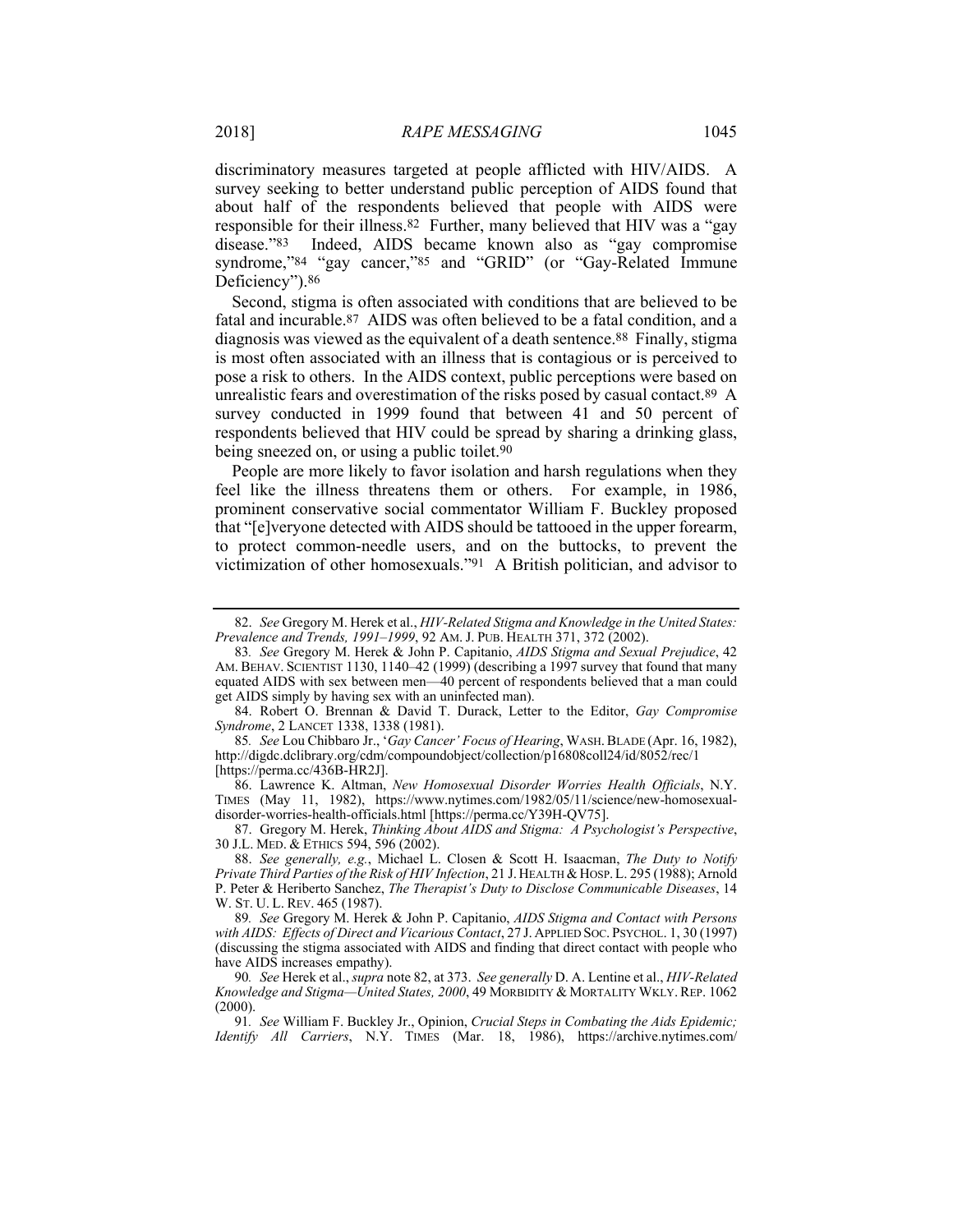Margaret Thatcher, argued that the only way to stop AIDS was "to screen the entire population regularly and to quarantine all carriers of the disease for life."92 Their views were not uncommon and highlight the fact that initially discriminating against and favoring isolation of people with AIDS was socially acceptable in the 1980s.

There is a plethora of evidence that people with HIV/AIDS faced various forms of discrimination. Such discrimination served to deter people from being tested and seeking treatment.93 Press accounts beginning in the early 1980s reported stories of people with AIDS or people who associated with individuals afflicted with AIDS being evicted from their homes,94 denied jobs,95 shunned by family and friends, and victimized by targeted physical violence.96 Public opinion polls from the 1980s revealed widespread fear of AIDS with many people supporting quarantine.97 Further, many Americans favored allowing employers to require an AIDS blood test and firing school employees with AIDS.98

Thus, for public health officials to be successful in reducing the prevalence of HIV/AIDS and increasing treatment rates, they had to find a way to combat stigma. Their action plan was comprised of four component parts: information and education (directed at improving the attitudes toward people living with HIV/AIDS), counseling (providing support groups for encouraging positive behavior), coping-skills acquisition (teaching coping

 94. The term "courtesy stigma" was coined by Erving Goffman to describe the partners, family members, and close friends of stigmatized individuals who then become stigmatized by virtue of association. *See* ERVING GOFFMAN, STIGMA: NOTES ON THE MANAGEMENT OF SPOILED IDENTITY 30–31 (1963); *see also* Philip Shenon, *A Move to Evict AIDS Physician Fought by State*, N.Y. TIMES (Oct. 1, 1983), https://www.nytimes.com/1983/10/01/nyregion/ a-move-to-evict-aids-physician-fought-by-state.html [https://perma.cc/2RVX-DZQ6] (reporting that a physician faced eviction because tenants "were frightened of the AIDS patients and felt the nature of the doctor's practice would lower their apartment values").

95. Complaint at 7–8, Doe v. Rice, No. 08-cv-1678 (PLF) (D.D.C. Dec. 22, 2008).

 96. In 1992, a national survey of people with HIV/AIDS found that almost a quarter of respondents had experienced violence in their communities because of their HIV status. *See* NAT'L ASS'N OF PEOPLE WITH AIDS, HIV IN AMERICA: A PROFILE OF THE CHALLENGES FACING AMERICANS LIVING WITH HIV 6 (1992).

 97. Between 28 percent and 51 percent of respondents reported favoring quarantine of individuals with AIDS. *See* SUSAN M. BLAKE & ELAINE BRATIC ARKIN, AIDS INFORMATION MONITOR: A SUMMARY OF NATIONAL PUBLIC OPINION SURVEYS ON AIDS: 1983 THROUGH 1986, at 223 (1988).

98*. See id.* (finding that over 40 percent of respondents favored AIDS testing in the employment context and firing school employees with AIDS).

www.nytimes.com/books/00/07/16/specials/buckley-aids.html [https://perma.cc/L33K-S632].

<sup>92</sup>*. See* Christopher Monckton, *The Myth of Heterosexual AIDS*, AM. SPECTATOR, Jan. 1987, at 30.

 <sup>93.</sup> Gregory M. Herek, *AIDS and Stigma*, 42 AM. BEHAV. SCIENTIST 1106, 1110–11 (1999) ("The widespread expectation of stigma, combined with actual experiences with prejudice and discrimination, exerts a considerable impact on [people with HIV] . . . . It affects many of the choices that [they] make about being tested and seeking assistance for their physical, psychological, and social needs.").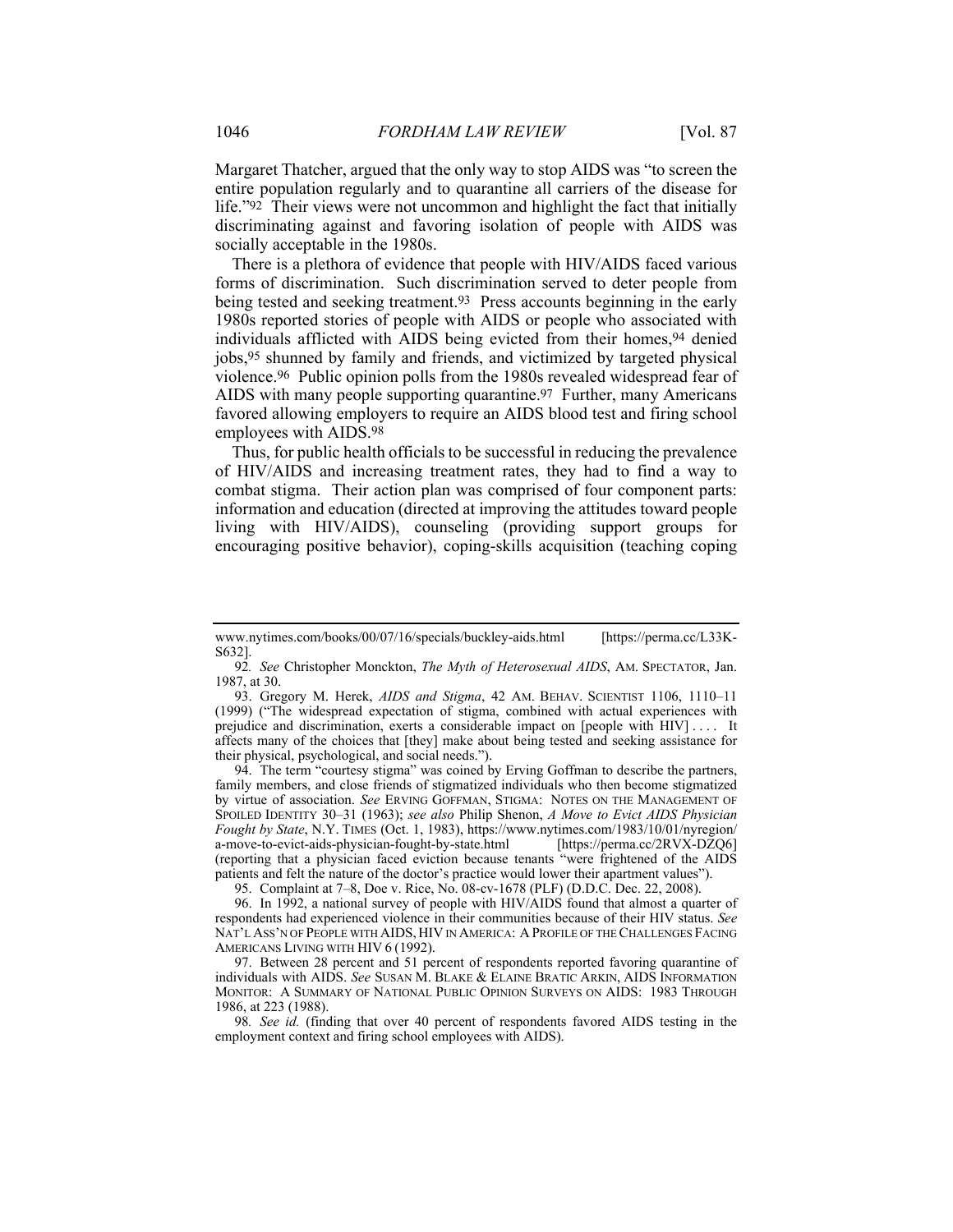mechanisms to those affected), and contact with affected groups (increasing the interaction between affected groups and the general public).99

Information campaigns are a key component of public health responses to stigma. Historically, the stigma associated with some conditions declined dramatically when the public was informed about and understood the etiology.100 For example, in 1832, the public viewed cholera as punishment from God for being promiscuous, intemperate, or lazy.101 However, by 1866, due to an increased scientific understanding of the disease and public health campaigns, the public no longer associated cholera with divine punishment.102 Instead, the public properly understood and grasped that cholera was spread by bacteria and could be eliminated by better sanitation practices.103

In the AIDS context, public health officials grappled with the tension between tracking and monitoring the afflicted to protect the public and educating and destigmatizing the afflicted.104 Researchers recognized that without effective remedies against discrimination, individuals infected with HIV would be reluctant to come forward for testing and care.105 Public health campaigns thus sought to educate the public and prevent discrimination.106

For instance, nonprescription syringe users were recruited for a study to try to destigmatize HIV/AIDS with the goal of increasing screenings.107 Participants in the variable group were shown a ten-minute video that was developed to: (1) normalize HIV and HIV testing, (2) increase education about HIV and HIV testing, and (3) promote HIV testing and HIV status awareness.108 They completed a pre-video survey that included an HIV stigma assessment, viewed the video, and then repeated the HIV stigma

108. *See id.*

 <sup>99.</sup> Lisanne Brown, Kate Macintyre & Lea Trujillo, *Interventions to Reduce HIV/AIDS Stigma: What Have We Learned?*, 15 AIDS EDUC. & PREVENTION 49, 52–53 (2003).

<sup>100</sup>*. See* CHARLES E. ROSENBERG, THE CHOLERA YEARS: THE UNITED STATES IN 1832, 1849, AND 1844, at 149 (rev. ed. 1987).

<sup>101</sup>*. See* Herek, *supra* note 87, at 600.

 <sup>102.</sup> *See id.*

 <sup>103.</sup> *See id.*

<sup>104</sup>*. See generally* Herek & Glunt, *supra* note 71 (discussing how AIDS stigma hampered and shaped public health interventions).

 <sup>105.</sup> PRESIDENTIAL COMM'N ON THE HUMAN IMMUNODEFICIENCY VIRUS EPIDEMIC, THE PRESIDENTIAL COMMISSION ON THE HUMAN IMMUNODEFICIENCY VIRUS EPIDEMIC REPORT 119 (1988).

<sup>106</sup>*. See, e.g.*, ASS'N OF STATE & TERRITORIAL HEALTH OFFICIALS, GUIDE TO PUBLIC HEALTH PRACTICE: AIDS CONFIDENTIALITY AND ANTI-DISCRIMINATION PRINCIPLES 11 (1988); *see also* INST. OF MED., NAT'L ACAD. OF SCIS., CONFRONTING AIDS: DIRECTIONS FOR PUBLIC HEALTH, HEALTH CARE, AND RESEARCH 19 (1986); Am. Med. Ass'n Bd. of Trs., *Prevention and Control of Acquired Immunodeficiency Syndrome: An Interim Report*, 258 JAMA 2097, 2101–02 (1987).

 <sup>107.</sup> Alexis V. Rivera et al., *Factors Associated with HIV Stigma and the Impact of a Nonrandomized Multi-Component Video Aimed at Reducing HIV Stigma Among a High-Risk Population in New York City*, 27 AIDS CARE 772, 772–73 (2015) (finding that subjects who viewed an educational video were less likely to report HIV blame and HIV shame postvideo, compared to those in the nonvideo control group).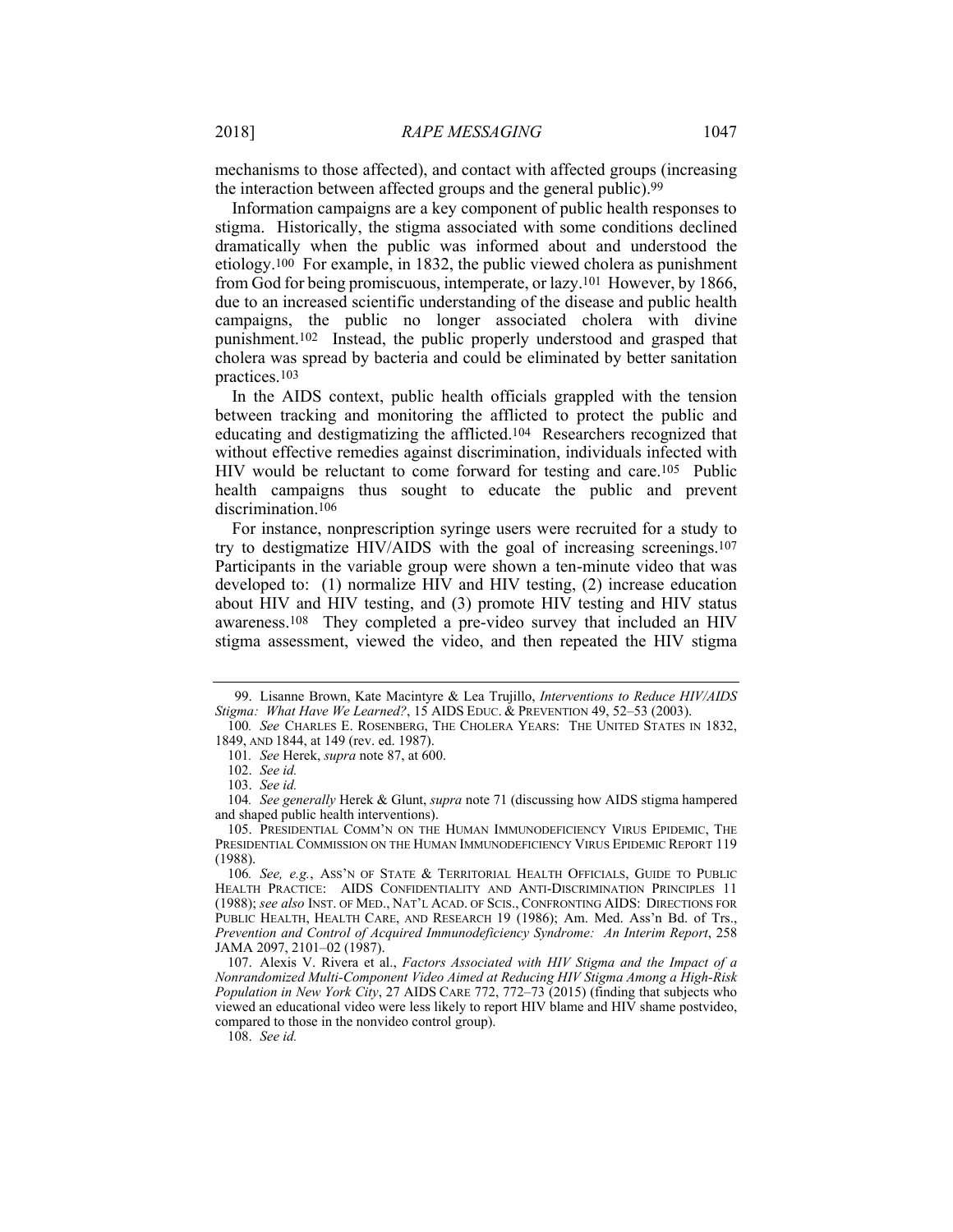assessment.109 Participants in the control group completed one survey and did not watch the video.110 Pre-video differences in HIV stigma assessment were not present between the control and variable groups.111 However, at the conclusion of the study, those who watched the video were significantly less likely to report HIV stigma.112

In another study, physical therapy students in the variable group were presented with a four-hour educational unit on HIV/AIDS.113 Their attitudes toward people living with AIDS were tested before and one week after completion of the unit study.114 The group that participated in the HIV/AIDS educational unit showed increased knowledge about HIV/AIDS, increased willingness to treat people with HIV/AIDS, and generally more positive views toward people with HIV/AIDS.115

To further educate and inform, public health officials sought to destigmatize HIV/AIDS through enforcing and expanding disability, privacy, confidentiality, and informed-consent laws.116 The fruits of their efforts ranged from state and local prohibitions on discrimination<sup>117</sup> to recognizing HIV status as a disability under the ADA.118 These efforts ultimately yielded tangible results.

For example, the share of the public who reported that they would be "very comfortable" working with someone who has HIV increased from about onethird in 1997 to roughly one-half in 2011.119 There have also been striking declines since the early years of the epidemic in the share of the public expressing the view that AIDS is a punishment (from 43 percent in 1987 to 16 percent in 2011) or that it is people's own fault if they contract the disease

116*. See, e.g.*, CONN. GEN. STAT. § 19a-583 (2017); DEL. CODE ANN. tit. 16, § 1203(a) (2018); FLA. STAT. § 381.004(2)(d)–(g) (2018); 410 ILL. COMP. STAT. 305/9 (2018); IOWA CODE § 141A.9 (2018); KY. REV. STAT. § 214.625(5) (2018); LA. REV. STAT. ANN. § 40:1300.14 (2017); ME. REV. STAT. tit. 5, § 19203 (2017); MASS. GEN. LAWS ch. 111, § 70F (2017); MONT.CODE ANN. § 50-16-1013 (2018); N.H.REV. STAT. ANN. §§ 141-F:7–:8 (2018); N.M. STAT. ANN. § 24-2B-6 (2018); N.Y. PUB. HEALTH LAW § 2782 (2018); OR. REV. STAT. §§ 433.045, 433.075 (2018); TEX. HEALTH & SAFETY CODE ANN. § 81.103 (2017); VA. CODE ANN. § 32.1-36.1 (2018); W. VA. CODE §§ 16-3C-1, 16-3C-3 (LexisNexis 2018); WIS. STAT. § 252.15 (2016).

117*. See, e.g.*, NEB. REV. STAT. § 20-168 (2018). The Nebraska Individual Rights Act prohibits discrimination in public and private employment, housing, education, and public accommodations on the basis that the individual discriminated against "is suffering or is suspected of suffering from human immunodeficiency virus infection or acquired immunodeficiency syndrome." *Id.*

118. Bragdon v. Abbott, 524 U.S. 624, 655 (1998).

 119. THE HENRY J. KAISER FAMILY FOUND., HIV/AIDS AT 30: A PUBLIC OPINION PERSPECTIVE 8 (2011), http://kaiserfamilyfoundation.files.wordpress.com/2013/07/8186-hivsurvey-report\_final.pdf [https://perma.cc/3RVC-YWXL].

 <sup>109.</sup> *See id.*

 <sup>110.</sup> *See id.*

<sup>111</sup>*. See id.* at 774.

<sup>112</sup>*. See id.* at 773.

 <sup>113.</sup> Sharon L. Held, *The Effects of an AIDS Education Program on the Knowledge and Attitudes of a Physical Therapy Class*, 73 PHYSICAL THERAPY 156, 156–58 (1992).

<sup>114</sup>*. Id.* at 159.

<sup>115</sup>*. Id.* at 159–62.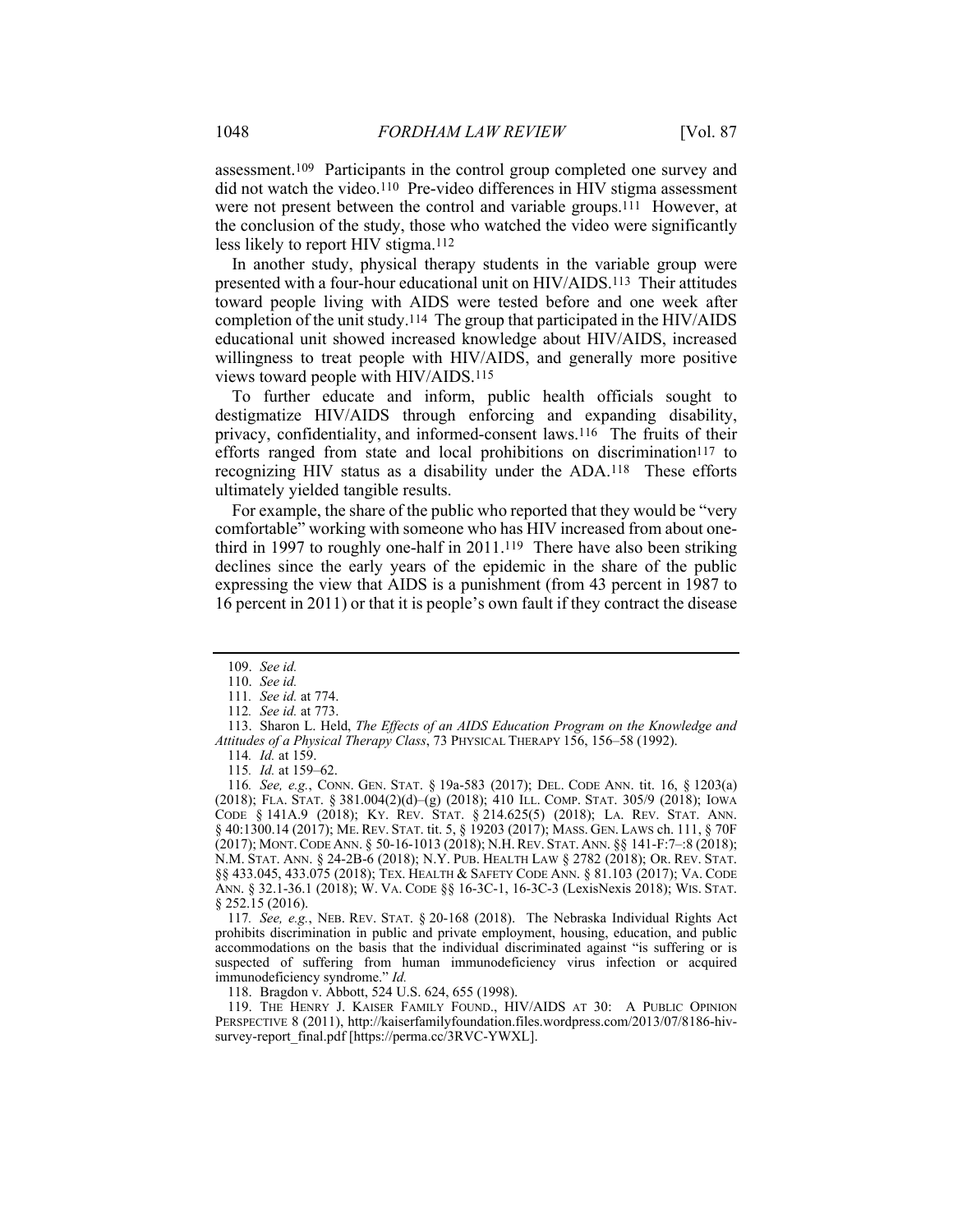(from 51 percent in 1987 to 29 percent in 2011).120 In addition, the public is better informed about transmission. In a recent survey, 27 percent of respondents reported believing that HIV/AIDS could be transmitted from sharing a drinking glass with an infected person, down from 44 percent in 1985.121 Recently, more favorable public sentiment and awareness has fostered increased testing and decreased prevalence. Findings show that annual HIV diagnoses in the United States fell by 19 percent between 2005 and 2014 (from 48,795 to 39,718 per year), while the rate of testing increased slightly.122

While there is still room for improvement, over the past few decades AIDS stigma has been reduced and public awareness and understanding about AIDS has increased. In addition, the outlook for people living with HIV/AIDS has increased. The life expectancy for someone diagnosed with AIDS at twenty years of age has increased to seventy-eight.123 Thus, the AIDS destigmatization interventions have had demonstrable success in decreasing stigma and creating conditions in which people feel comfortable getting tested.

#### *B. Denormalization of Tobacco Use*

Tobacco is inextricably linked with the history of the United States. Christopher Columbus noted the addictive qualities of tobacco shortly after making landfall in the Americas. He wrote that "it was not within [the crews'] power to refrain from indulging in the habit."124 In 1604, King James of England noted that tobacco was "hatefull to the Nose, harmefull to the braine [and] daungerous to the Lungs."125 Yet, it was not until 1957 that the U.S. Surgeon General publicly opined that tobacco could be linked to some cancers and, in 1964, issued a report indicating a link between cigarette smoking and lung cancer.<sup>126</sup> The 1964 Surgeon General's report was issued

<sup>120</sup>*. Id.*

 <sup>121.</sup> Further, only 17 percent believed that HIV/AIDS could be transmitted by using a toilet seat after someone with HIV/AIDS. *See* WASH. POST & HENRY J. KAISER FAMILY FOUND., 2012 SURVEY OF AMERICANS ON HIV/AIDS 13 (2012), https://kaiserfamilyfoundation.files.wordpress.com/2013/01/8334-f.pdf [https://perma.cc/ VY7D-PEED]. In 1985, 35 percent of people believed that toilet seat transmission was possible. *Id.*

 <sup>122.</sup> The decrease was largely attributable to dramatic declines in prevalence within several populations, including heterosexuals, people who inject drugs, and African Americans. *See U.S. Statistics*, HIV.GOV, https://www.hiv.gov/hiv-basics/overview/data-and-trends/statistics [https://perma.cc/9X9E-7QQH] (last visited Nov. 15, 2018).

 <sup>123.</sup> Robert Preidt, *Life Expectancy with HIV Nears Normal with Treatment*, CBS NEWS (May 11, 2017), https://www.cbsnews.com/news/life-expectancy-with-hiv-nears-normalwith-treatment/ [https://perma.cc/RQ8H-PBJX].

 <sup>124.</sup> RICHARD KLUGER, ASHES TO ASHES: AMERICA'S HUNDRED-YEAR CIGARETTE WAR, THE PUBLIC HEALTH, AND THE UNABASHED TRIUMPH OF PHILIP MORRIS 9 (1996).

 <sup>125.</sup> KING JAMES I OF ENGLAND, A COUNTERBLASTE TO TOBACCO (1604).

<sup>126</sup>*. See generally* U.S. DEP'T OF HEALTH, EDUC. & WELFARE, PUB. HEALTH SERV. PUBL'N NO. 1103, SMOKING AND HEALTH: REPORT OF THE ADVISORY COMMITTEE TO THE SURGEON GENERAL OF THE PUBLIC HEALTH SERVICE (1964).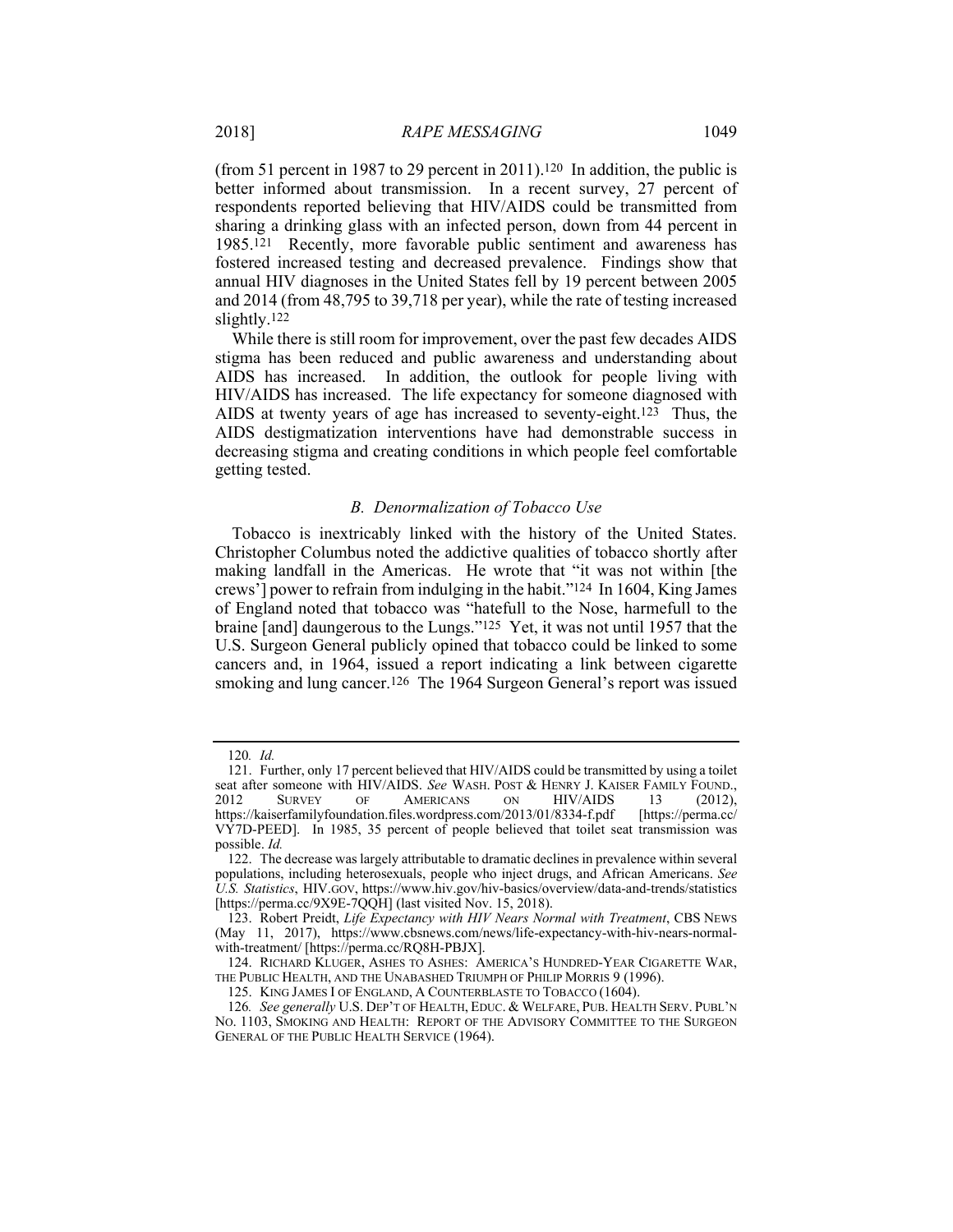at a time when tobacco consumption was widespread, with 50 percent of U.S. men and 35 percent of women reporting tobacco use.127

In response to the report, Congress enacted the Cigarette Labeling and Advertising Act (the "Cigarette Labeling Act") in 1965, which required warning labels on all cigarette packages distributed in the United States.128 The Cigarette Labeling Act vested federal regulators with exclusive control over all aspects of cigarette promotion, labeling, and advertising.129 In 1970, the Public Health Cigarette Smoking Act was signed into law by Richard Nixon and effectively banned the advertising of cigarettes on television and radio.130 Prior to the Cigarette Labeling Act's passage, tobacco companies had spent millions of dollars on advertising and promoting cigarettes such that, in the minds of many Americans, cigarettes were inextricably linked with athletic prowess, social success, and sexual attraction.<sup>131</sup> Thus, the task of trying to reduce consumption of tobacco products was Herculean.

Public health advocates have spent the ensuing decades pursuing an aggressive denormalization strategy to reduce consumption of tobacco products.132 A tobacco denormalization approach is unique in that it encourages tobacco-related stigma rather than working to mitigate stigma, as in prevention and treatment efforts focused on HIV/AIDS.133 In the tobacco context, denormalization strategies attempt "to change the broad social norms around using tobacco—to push tobacco use out of the charmed circle

 <sup>127.</sup> *See* Ronald Bayer, *Stigma and the Ethics of Public Health: Not Can We but Should We*, 67 SOCIAL SCI. & MED. 463, 466 (2008).

 <sup>128.</sup> Federal Cigarette Labeling and Advertising Act of 1965, Pub. L. No. 89-92, 79 Stat. 282 (codified as amended at 15 U.S.C. §§ 1331–1341 (2012)). The Act took effect on January 1, 1966. *Id.* § 11, 79 Stat. at 294. The Act's declaration of policy and purpose is set forth in § 1331 and notes that the purpose is to adequately inform the public that cigarette smoking may be hazardous to health by inclusion of a warning to that effect on each package of cigarettes. 15 U.S.C. § 1331 (2012).

 <sup>129.</sup> Lee Gordon & Carol A. Granoff, *A Plaintiff's Guide to Reaching Tobacco Manufacturers: How to Get the Cigarette Industry off Its Butt, 22 SETON HALL L. REV. 851,* 861 (1992) (explaining that the purpose of the legislation was to "mandate the printing of a uniform warning on all packages of cigarettes sold in the country about the hazards of cigarette smoking and to protect the national economy by permitting the manufacture and sale of cigarettes to continue").

 <sup>130.</sup> Pub. L. No. 91-222, 84 Stat. 87 (1970) (amending the Federal Cigarette Labeling and Advertising Act).

<sup>131</sup>*. See generally* Pamela M. Ling & Stanton A. Glantz, *Why and How the Tobacco Industry Sells Cigarettes to Young Adults: Evidence from Industry Documents*, 92 AM.J. PUB. HEALTH 908 (2002) (discussing advertising strategies of tobacco companies).

<sup>132</sup>*. See* Tamar M. J. Antin et al., *Tobacco Denormalization as a Public Health Strategy: Implications for Sexual and Gender Minorities*, 105 AM. J. PUB. HEALTH 2426, 2426 (2015) (noting that the "success of tobacco denormalization is widely accepted").

<sup>133</sup>*. See generally* Richard Parker & Peter Aggleton, *HIV and AIDS-Related Stigma and Discrimination: A Conceptual Framework and Implications for Action*, 57 SOC. SCI. & MED. 13 (2003) (explaining that the majority of the empirical research on stigma in relation to HIV and AIDS has tended to focus on the beliefs and attitudes of the public and advocating for structural interventions so that discrimination and stigmatization are no longer tolerated).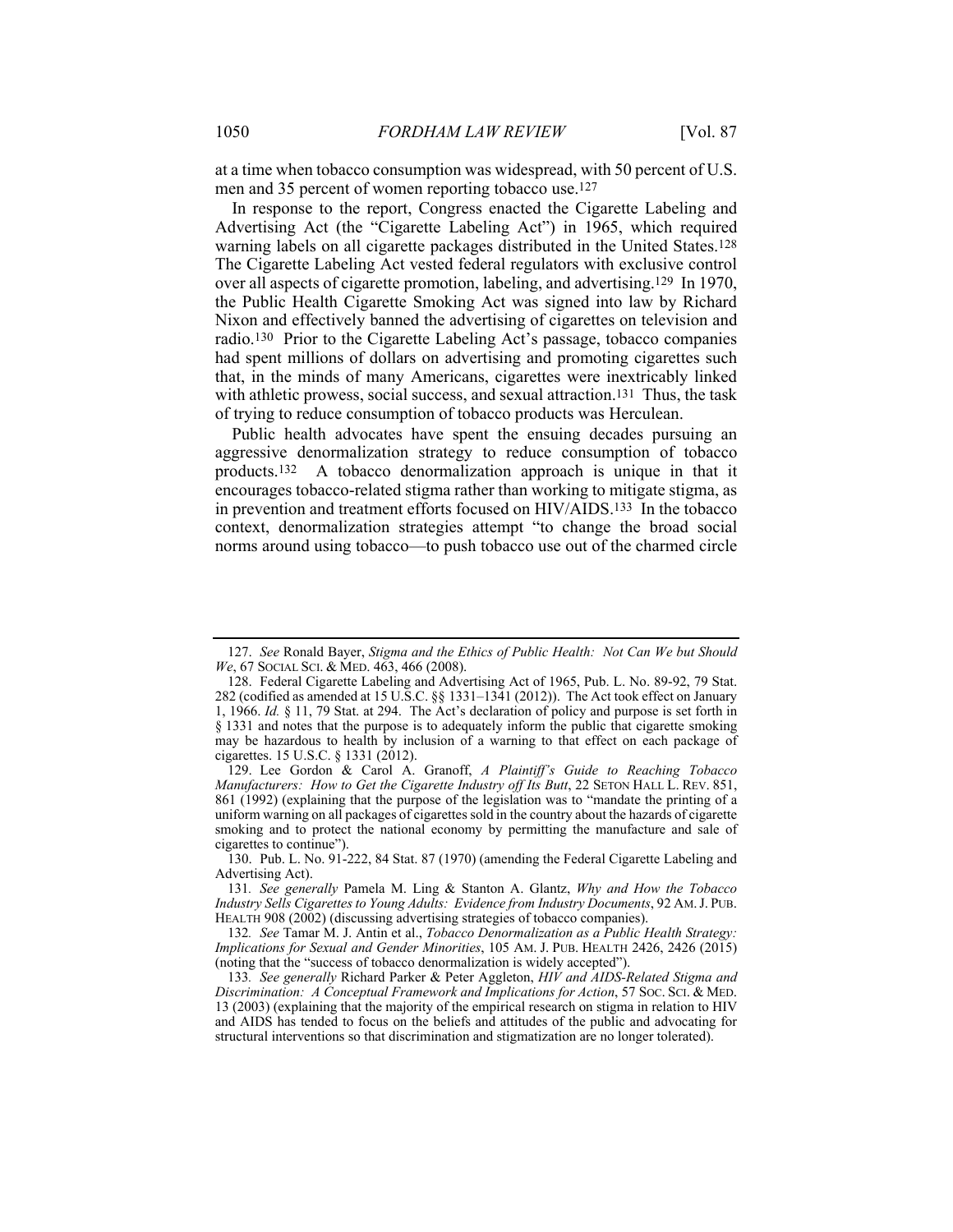of normal, desirable practice to being an abnormal practice"134 and create a culture where smokers are viewed negatively.135

Two main types of denormalization strategies have been identified. Social denormalization strategies include limiting where smoking may take place, restricting how tobacco products may be sold and advertised, and informing the public about the dangers of secondhand smoke through media campaigns.136 At the other end of the spectrum, tobacco industry denormalization strategies focus specifically on the tobacco industry and its conduct and seek to "raise people's awareness of the responsibility of the tobacco industry for tobacco-related disease, and to expose the industry's manipulative tactics."137

The specific interventions utilized included: (1) raising taxes on tobacco products;138 (2) limiting exposure to secondhand smoke in public places, workplaces, outdoor venues, and, in some instances, even private residences;139 (3) curtailing the advertising and promotion of tobacco products, especially to youth;140 and (4) initiating litigation against the industry for the public costs associated with tobacco-related illnesses.141 These interventions have been successful in denormalizing tobacco use and creating a stigma around tobacco use. For instance, researchers have found that over 80 percent of adult smokers believe that society disapproves of smoking.<sup>142</sup> Many reported that they enjoy smoking less now that they are relegated to smoking outside and in designated areas.143 Further, almost all

137*. See* Hammond et al., *supra* note 73, at 225–26.

138*. See, e.g.*, Frank J. Chaloupka et al., *Policy Levers for the Control of Tobacco Consumption*, 90 KY. L.J. 1009, 1019 (2001) (noting that a number of state governments have increased tobacco taxes to promote public health and fund programs that reduce tobacco use).

141*. See generally, e.g.*, Graham E. Kelder Jr. & Richard A. Daynard, *The Role of Litigation in the Effective Control of the Sale and Use of Tobacco*, 8 STAN. L. & POL'Y REV. 63 (1997) (discussing the success of the waves of tobacco litigation).

 142. Geoffrey T. Fong et al., *The Near-Universal Experience of Regret Among Smokers in Four Countries: Findings from the International Tobacco Control Policy Evaluation Survey*, 6 NICOTINE & TOBACCO RES. 341, 348 (2004).

143*. See* Ritchie et al., *supra* note 135, at 625 (discussing the impact of denormalization interventions on how smokers felt about themselves).

 <sup>134.</sup> CAL. DEP'T OF HEALTH SERVS./TOBACCO CONTROL SECTION, A MODEL FOR CHANGE: THE CALIFORNIA EXPERIENCE IN TOBACCO CONTROL 3 (1998), http://dhhs.ne.gov/ publichealth/TFN%20Docs/Model%20for%20Change%20the%20California%20Experience .pdf [https://perma.cc/L9CW-N6XP].

<sup>135</sup>*. See, e.g.*, Deborah Ritchie et al., *"But It Just Has That Sort of Feel About It, a Leper"—Stigma, Smoke-Free Legislation and Public Health*, 12 NICOTINE & TOBACCO RES. 622, 625 (2010) (noting that smokers who are forced to smoke in designated areas feel a sense of isolation and use labels like "leper" and "outcast" to describe their treatment).

 <sup>136.</sup> Anne M. Lavick, *Denormalization of Tobacco in Canada*, 5 SOC. MARKETING Q. 82, 82 (1999).

 <sup>139.</sup> *See, e.g.*, Jean C. O'Connor et al., *Preemption of Local Smoke-Free Air Ordinances: The Implications of Judicial Opinions for Meeting National Health Objectives*, 36 J.L. MED. & ETHICS 403, 406 (2008) (discussing challenges to state and local legislation banning indoor smoking).

<sup>140</sup>*. See, e.g.*, Lisa K. Goldman & Stanton A. Glantz, *Evaluation of Antismoking Advertising Campaigns*, 279 JAMA 772, 773–76 (1998) (discussing and analyzing eight antismoking advertising strategies).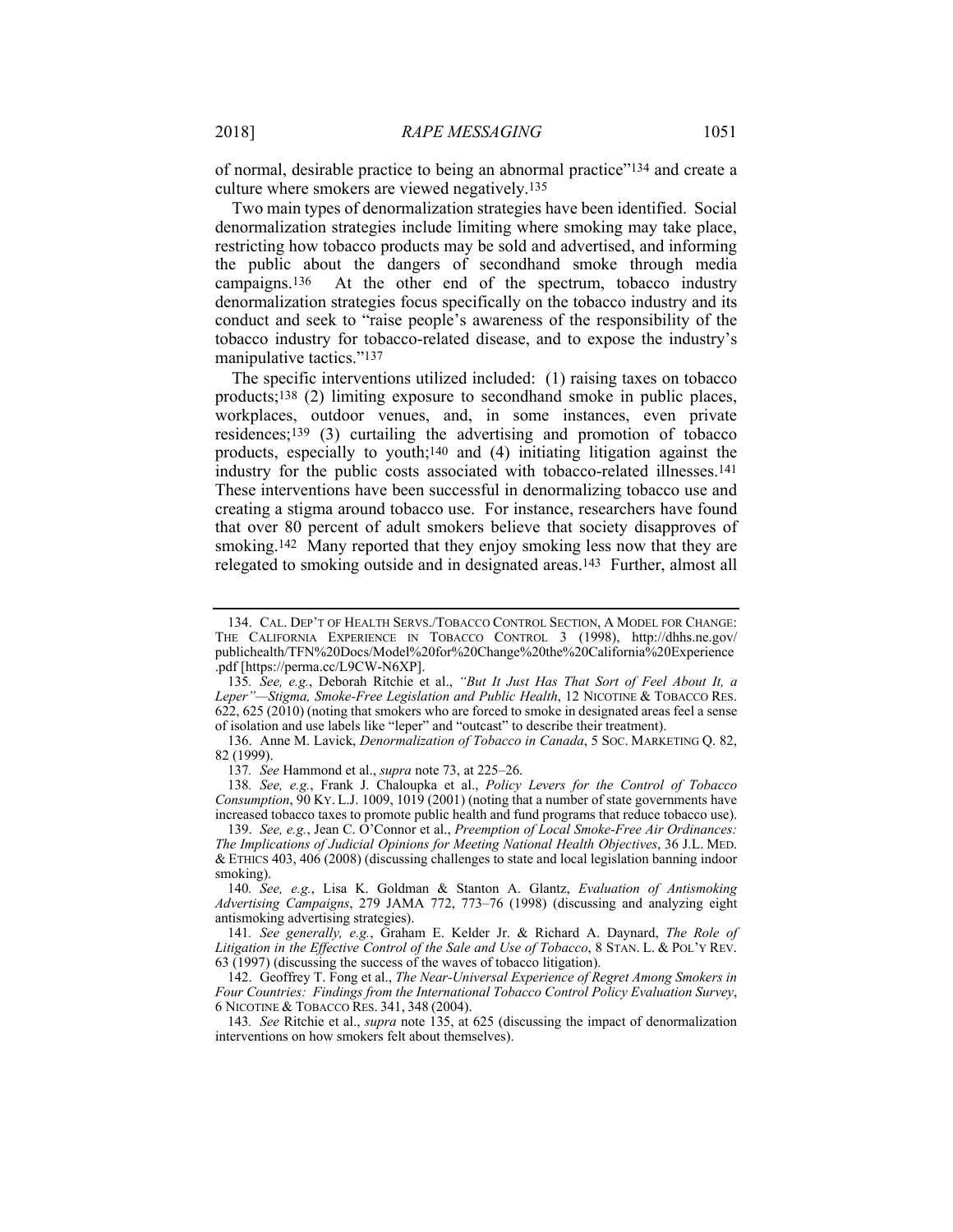smokers are acutely aware of the negative aspects of tobacco use, including the negative health impacts and addictive nature. As a result, most regret beginning to smoke.144

Nearly nine out of ten current adult smokers began smoking before the age of eighteen.145 Thus, a tremendous amount of energy has been directed at youth smoking prevention policy. In designing effective interventions to prevent youth from smoking, researchers have sought to understand the social context in which most kids smoke. Researchers have found that attitudes of parents, friends, and peers toward smoking, whether or not friends or peers smoke, and whether or not a parent or other family member smokes are all significantly associated with youth smoking behavior.<sup>146</sup> Thus, the most successful intervention models build skills needed to resist negative influences.147 Other less successful models simply provide information about the health risks and negative social consequences of smoking or programs that attempt to associate choosing not to smoke with having a healthy self-esteem.<sup>148</sup> Overall, denormalization strategies have been successful in reducing tobacco use.149

#### III. RAPE MESSAGING

Criminal rape laws in late nineteenth-century to early twentieth-century America were part of a larger state effort to police sexuality, entrench male domination over women through chastity, and enforce white racial supremacy.150 Sexist gender norms were woven into the fabric of rape law in the form of often insurmountable obstacles to prosecution such as

149*. See generally* Antin et al., *supra* note 132.

<sup>144</sup>*. See* Fong et al., *supra* note 142, at 347–48 (finding that over 80 percent of smokers are aware of the negative consequences of smoking and often have tried unsuccessfully to quit).

 <sup>145.</sup> *Youth and Tobacco Use*, CDC, https://www.cdc.gov/tobacco/data\_statistics/ fact sheets/youth data/tobacco\_use/index.htm [https://perma.cc/2QDA-BAEF] (last visited Nov. 15, 2018).

<sup>146</sup>*. See generally* PETER D.JACOBSON ET AL.,COMBATING TEEN SMOKING: RESEARCH AND POLICY STRATEGIES (2001).

<sup>147</sup>*. See* William H. Bruvold, *A Meta-Analysis of Adolescent Smoking Prevention Programs*, 83 AM. J. PUB. HEALTH 872, 873 (1993).

 <sup>148.</sup> See Paula M. Lantz et al., *Investing in Youth Tobacco Control: A Review of Smoking Prevention and Control Strategies*, 9 TOBACCO CONTROL 47, 48 (2000).

<sup>150</sup>*. See* Alice Ristroph, *Sexual Punishments*, 15 COLUM. J. GENDER & L. 139, 179 (2006) ("Rape law was used to police the sexual—to police virginity, chastity, and monogamy—and to police through the sexual—to enforce gender and racial hierarchies as well as codes of public morality.").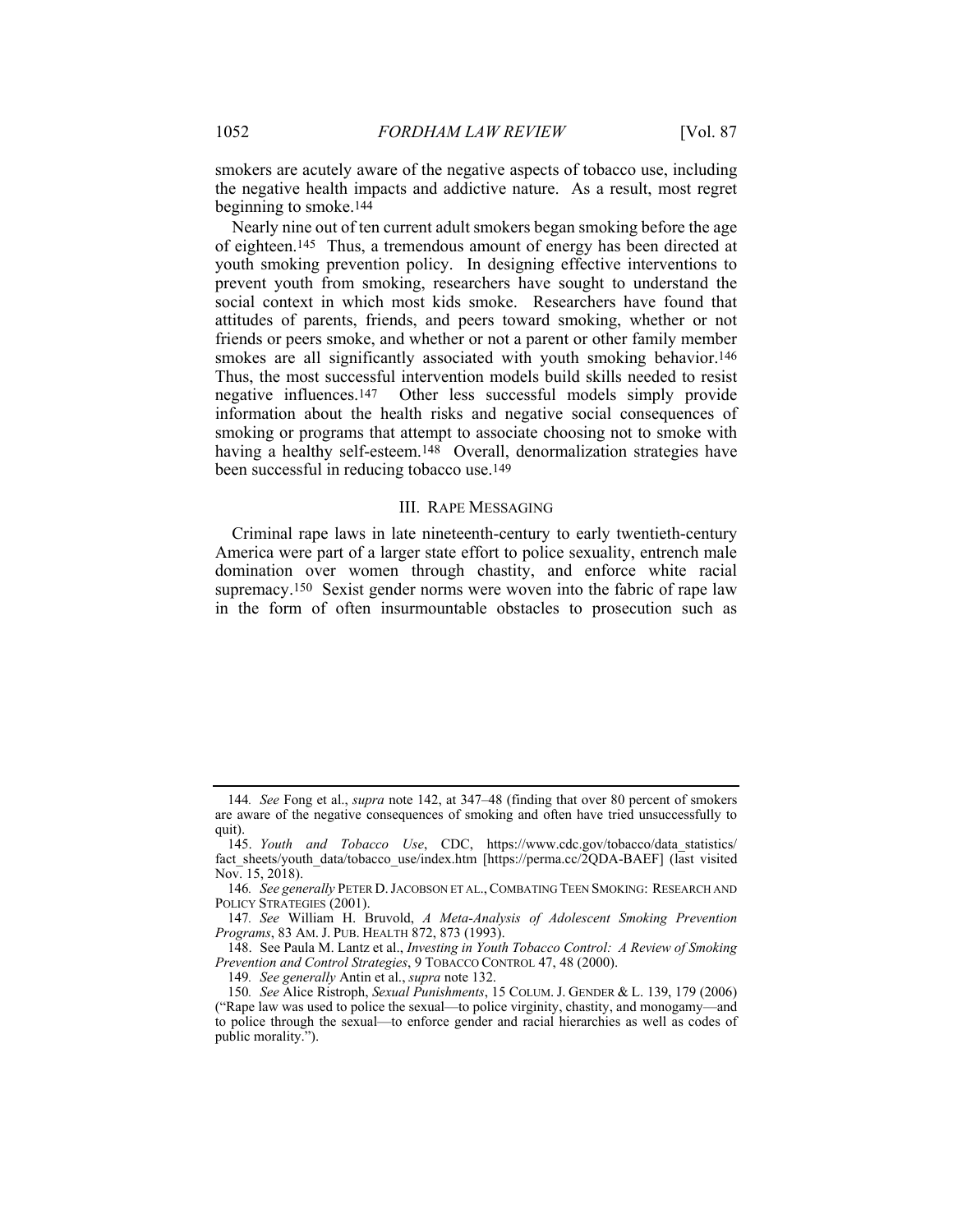resistance<sup>151</sup> and corroboration<sup>152</sup> requirements. These corroboration requirements placed specific credibility burdens on rape victims and legally cemented sexism by presuming the rape victim to be untruthful unless the prosecution presented evidence independent of her testimony.

Such laws also reflected the entrenched caricature of the lying, vindictive shrew.153 The vindictive shrew image assumes that women are jealous creatures who desire to make men suffer for leaving or mistreating them and fabricate rape stories as revenge.154 Taken together, these laws criminalized the classic rape narrative of a violent attack on a chaste woman by a stranger whom she vigorously resists and communicated a message that most rapes were not worthy of criminal sanctions. As a result, women who were raped felt silenced because sharing their rape risked shame and humiliation.155 Thus, feminist rape reforms sought to change rape messaging, destigmatize rape, and empower victims.

#### *A. Destigmatizing Rape*

Historically, the meaning of stigma has included two central concepts: immutability and negativity.156 Stigma can be defined as "an enduring condition, status, or attribute that is negatively valued by a society and whose possession consequently discredits and disadvantages an individual."157 Figuratively, stigmas are marks carried by individuals. Such markings denote that the marked individual is a criminal, deviant, or otherwise

<sup>151</sup>*. See, e.g.*, State v. Dizon, 390 P.2d 759, 764 (Haw. 1964) ("Passive or tacit resistance is insufficient to constitute the crime. In other words, the resistance must be in good faith, real, active and not feigned or pretended."); People v. Scott, 95 N.E.2d 315, 317 (Ill. 1950) (reversing a rape conviction where the defendant induced the victim to enter his apartment under false pretenses, beat her for ten minutes, threatened her with death and subsequently had intercourse with her for five hours during which she exhibited no resistance). The *Scott* court held that it is "fundamental that voluntary submission by the woman while she has power to resist, no matter how reluctantly yielded, amounts to consent." 95 N.E.2d at 317.

 <sup>152.</sup> Generally, a conviction for rape required evidence in addition to the victim's testimony—for example, physical injures, torn clothing, or other evidence of a physical struggle. *See* Anderson, *supra* note 6, at 650–51.

 <sup>153.</sup> *See* Dominic Abrams et al., *Perceptions of Stranger and Acquaintance Rape: The Role of Benevolent and Hostile Sexism in Victim Blame and Rape Proclivity*, 84 J. PERSONALITY & SOC. PSYCHOL. 111, 111–25 (2003); *see also* Shay Arthur, *Panola County Deputy Accused of Raping Officer*, WREG MEMPHIS (Mar. 10, 2018, 7:21 AM), https://wreg.com/2018/03/09/panola-county-deputy-accused-of-raping-officer/

<sup>[</sup>https://perma.cc/3KLC-YLJ2] (reporting that the alleged rapist opined that the victim made the rape allegation because "she wanted to keep a good clean reputation and that's the only thing I can think of" and "[t]he fact that I said something to someone and it made her mad").

<sup>154</sup>*. See* John Dwight Ingram, *Date Rape: It's Time for "No" to Really Mean "No*,*"* 21 AM. J. CRIM. L. 3, 7 (1993).

 <sup>155.</sup> Beverly Engel, *Why Don't Victims of Sexual Harassment Come Forward Sooner?*, PSYCHOL. TODAY (Nov. 16, 2017), https://www.psychologytoday.com/us/blog/thecompassion-chronicles/201711/why-dont-victims-sexual-harassment-come-forward-sooner [https://perma.cc/XTZ5-S8M5].

<sup>156</sup>*. See* Herek, *supra* note 87, at 594–95 (noting that the term stigma "derives from the same Greek roots as the verb 'to stick,' that is, to pierce or tattoo").

<sup>157</sup>*. See id.* at 595.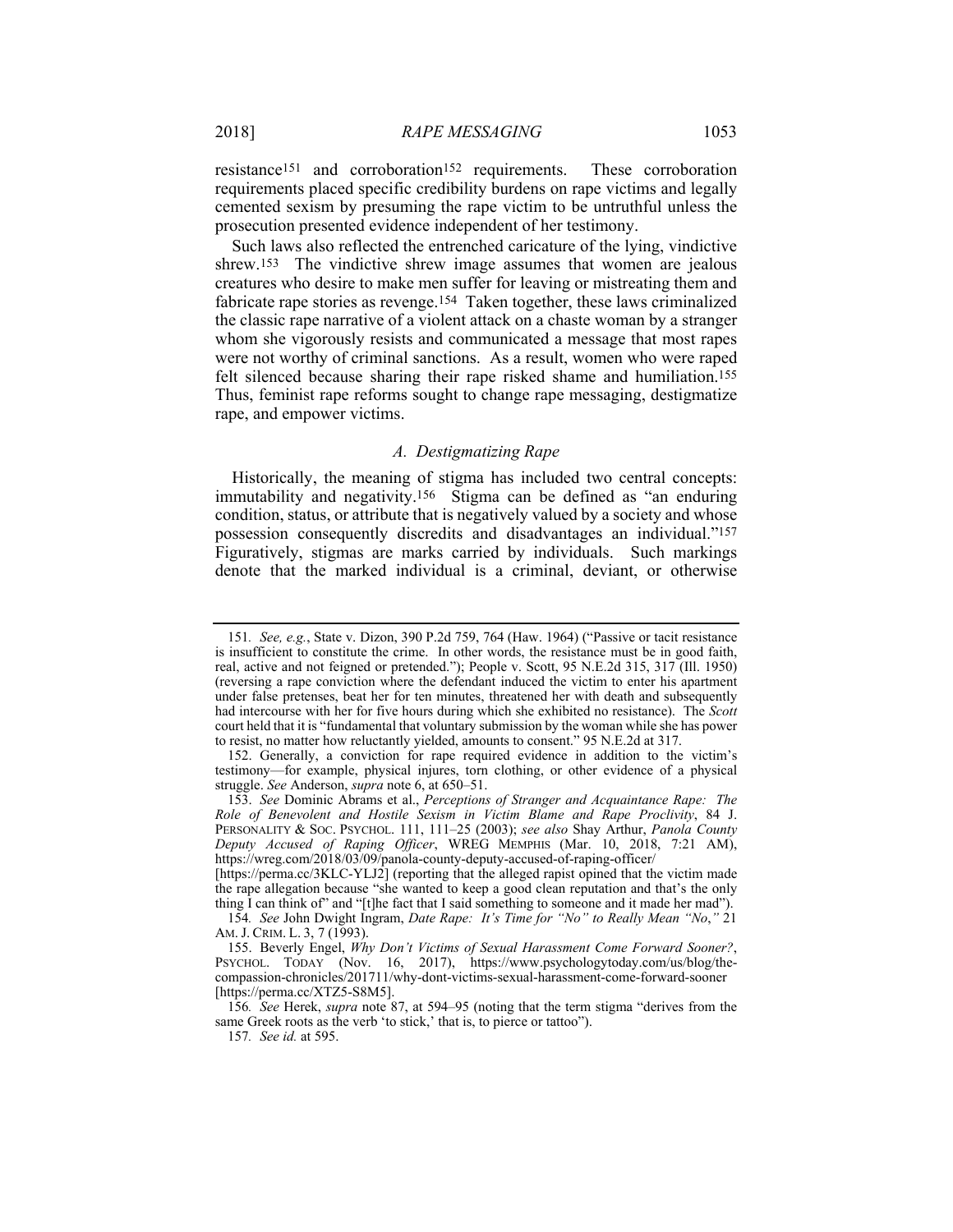deserving of ostracism and condemnation.158 Generally, stigmatized individuals view themselves as being different and have less power and access to resources than do normal individuals.159

It is not uncommon for rape victims to view themselves as disconnected, powerless, and anxious.160 Publicly alleging rape often subjects the rape victim to victim-blaming, smear campaigns, and harassment.161 American society has tolerated rape for centuries.<sup>162</sup> It also has tolerated isolating, humiliating, and vilifying women who report rape.163 Women who report being raped are often not believed.164 Mistrust of women has been linked to biblical tradition165 and is well documented.166 The belief that women lie, in particular about sex, is widespread.167

Historically, rape victims have found little solace in law enforcement and mental health professionals. Besides trying to persuade women to drop their complaints, police officers routinely lose files or find allegations to be

 161. *See, e.g.*, Jessica Valenti, *We Can't End Rape Stigma by Forcing All Victims to Identify Themselves*, GUARDIAN (Apr. 8, 2005), https://www.theguardian.com/commentisfree/ 2015/apr/08/end-rape-stigma-anonymity-victims [https://perma.cc/2WSW-PMMR].

162*. See, e.g.*, Lilia Melani & Linda Fodaski, *The Psychology of the Rapist and His Victim*, *in* RAPE: THE FIRST SOURCEBOOK FOR WOMEN 82, 84 (New York Radical Feminists eds., 1974) (noting that "[w]e live in a culture that, at best, condones and, at worst, encourages women to be perennial victims, men to be continual predators, and sexual relations to be fundamentally aggressive").

163*. See* Lynne Henderson, *Rape and Responsibility*, 11 LAW & PHIL. 127, 177 (1992).

164*. See* Katharine K. Baker, *Once a Rapist? Motivational Evidence and Relevancy in Rape Law*, 110 HARV. L. REV. 563, 586–89 (1997) (describing how rape victims are blamed and juries' disregard of harm to women who defy societal expectations). *See generally* McGee et al., *supra* note 34.

165*. See, e.g.*, 1 *Timothy* 2:11–:14 ("Let a woman learn quietly with all submissiveness. I do not permit a woman to teach or to exercise authority over a man; rather, she is to remain quiet. For Adam was formed first, then Eve; and Adam was not deceived, but the woman was deceived and became a transgressor.").

166*. See, e.g.*, Marybeth Hamilton Arnold, *"The Life of a Citizen in the Hands of a Woman": Sexual Assault in New York City, 1790 to 1820*, *in* PASSION & POWER 35, 40 (1985) (quoting an eighteenth century defense lawyer in a rape trial, "[a]ny woman who is not an abandoned Prostitute will appear to be averse to what she inwardly desires; a virtuous girl on the point of yielding will not appear to give a willing consent"); *see also* Alice Sebold, *HERS; Speaking of the Unspeakable*, N.Y. TIMES MAG. (Feb. 26, 1989), https://www.nytimes.com/ 1989/02/26/magazine/hers-speaking-of-the-unspeakable.html [https://perma.cc/2VC2-65SQ] (reporting that "[w]omen disassociate themselves from rape because the vast majority of people still believe that a woman who has been raped is filthy, better off dead, irrational, or got what she was looking for").

 167. For example, the drafters of the Model Penal Code argued that the prompt-complaint doctrine was necessary to protect against the possibility that "unwanted pregnancy or bitterness at a relationship gone sour might convert a willing participant in sexual relations to a vindictive complainant." MODEL PENAL CODE § 213.6 cmt. (1980); *see also* Martha R. Burt, *Rape Myths and Acquaintance Rape*, *in* ACQUAINTANCE RAPE: THE HIDDEN CRIME 31, 33 (Andrea Parrot & Laurie Bechhofer eds., 1991) (noting the continuing belief that some "women like to be treated violently and that force is sexually stimulating to women").

 <sup>158.</sup> *See id.*

<sup>159</sup>*. See generally* GOFFMAN, *supra* note 94.

<sup>160</sup>*. In re* Pittsburgh Action Against Rape, 428 A.2d. 126, 138 (Pa. 1981) (Larsen, J., dissenting) (noting that rape victims feel an "acute and severe loss of control" in addition to shame, guilt, depression, and anger).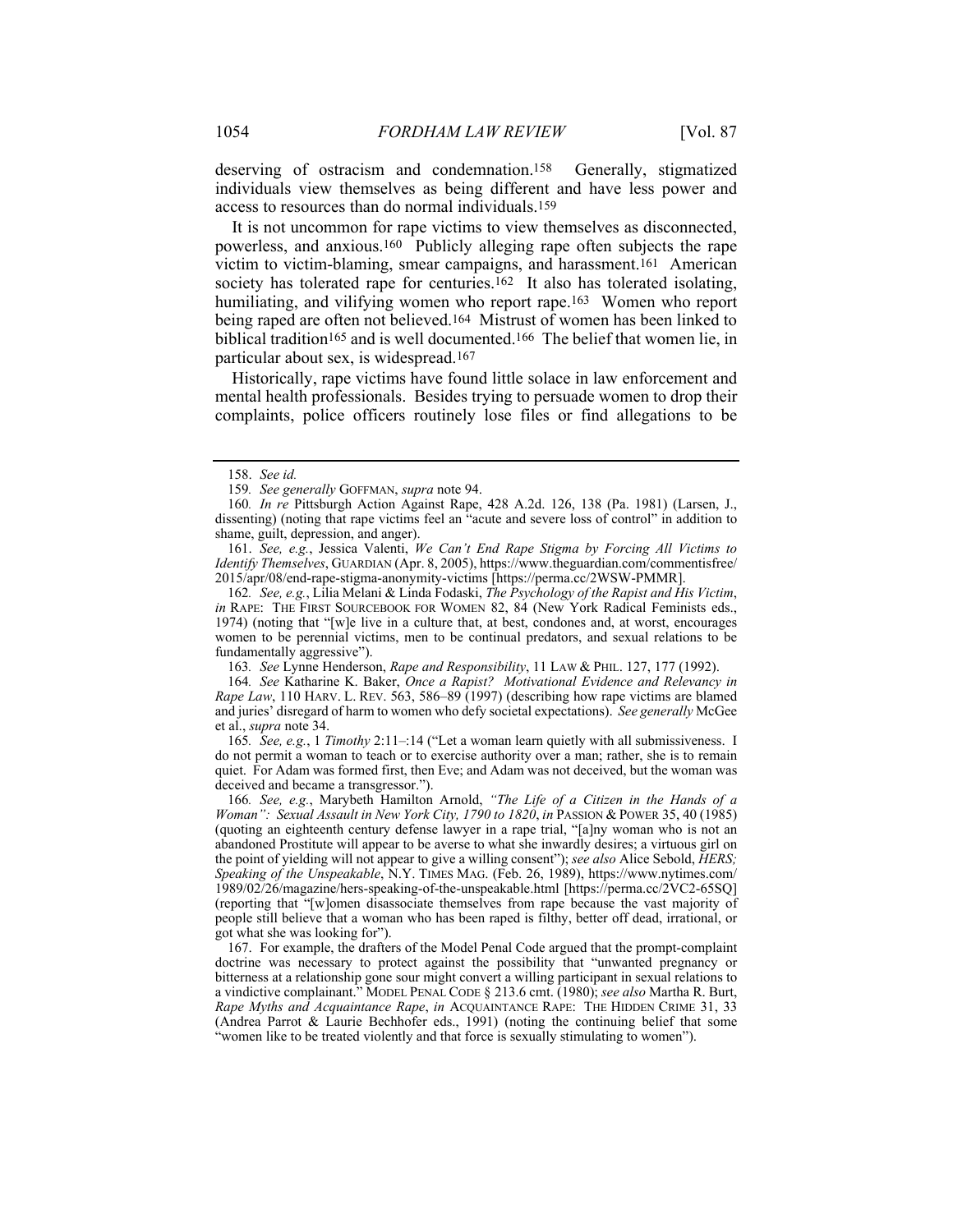"unfounded."168 Mental health professionals have studied women's fabrication of rape and theorized about women's desire to be raped.169 In addition, prosecutors too often exercise their discretion not to pursue rape cases because conviction rates are so low.170 When a prosecutor does elect to prosecute a rape case, the process of a rape trial often reinforces isolation and the stigma of rape.171

Until the 1970s, women did not publicly speak of rape.172 They lacked safe places to talk and often spiraled into a cycle of anxiety, depression, and despair.173 The first rape crisis centers were started and opened by women in 1970174 and provided emotional support, counseling and a place where women could tell their stories and be believed. These centers focused on combatting stigma and the myth that women who are raped bear some

 <sup>168.</sup> There is a long history of police departments wrongly coding cases as "unfounded." *See* Justin Fenton, *City Rape Statistics, Investigations Draw Concern*, BALT. SUN (June 27, 2010), http://www.baltimoresun.com/news/bs-md-ci-rapes-20100519-story.html [https://perma.cc/55Y2-E5WS] (exposing the Baltimore Police Department's practice of substantially undercounting reported rapes); Laura Maggi, *NOPD Downgrading of Rape Reports Raises Questions*, NOLA.COM (Sept. 29, 2009), https://www.nola.com/ news/index.ssf/2009/07/nopd\_downgrading\_of\_rape\_repor.html [https://perma.cc/X3C6- 4L8A] ("More than half the time New Orleans police receive reports of rape or other sexual assaults against women, officers classify the matter as a noncriminal 'complaint.'"); Michael Matza, *Victims' Testimony at Congressional Hearing Show "Chronic Failure" in Rape Investigations*, PHILA. INQUIRER (Sept. 15, 2010, 3:01 AM), http://www.philly.com/philly/ news/local/20100915 Victims testimony at congressional hearing show quot chronic failure quot in rape investigations.html [https://perma.cc/EF2K-KUCC] ("Philadelphia" police had severely underreported rapes for decades through the 1990s, a problem brought to light by Inquirer investigative reporting . . . ."); *see also* Associated Press, *Prosecution Seen as Unlikely in 228 Rape Cases in Oakland*, N.Y. TIMES (Nov. 13, 1990), https://www.nytimes.com/1990/11/13/us/prosecution-seen-as-unlikely-in-228-rape-cases-inoakland.html [https://perma.cc/9K7V-R5AW] (reporting that the police in Oakland, California classified numerous complaints of rape as "unfounded" and that, upon reinvestigation, 79 of 112 rapes did occur).

<sup>169</sup>*. See, e.g.*, Sandra Sutherland & Donald Scherl, *Patterns of Response Among Victims of Rape*, 40 AM. J. ORTHOPSYCHIATRY 503, 503 (1970) ("The victim's adjustment following sexual assault has received little attention in the literature. Specific references to the young woman most frequently discuss the possibility of her conscious or unconscious participation in the incident."); *see also* DAVID ABRAHAMSEN, THE PSYCHOLOGY OF CRIME 163, 165 (1960) ("[T]he offender needs an outlet for his sexual aggression and finds a submissive partner who unconsciously invites sexual abuse and whose masochistic needs are being fulfilled.").

<sup>170</sup>*. See* Nicholas J. Little, Note, *From No Means No to Only Yes Means Yes: The Rational Results of an Affirmative Consent Standard in Rape Law*, 58 VAND. L.REV. 1321, 1326 (2005) (observing that "prosecutors seek the 'ideal' rape victim to maximize their chance of achieving a conviction.").

 <sup>171.</sup> Charles Laurence, *Words Heal Rape Victim*, CHI. SUN-TIMES, Jan. 31, 1999, at 33.

<sup>172</sup>*. See generally* SUSAN SCHECHTER, WOMEN AND MALE VIOLENCE (1982).

 <sup>173.</sup> Adult women who have been raped are thirteen times more likely to attempt to kill themselves. NAT'L VICTIM CTR. & CRIME VICTIMS RESEARCH & TREATMENT CTR., RAPE IN AMERICA: A REPORT TO THE NATION 7 (1992); *see also* Dean G. Kilpatrick et al., *The Aftermath of Rape: Recent Empirical Findings*, 49 AM.J. ORTHOPSYCHIATRY 658, 661 (1979) (finding that women who have been raped show more "phobic anxiety, paranoid ideation, and psychoticism").

 <sup>174.</sup> Janet Gornick et al., *Structure and Activities of Rape Crisis Centers in the Early 1980s*, 31 CRIME & DELINQUENCY 247, 249 (1985).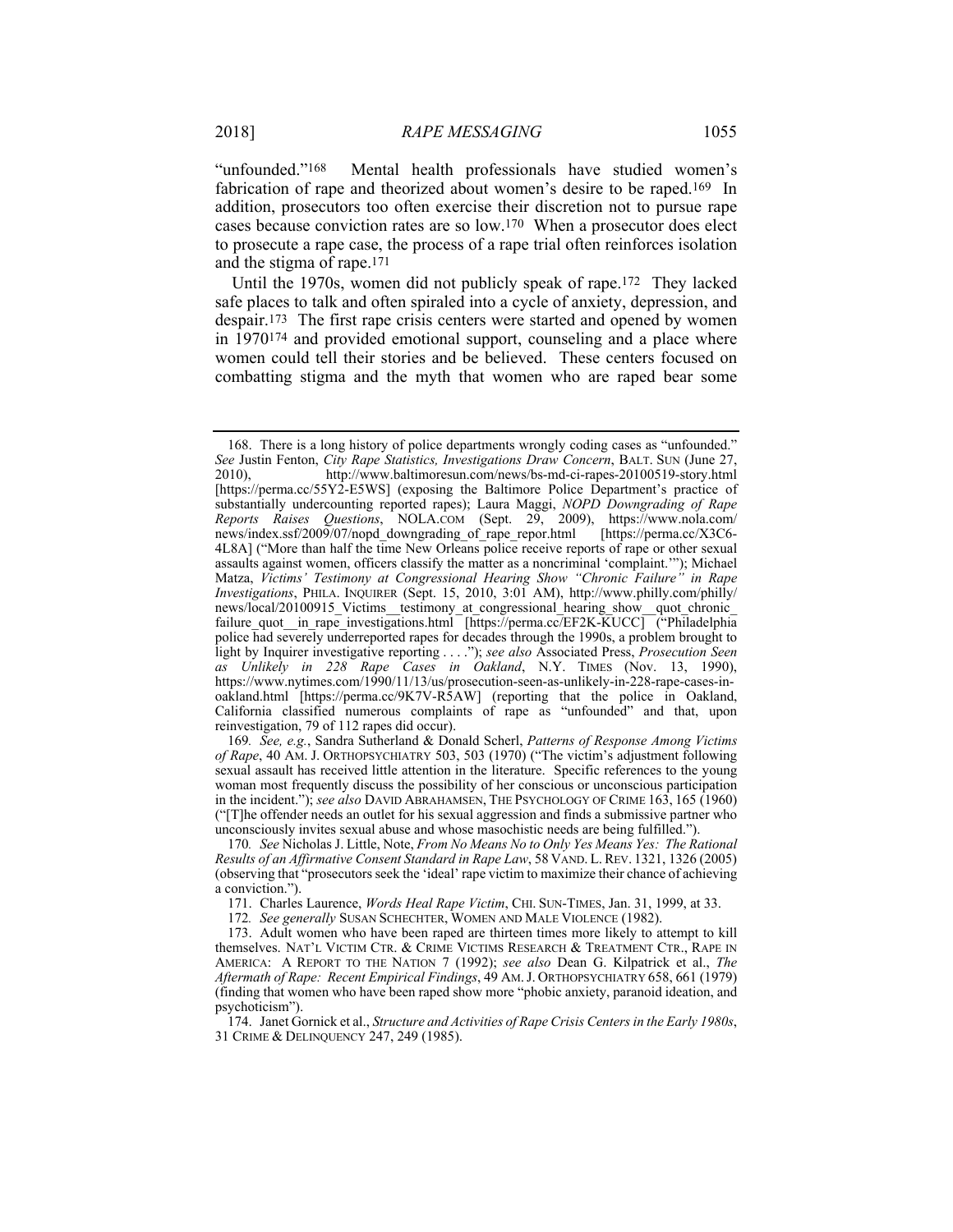responsibility for the rape.175 Additionally, the first rape speak-out was held in New York City in 1971.176 Over time, rape crisis centers and speak-outs spread across the country, which provided a forum for women to share, heal, and be empowered.

The overtly sexist elements of rape law were targeted by feminist rape reformers who sought to reform rape law and educate the public about sexual assault stereotypes. Susan Brownmiller fought for rape to be deemed a "real" crime and taken seriously,177 which led to the much-publicized feminist maxim that "rape is a crime of violence."<sup>178</sup> Susan Estrich's advocacy focused on exposing various "myths," like that of the chaste lady, sex object, and vindictive shrew, which are inherent in the elements of rape law.179 Estrich believed that eliminating the bias produced by rape myths required more than just formal equality between rape and other crimes; it required "some change in public attitude."180

Despite some variations in focus, almost all rape reformers focused on ex ante reforms and embraced the idea that elimination of the legal barriers that formally differentiated rape from other crimes was necessary.181 As a result of efforts by reformers, courts and legislatures began to eliminate resistance requirements.182 Eradication of the formal obstacles helped produce significant legal and social changes regarding rape. These reforms changed the message and acknowledged that some rapes were indeed worthy of punishment.

As a legal matter, eliminating the obstacles to prosecution put stranger rapes involving force on the same footing as other violent crimes. Current rape law rarely permits, and modern juries rarely support, acquittal of a violent stranger rapist based on lack of physical resistance or corroboration.183 While eliminating formal legal barriers to prosecution and

180*. See id.* at 1181.

181*. See generally* CASSIA SPOHN & JULIE HORNEY, RAPE LAW REFORM: A GRASSROOTS REVOLUTION AND ITS IMPACT (1992) (describing the role that feminist groups, including the National Organization for Women, played in lobbying state legislatures to reform rape law).

 182. Only eight states require the victim to resist. ALA. CODE § 13A-6-60(8) (2018); DEL. CODE ANN. tit. 11, § 761(j)(1) (2018); IDAHO CODE §§ 18-6101(4)–6108(4) (2018); LA. REV. STAT. ANN. §§ 14:41–:43 (2018) (requiring resistance for aggravated rape but not for forcible or simple rape); MO. REV. STAT. § 556.061(12)(a) (2016); NEB. REV. STAT. §§ 28-318(8)(b)– (c), 28-318(9)(a) (2018); WASH. REV. CODE § 9A.44.010(6) (2018); W. VA. CODE ANN. § 61-  $8B-1(1)(a)$  (LexisNexis 2018). Sixteen states do not formally require resistance, but define elements of force and consent as requiring the victim to be "incapable of resisting," "unable to resist," or "prevented from resisting."

 183. Generally, irrespective of the crime, criminal law tends to be harsher when crimes are committed by strangers. *See, e.g.*, Carissa B. Hessick, *Violence Between Lovers, Strangers,* 

<sup>175</sup>*. See, e.g.*, JOYCE E. WILLIAMS & KAREN A. HOLMES, THE SECOND ASSAULT: RAPE AND PUBLIC ATTITUDES 118 (1981) (discussing a study in which "most respondents . . . saw women's behavior and/or appearance as the second most frequent cause of rape").

 <sup>176.</sup> About three hundred women met in a small church and forty women shared vivid details about being raped. *See* FLORA DAVIS, MOVING THE MOUNTAIN: THE WOMEN'S MOVEMENT IN AMERICA SINCE 1960, at 310 (1991).

<sup>177</sup>*. See* BROWNMILLER, *supra* note 8, at 377.

 <sup>178.</sup> *See id.*

<sup>179</sup>*. See* Estrich, *supra* note 25, at 1090.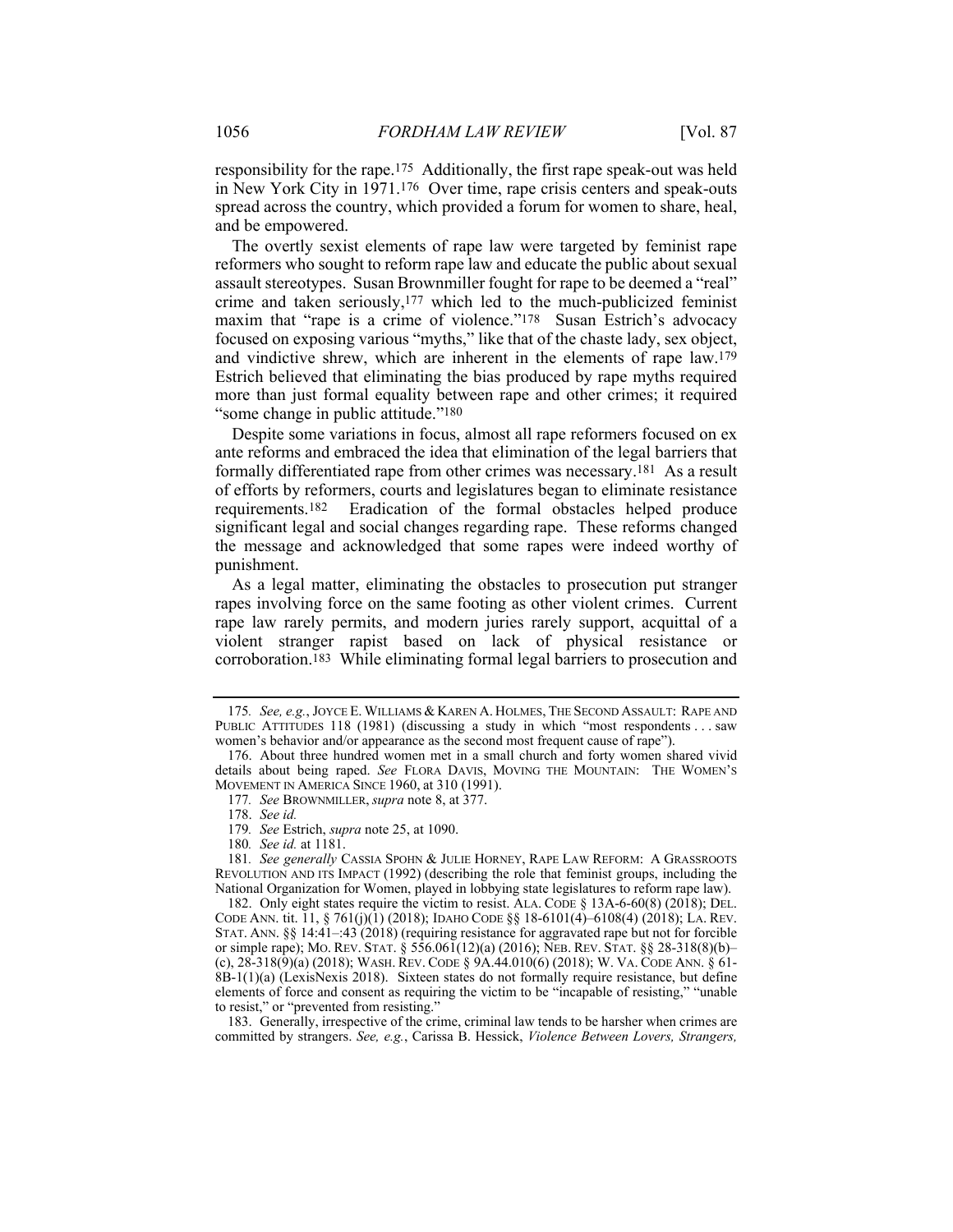publicizing the violent nature of rape did much to shape society's condemnation of rapes that fall within the classic rape narrative, it did far less to advance the cause of the majority of rape victims, who are acquainted with their rapist.184

A study of Travis County, Texas, found that the probability of indictment was much higher in stranger rape cases (58 percent) than in acquaintancerape cases (29 percent).185 Of the rape cases that were dismissed, 50 percent involved acquaintances, 38 percent persons who had just recently met, and only 12 percent were stranger rape cases.186 This is likely because society is still willing to condone acquaintance rapes. This willingness is founded upon lingering sexist beliefs. For example, many people still believe that women who dress and behave in sexual ways deserve to be raped.<sup>187</sup>

 185. Robert A. Weninger, *Factors Affecting the Prosecution of Rape: A Case Study of Travis County, Texas*, 64 VA. L. REV. 357, 379 (1978). Similarly, a study of assault cases in Los Angeles revealed that "non-stranger cases [were] dismissed three times as often as stranger-to-stranger cases." NAT'L INST. OF JUSTICE, U.S. DEP'T OF JUSTICE, NON-STRANGER VIOLENCE: THE CRIMINAL COURT'S RESPONSE 2 (1983) ("Court officials are cited as believing that [non-stranger violence] cases do not appropriately belong in the criminal courts.").

186*. See* David P. Bryden & Sonja Lengnick, *Rape in the Criminal Justice System*, 87 J. CRIM. L. & CRIMINOLOGY 1194, 1214 (1997).

187*. See, e.g.*, Ed Pilkington, *SlutWalking Gets Rolling After Cop's Loose Talk About Provocative Clothing*, GUARDIAN (May 6, 2011), https://www.theguardian.com/world/2011/ may/06/slutwalking-policeman-talk-clothing [https://perma.cc/T37F-BZZD] (noting that Michael Sanguinetti, a cop who spoke to law schools in Toronto, became the catalyst for a worldwide anti-victim-blaming movement when he addressed a group of ten students and said: "I've been told I'm not supposed to say this—however, women should avoid dressing like sluts in order not to be victimized"); Barbara Walsh, *Jury Acquits Man of Rape, Cites Woman's Clothing*, SUN SENTINEL (Oct. 5, 1989), http://articles.sun-sentinel.com/1989-10- 05/news/8902020477\_1\_verdict-juror-georgia-woman [https://perma.cc/AK2T-WFTE] (reporting the remarks of a juror after acquitting a defendant who had been charged with

*and Friends*, 85 WASH. L. REV. 344, 349 (2007) (noting that the commonly held view among criminal law scholars "is that the criminal law is most likely to become involved, to proceed aggressively, and to be penal in style when the parties are strangers; it is least likely to become involved and most likely to be lenient and conciliatory when they are intimates"); *see also* Myrna Dawson, *Rethinking the Boundaries of Intimacy at the End of the Century: The Role of Victim-Defendant Relationship in Criminal Justice Decisionmaking over Time*, 38 LAW & Soc'y Rev. 105, 107-08 (2004) (noting that "studies using bivariate analyses have consistently found that violence between intimates is treated more leniently by criminal justice officials than violence that occurs between strangers"; however, "the effect of victimdefendant relationship on court outcomes is less clear in more rigorous multivariate analyses that enable researchers to control for the effects of other legal (e.g., prior criminal record, offense seriousness) and extralegal (e.g., race, age) factors").

<sup>184</sup>*. See, e.g.*, Kimberly Hefling, *Justice Department: Majority of Campus Sexual Assault Goes Unreported to Police*, PBS NEWSHOUR (Dec. 11, 2014), https://www.pbs.org/newshour/ education/four-five-acts-campus-sexual-assault-go-unreported-police [https://perma.cc/ 8R3G-XL9H] (explaining that the massive underreporting of campus rape is significantly attributable to the fact that victims "know in our society that the only rapes that are taken seriously are those committed by strangers and are significantly violent"); *see also* John F. Decker & Peter G. Baroni, *No Still Means "Yes": The Failure of the Non-Consent Reform Movement in American Rape and Sexual Assault Law*, 101 J. CRIM. L. & CRIMINOLOGY 1081, 1101 (2013) ("Despite a seeming trend toward rejecting antiquated force requirements and embracing non-consent standards for sex crimes, the reality is far from progressive. First, many states still require a showing of forcible compulsion or a victim's incapacity to consent for a sex crime conviction.").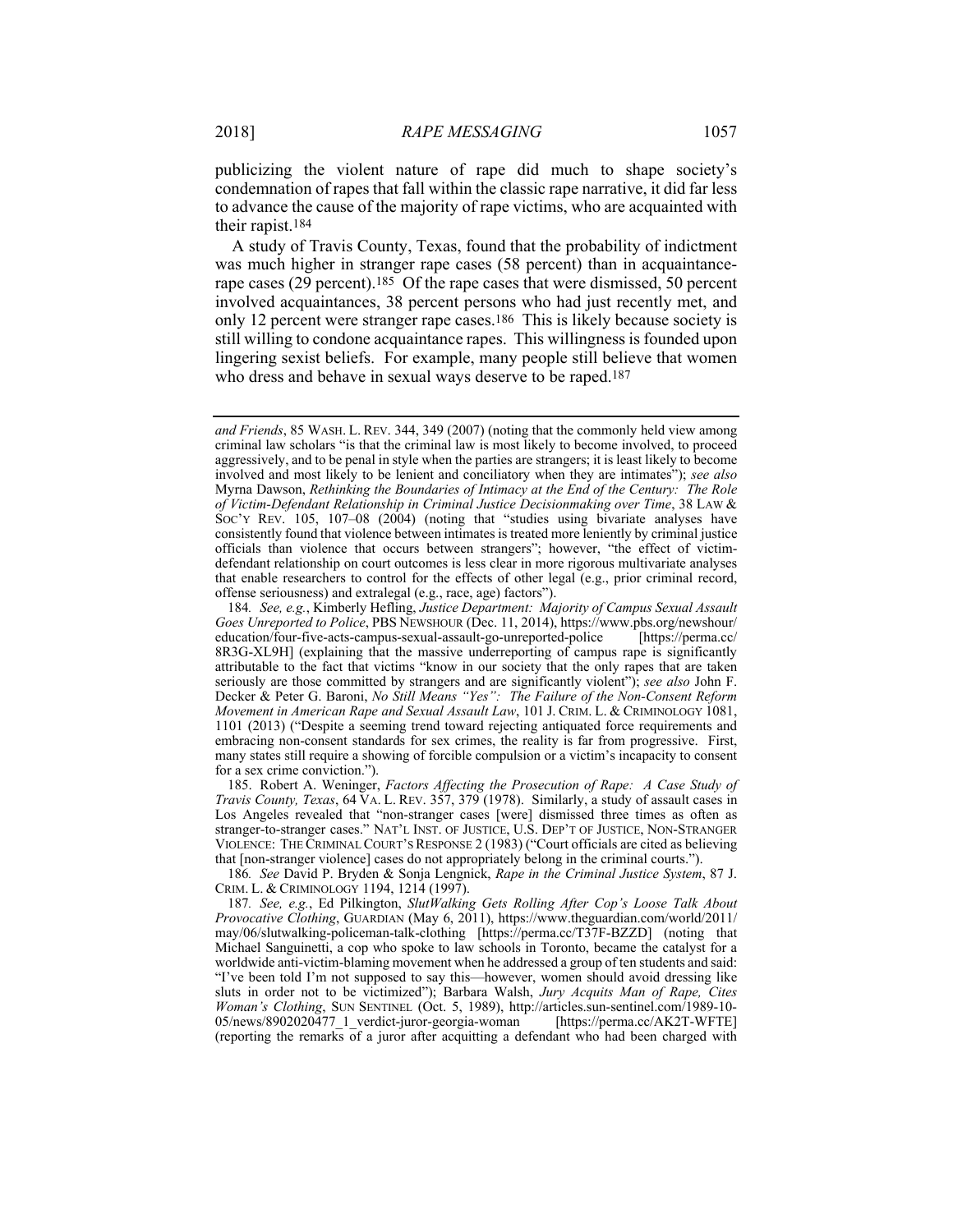Similarly, the vindictive shrew myth has remained ever present at acquaintance-rape trials, which leads jurors to demand evidence of corroboration despite elimination of the formal requirement. In addition, courts routinely allow evidence of a complainant's sexual history on the theory that a woman who has consented to sex once is more likely to have consented to sex at the time of the alleged rape.188 Faced with these hurdles, reformers pivoted and began advocating for transformation in two main areas of the law: evidentiary prohibitions (shield laws) and actus reus standards. Reformers wanted to alter the message such that people would collectively embrace the idea that a woman's prior sexual history was irrelevant and that the only relevant inquiry is, simply, did the woman consent. They wanted to shift the scrutiny from the victim to the rapist.

Generally, rape shield laws create specific rules prohibiting the defense from presenting evidence of complainants' past sexual conduct or "precipitation" evidence, like dress, but most of these laws contain significant exceptions.189 Reformers believed that rape shield laws would make trials less traumatic for victims and also prevent juror sexism from influencing verdicts.190 Rape shield laws were intended to counter the myth that rape victims want to be raped.191

The second major reform focused on pushing for affirmative-consent laws. Without such reforms, jurors are free to choose what amount and kind of evidence supports an inference of consent or nonconsent.192 Defining rape as sex in the absence of affirmative consent produces two tangible benefits:

knifing, beating with a rock, and raping a woman dressed in a lace skirt and wearing no underwear: "The way she was dressed with that skirt, you could see everything she had. She was advertising for sex.").

<sup>188</sup>*. See* Anderson, *supra* note 28, at 54 ("Consent was also, in practice and effect, transferable to other parties; if a woman consented to sexual intercourse with men to whom she was not married, she was deemed *indiscriminate* in her sexual life. As a result, her sexual consent lost its differentiated and unique nature and she was considered to have functionally consented to sex with others.").

 <sup>189.</sup> There are typically three exceptions. *See* I. Bennett Capers, *Real Women, Real Rape*, 60 UCLA L. REV.  $\overline{826}$ ,  $\overline{844}$ -45 (2013). First, such evidence may be admitted when offered as proof that someone other than the defendant committed the rape. *Id.* Second, if the defendant raises consent as a defense, then evidence of specific instances of the alleged rape victim's sexual behavior with the defendant may be admitted to prove consent or by the prosecution. *Id.* Finally, such evidence is admissible if the exclusion of such evidence "would violate the defendant's constitutional rights." *Id.*

 <sup>190.</sup> Harriett R. Galvin, *Shielding Rape Victims in the State and Federal Courts: A Proposal for the Second Decade*, 70 MINN. L. REV. 763, 798 (1986) ("Specifically, reformers contended that [rape shield] legislation . . . would encourage victims to report rapes and cooperate in the prosecution of their assailants. In addition to shielding the complainant from humiliating and harassing inquiry, restricting the admissibility of evidence of unchastity would prevent juror misuse of such evidence.").

 <sup>191.</sup> Katharine K. Baker, *Once a Rapist?: Motivational Evidence and Relevancy in Rape Law*, 110 HARV. L. REV. 563, 583 (1997) (discussing that proponents of rape shield legislation wanted to counter the "tendency of juries to believe that rape victims consented to the alleged acts").

<sup>192</sup>*. See, e.g.*, Stephen J. Schulhofer, *The Feminist Challenge in Criminal Law*, 143 U. PA. L. REV. 2151, 2181 (1995) (arguing that consent should mean "affirmative permission clearly signaled").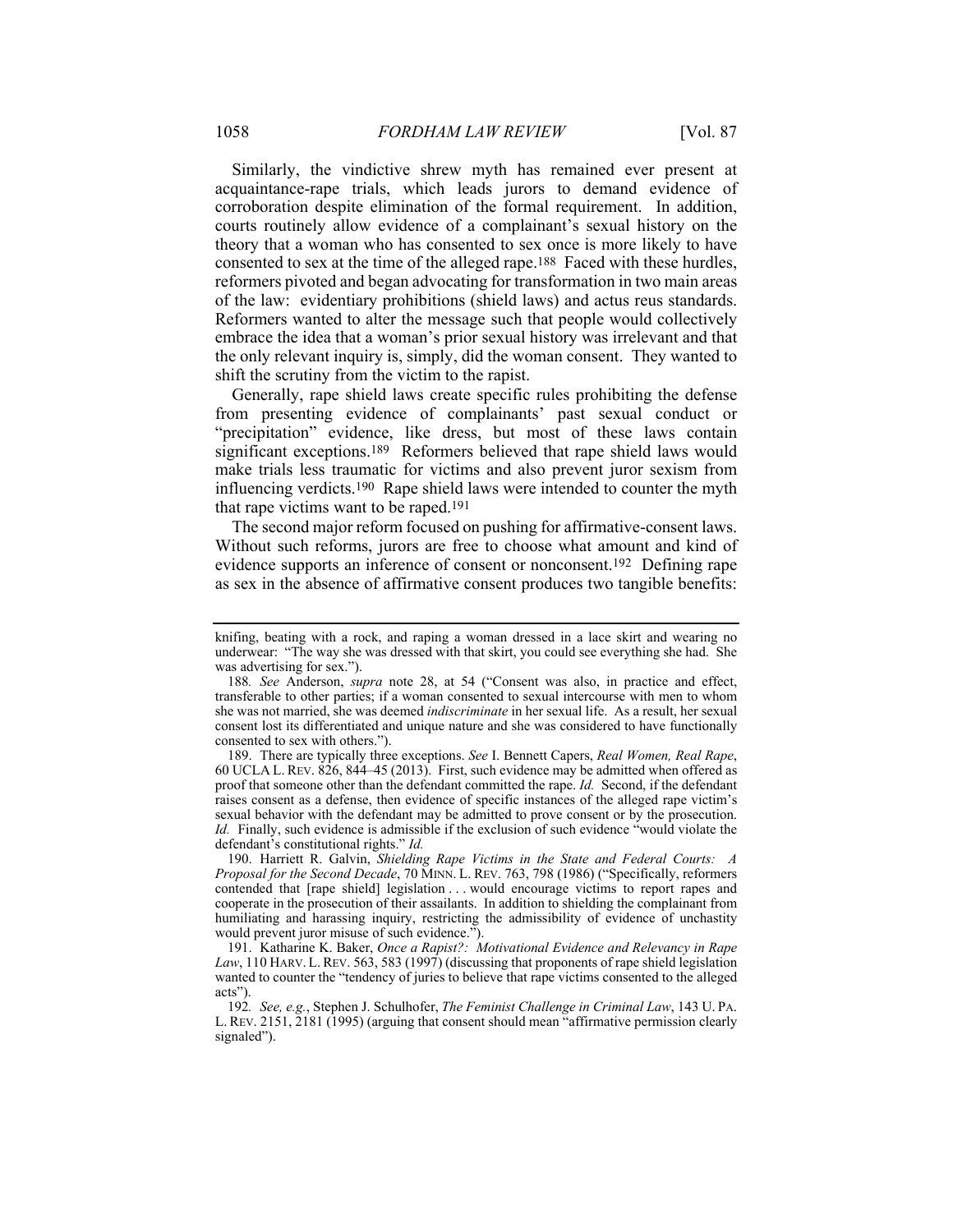(1) it places the burden of communication properly on the person desiring the sex, and (2) it focuses jurors' attention on whether consent was expressed in that particular sexual encounter instead of focusing on other evidence like the victim's dress. In advocating for affirmative-consent laws, reformers also lobbied for the creation of new offenses. Experience had shown that jurors were reluctant to convict defendants for rape, which carried penalties ranging from execution to twenty years in prison, unless the woman suffered bodily harm.<sup>193</sup> So, after successful lobbying, many state laws were reformed to sort rape cases by "degrees" based on level of force, threat of force, or proxies194 for threat of force.195 These lesser charges reduced the penalty for "nonviolent rapes" in hopes that more convictions would result.

# *B. Consequences of Destigmatization*

Early rape reform advocates confronted a cruel landscape where rape victims who had the courage to come forward were too often blamed and disbelieved. They were confronted with a justice system that did not take rape seriously. Thus, it is not surprising that early reformers utilized a twoprong approach of (1) increasing public awareness about the prevalence of violence against women to end rape stigma, and (2) reforming criminal law to make it easier to secure rape convictions.196 This approach can be characterized as being focused on rape victims ex post. Reformers wanted to create an environment where the pain and trauma of rape victims would be acknowledged and the perpetrators would be brought to justice.

Yet, their attempts to destigmatize rape victims and increase convictions rates have been only marginally successful.197 In addition, their advocacy has led to a string of unintended consequences. When public health advocates combatted AIDS stigma, they sought to humanize people living with HIV/AIDS. They focused on increasing awareness of how the disease was transmitted and targeted the perception that people with HIV/AIDS deserved their punishment.198 Notably, public health advocates did not focus on one particular group of people living with HIV/AIDS. Instead, they sought to paint an image of a disease that affected a wide range of people.

Unfortunately, the rape reform advocates, perhaps because many of them were feminists, approached expanding awareness through the lens of women

<sup>193</sup>*. See* Ros, *supra* note 29, at 845.

 <sup>194.</sup> Proxies for forcible compulsion include physical harm, the presence of a dangerous weapon, commission of another crime, mental incapacity or youth of the victim. *See, e.g.*, MD. CODE. ANN., CRIM. LAW §§ 3-303 to -304 (2018); WIS. STAT. § 940.225 (2016).

<sup>195</sup>*. See, e.g.*, N.Y. PENAL LAW §§ 130.25, 130.30, 130.35 (2018) (delineating three different degrees of rape).

<sup>196</sup>*. See* Schulhofer, *supra* note 192, at 2188.

 <sup>197.</sup> Recent estimates suggest that out of 1000 rapes about 310 are reported, 57 actually lead to arrests, 11 are referred for prosecution, and 7 are ultimately convicted. *See The Vast Criminal Justice System: Statistics*, RAINN, https://www.rainn.org/statistics/criminaljustice-system [https://perma.cc/G8FE-K6BA] (last visited Nov. 15, 2018).

<sup>198</sup>*. See generally* Herek, *supra* note 87, at 596 (discussing combatting AIDS-related stigma).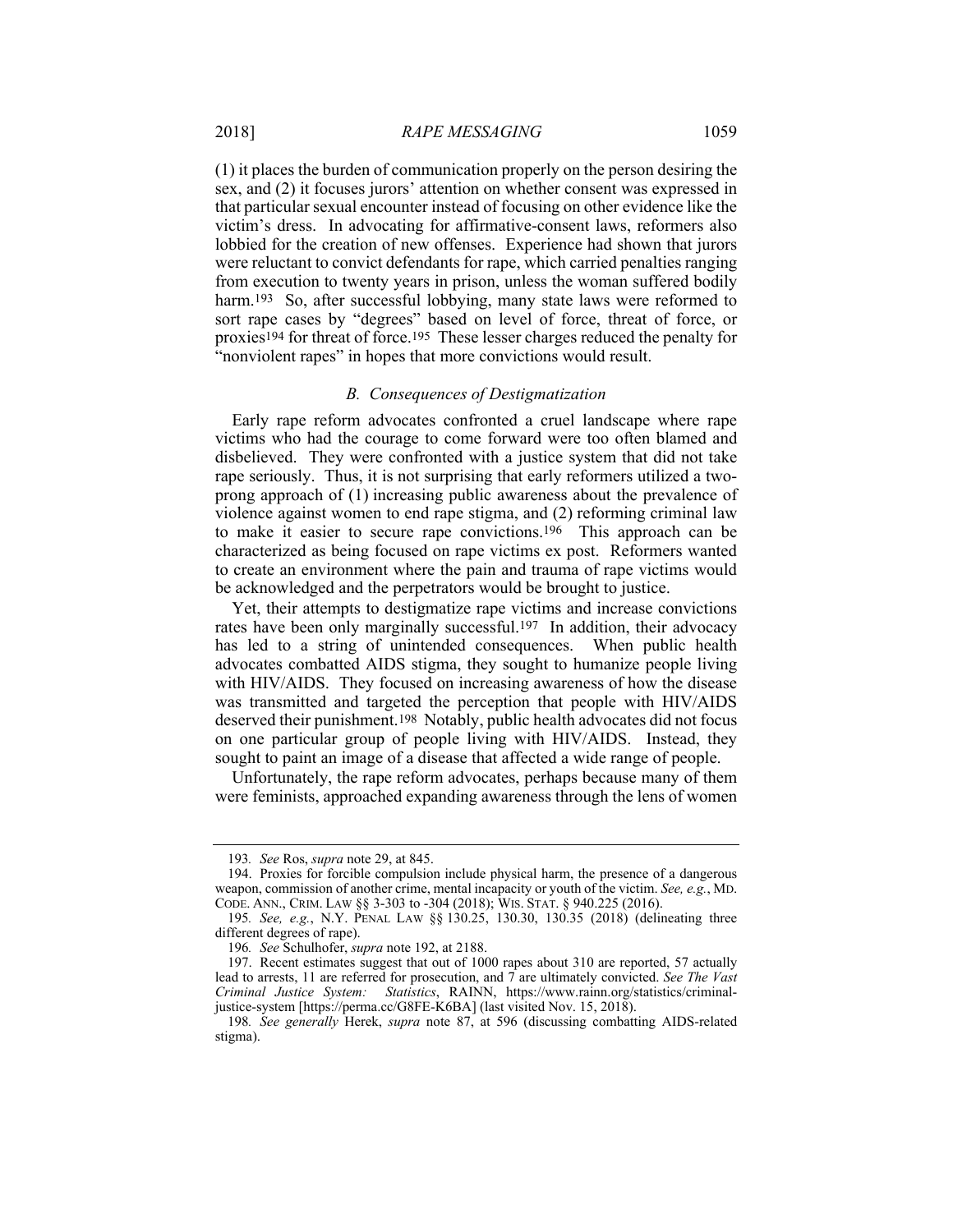being victimized by men and misogynistic social norms.<sup>199</sup> Although understandable, this limited focus has increased stigma for male rape victims and perpetuated notions of females as vulnerable victims.200 Sexual violence is a systemic problem in this country, and it is not limited to women. A national survey conducted in 2011 reported that men and women had a similar prevalence of nonconsensual sex in the previous twelve months: 1.27 million women compared to 1.267 million men.201 In 2008, it was reported that one in thirty-three men in the United States have been the victim of rape or attempted rape.202 A myopic focus on men raping women reinforces dominant social constructs of men being aggressors and powerful and women being vulnerable and weak.203 Moreover, a myriad of theories have developed over the years to explain why men are sexually violent toward women. This robust body of literature has entrenched the view of men as perpetuators of violence against women. The dominance of the gender-based violence narrative has been supported by research showing that violence has been linked to men's very nature,204 men's dominant position in society,205 and the way men are socialized.206

This narrative is mainstream and rarely questioned. Thus, men who are victimized by rape or sexual assault contradict hegemonic definitions of male sexuality that require men to be sexually dominant.<sup>207</sup> The focus on male aggressors unintentionally delegitimizes men who are victims of sexual violence.208 As a result, society has come to embrace the message that rape

 202. BUREAU OF JUSTICE STATISTICS, NCJ 227777,CRIME VICTIMIZATION 2008, at 4 (2009), https://www.bjs.gov/content/pub/pdf/cv08.pdf [https://perma.cc/3DGP-597G].

205. See, e.g., JULIA R. SCHWENDINGER & HERMAN SCHWENDINGER, RAPE AND INEQUALITY 129–40 (1983) (arguing that gender inequality fosters rape).

<sup>199</sup>*. See, e.g.*, CATHARINE A. MACKINNON, TOWARD A FEMINIST THEORY OF THE STATE 182 (1989) ("[R]ape law affirmatively rewards men with acquittals for not comprehending women's point of view on sexual encounters."); *see also id.* at 177 ("The deeper problem [with rape law] is that women are socialized to passive receptivity; may have or perceive no alternative to acquiescence; may prefer it to the escalated risk of injury and the humiliation of a lost fight; submit to survive.").

<sup>200</sup>*. See* Bennett Capers, *Real Rape Too*, 99 CALIF. L. REV. 1259, 1265 (2011) (explaining that "the real problem is that in arguing for reform, many feminist scholars have inadvertently legitimized and contributed to the very gender distinctions of which they have been so critical").

 <sup>201.</sup> NAT'L CTR. FOR INJURY PREVENTION & CONTROL, THE NATIONAL INTIMATE PARTNER AND SEXUAL VIOLENCE SURVEY 3 (2011).

<sup>203</sup>*. See, e.g.*, Katie Edwards et al., *Rape Myths: History, Individual and Institutional-Level Presence, and Implications for Change*, 65 SEX ROLES 761, 762 (2011) (asserting that "sexual violence is perpetuated by a patriarchal system where men hold higher status and have greater power than women").

<sup>204</sup>*. See, e.g.*, Randy Thornhill & C. T. Palmer, *Why Men Rape*, 40 SCIENCES 30, 30 (2000) (arguing that rape is a "biological phenomenon that is a product of the human evolutionary heritage").

<sup>206</sup>*. See generally* JAMES W. MESSERSCHMIDT, MASCULINITIES AND CRIME: CRITIQUE AND RECONCEPTUALIZATION OF THEORY (1993).

 <sup>207.</sup> *See generally* Leslee R. Kassing et al., *Gender Role Conflict, Homophobia, Age, and Education as Predictors of Male Rape Myth Acceptance*, 27 J. MENTAL HEALTH COUNSELING 311 (2005).

<sup>208</sup>*. See* MICHAEL SCARCE, MALE ON MALE RAPE: THE HIDDEN TOLL OF STIGMA AND SHAME 9 (1997) (explaining that men are expected to be sexually in control and that "[w]hen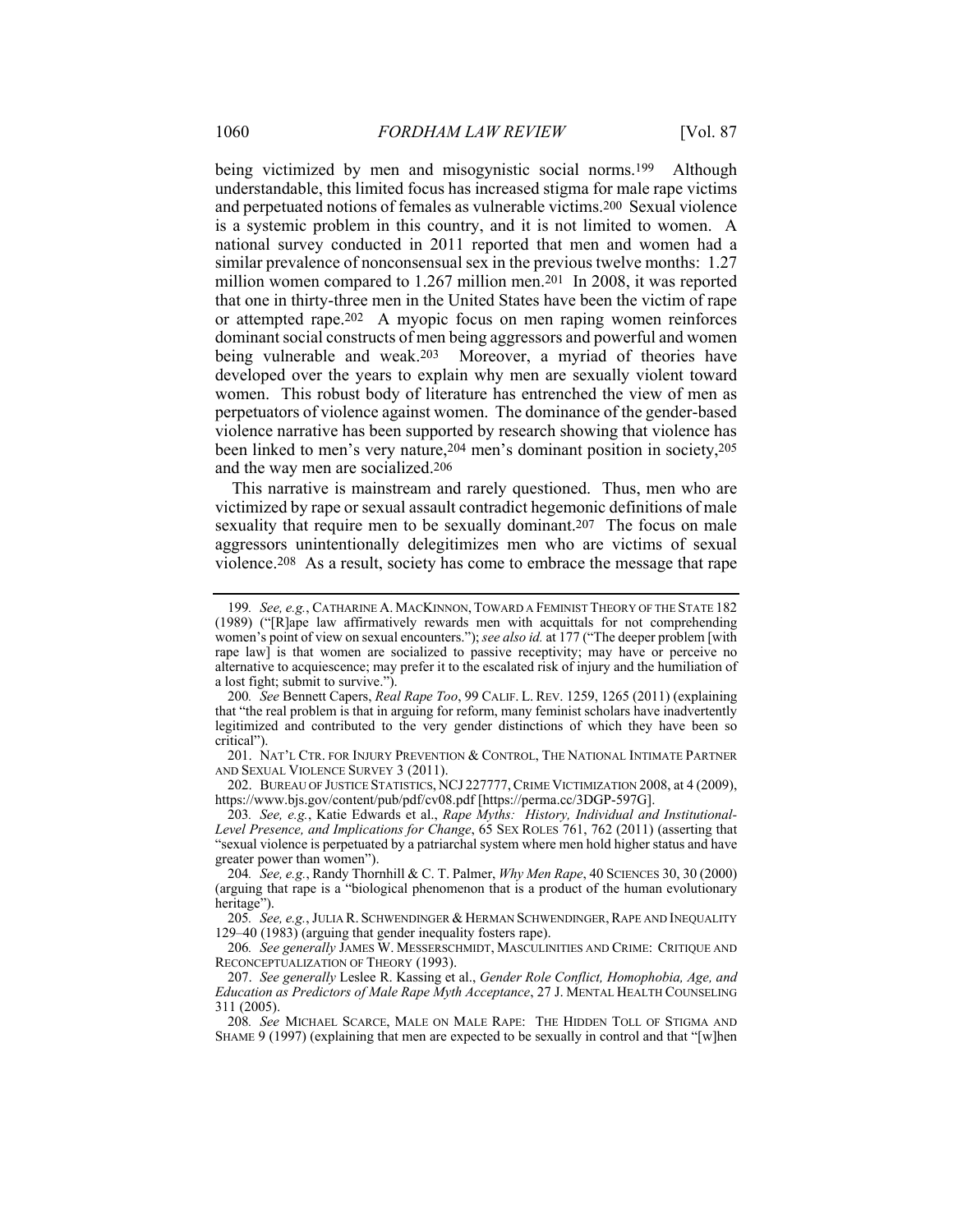victims are female. Even when rapes are perpetrated by strangers and accompanied by violence, male-victim rape is often classified as "unfounded" and "unsubstantiated."209 Thus, male rape victims, like female acquaintance-rape victims, are reluctant to come forward and report rape for fear of not being believed or taken seriously.210

As rape reform advocates have sought to combat rape myths about women,<sup>211</sup> rape myths about men have flourished. For instance, jokes about prison rape abound.212 Yet, it is not only male victims who have been harmed by the feminist rape reforms. Women have also been harmed.

Beyond reinforcing the stereotype of women as victims, categorizing rape claims by force creates a paradigm where forcible rape is deemed more real or more worthy of punishment than acquaintance-rape cases.213 For example, in the highly publicized Stanford rape case, Brock Turner, the perpetrator, raped a woman who was unconscious.214 His father wrote the judge asking for leniency215 and stated that his son should not do jail time for the sexual assault, which he referred to as "the events" and "20 minutes of action" that were "not violent."216 Judge Aaron Persky sentenced Turner to six months in jail and three years' probation, noting that prison would have a "severe impact" on Turner.217 The light sentence sparked a national outcry and, ultimately, led to Judge Persky being recalled by California voters.218

The belief that acquaintance rapes are less serious is not uncommon, yet studies of rape victims suggest just the opposite. Researchers have found that acquaintance-rape victims suffer more psychological damage than stranger rape victims because self-blame is higher when a woman is raped by

this does not occur, when men are raped by other men, society tends to silence and erase them rather than acknowledge the vulnerability of masculinity and manhood").

<sup>209</sup>*. See* Capers, *supra* note 200, at 1298.

 <sup>210.</sup> *See generally* Karen G. Weiss, *Male Sexual Victimization: Examining Men's Experiences of Rape*, 12 MEN & MASCULINITIES 275 (2010).

<sup>211</sup>*. See generally* Edwards et al., *supra* note 203, at 762 (discussing the prevalence of various rape myths, including that women enjoy rape and ask to be raped).

<sup>212</sup>*. See* Capers, *supra* note 200, at 1274 (noting that "assumptions about prison rape . . . are so embedded in popular culture—jokes about dropping the soap or about a cellmate named 'Bubba'").

 <sup>213.</sup> SUSAN ESTRICH, REAL RAPE 15–20 (1987).

 <sup>214.</sup> Liam Stack, *Light Sentence for Brock Turner in Stanford Rape Case Draws Outrage*, N.Y. TIMES (June 16, 2016), https://www.nytimes.com/2016/06/07/us/outrage-in-stanfordrape-case-over-dueling-statements-of-victim-and-attackers-father.html [https://perma.cc/ 4N24-7958].

<sup>215</sup>*. Id.*

<sup>216</sup>*. Id.*

<sup>217</sup>*. See* Erin Donaghue, *Judge on Stanford Attacker's Consent Claims: "I Take Him at His Word*," CBS NEWS (June 15, 2016), https://www.cbsnews.com/news/brock-turner-ex-swimmer-judge-in-stanford-sex-assault-case-i-take-him-at-his-word/ [https://perma.cc/ swimmer-judge-in-stanford-sex-assault-case-i-take-him-at-his-word/ 6NBV-7VDE]. The maximum sentence allowable was 14 years. *Id.* Judge Persky also noted that Turner did not use a weapon and was not a danger to others. *Id.*

 <sup>218.</sup> Jacqueline Thomsen, *Judge in Brock Turner Sentencing Recalled*, HILL (June 6, 2018), https://thehill.com/homenews/state-watch/390923-judge-in-brock-turner-sentencingappears-to-be-recalled [https://perma.cc/BV3T-4FMY] (reporting that a judge had not been successfully recalled in more than eighty-five years and that 59 percent of California voters voted in favor of the recall).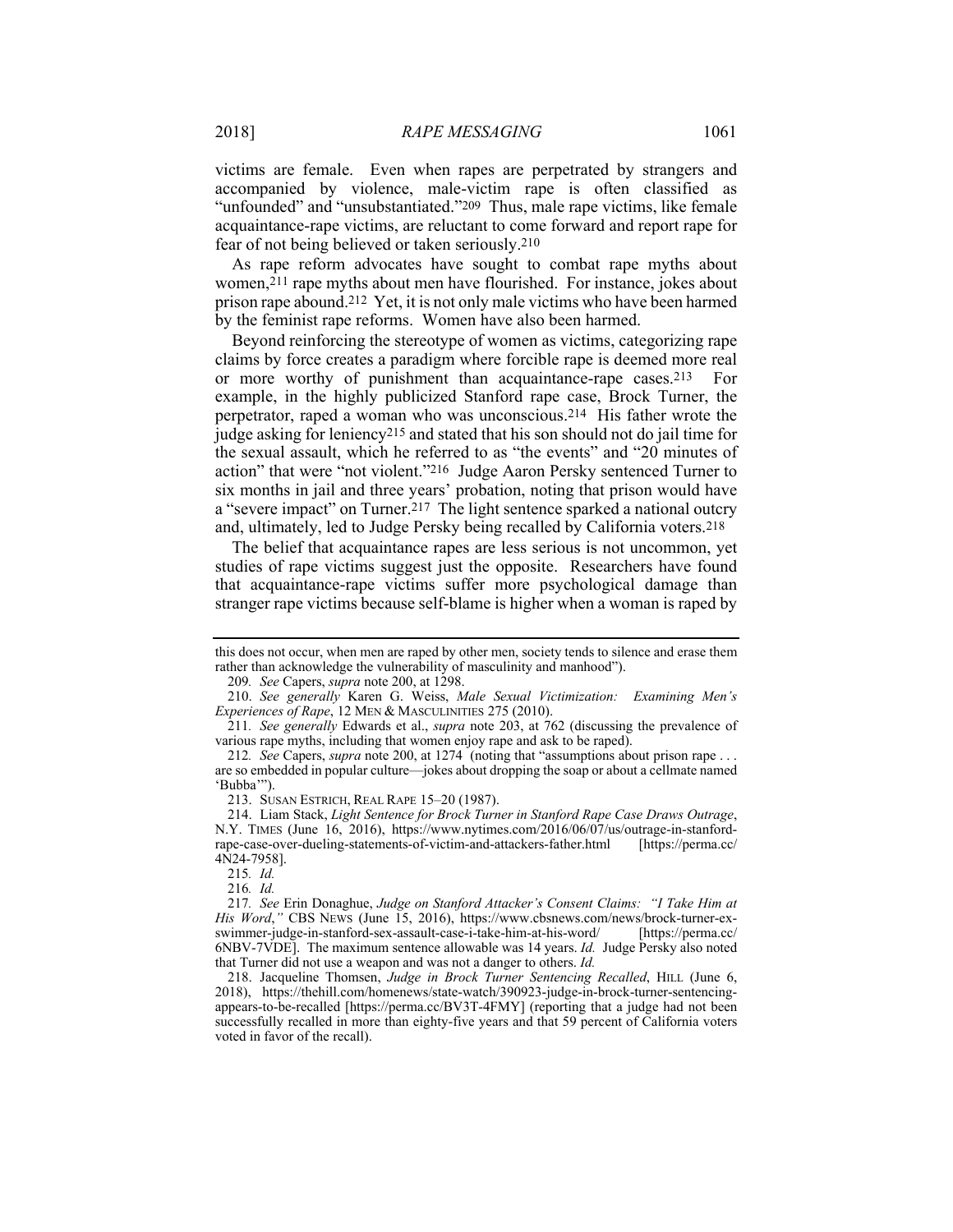an acquaintance.219 Additionally, women raped by acquaintances have higher levels of psychological distress and appear to take longer to recover than women raped by strangers.220

Rape is currently considered distinct from battery because the act deprives the victim of sexual autonomy. One noted scholar has argued that the "central value protected by sexual offense provisions is sexual autonomy . . . the violation of which represents a unique, not readily comparable, type of harm to the victim."<sup>221</sup> Philosopher Joan McGregor has opined that that "the seriousness of rape derives from the special importance we attach to sexual autonomy."222 If rape is about punishing the perpetrator for violating the right to be free from unwanted sexual contact,223 then the penalty attached to rape should be uniform regardless of whether force is used or not. Classifying rapes without force as less severe minimizes the suffering experienced by the victim and sends a message that their harm is not as worthy of punishment. As the vast majority of rapes are acquaintance rapes, and about 68 percent of victims do not have physical injuries, most rape victims are sent this message, which undermines the seriousness of rape as a crime.224 Moreover, the current rape messaging has not been effective and has caused unintended consequences; it is time to change rape messaging.

# IV. MESSAGING RAPE AS A PUBLIC HEALTH ISSUE

Rape reform has not yielded the success that reformers hoped. There is no evidence to suggest that rape reform laws have reduced the incidence of rape, increased its prosecution, or increased the conviction rate.225 The lack of overall success of criminal rape reform is at least some evidence that legal reform alone is not enough to change societal norms.226 Rape stereotypes

 <sup>219.</sup> *See generally* Patricia A. Frazier & Lisa M. Seales, *Acquaintance Rape Is Real Rape*, *in* RESEARCHING SEXUAL VIOLENCE AGAINST WOMEN: METHODOLOGICAL AND PERSONAL PERSPECTIVES 54 (Martin D. Schwartz ed., 1997).

 <sup>220.</sup> Bonnie L. Katz, *The Psychological Impact of Stranger Versus Nonstranger Rape on Victims' Recovery*, *in* ACQUAINTANCE RAPE: THE HIDDEN CRIME 251, 267 (Andrea Parrot & Laurie Bechhofer eds., 1991).

 <sup>221.</sup> Patricia J. Falk, *Rape by Drugs: A Statutory Overview and Proposals for Reform*, 44 ARIZ. L. REV. 131, 187 (2002).

 <sup>222.</sup> Joan McGregor, *Force, Consent, and the Reasonable Woman*, *in* IN HARM'S WAY: ESSAYS IN HONOR OF JOEL FEINBERG 231, 236 (Jules L. Coleman & Allen Buchanan eds., 1994).

 <sup>223.</sup> STEPHEN J. SCHULHOFER, UNWANTED SEX: THE CULTURE OF INTIMIDATION AND THE FAILURE OF LAW 99 (1998) (theorizing that rape deprives the victim of "the freedom . . . to decide whether and when to engage in sexual relations").

 <sup>224.</sup> *See generally* Judith E. Tintinalli et al., *Clinical Findings and Legal Resolution in Sexual Assault,* 14 ANNALS OF EMERGENCY MED. 447 (1985).

<sup>225</sup>*. See* IIlene Seidman & Susan Vickers, *The Second Wave: An Agenda for the Next Thirty Years of Rape Law Reform*, 38 SUFFOLK U. L. REV. 467, 468 (2005).

 <sup>226.</sup> SCHULHOFER, *supra* note 223, at 11, 44 (describing how criminal law reforms have had little effect on juries who continue to treat verbal resistance as not being sufficient to prove nonconsent and on prosecutors who continue to decline to try cases without physical evidence of resistance).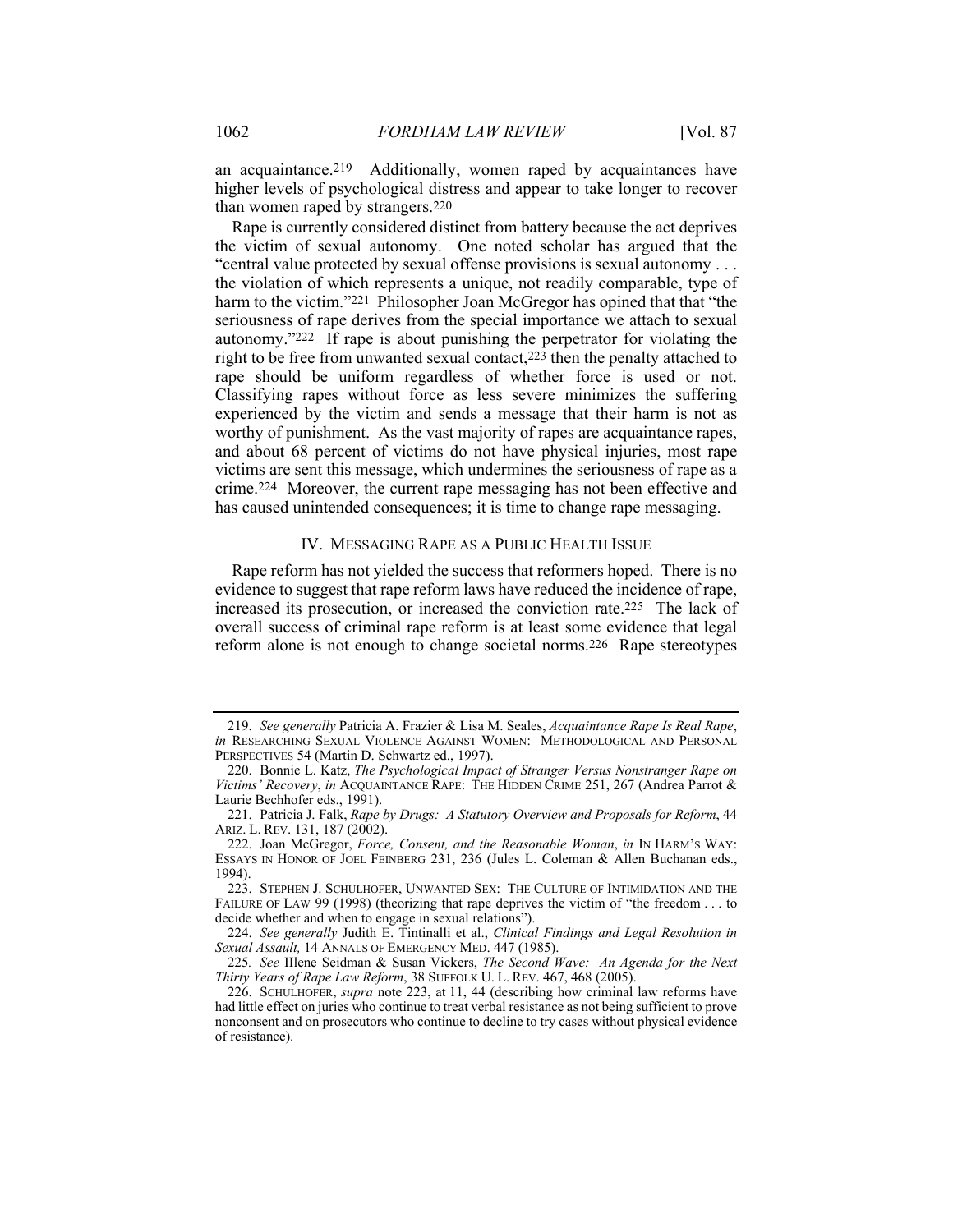and myths are still pervasive.227 Such myths are just as salient at pretrial stages, yet rape shield laws only protect against prejudice at the trial level. Police still notoriously fail to thoroughly investigate allegations of rape, and neither rape shield nor affirmative consent laws have changed this.228 Rape law cannot function as a strong deterrent when conviction rates are so low, and low conviction rates provide little incentive for victims to report rape.229 Thus, the time has come to look beyond criminal law.

Public health law has a long history of using messaging to change societal norms and beliefs. Core functions of the field of public health include surveillance of population health and well-being, monitoring and responding to health hazards and emergencies, protecting health through regulations, health promotion and education, and disease prevention. A public health approach to rape requires that the majority of intervention be focused on prevention and health. To prevent rape, public perception of what constitutes rape needs to be fundamentally expanded and changed, and current criminal law reforms, such as those eliminating resistance as an element of rape, do not reflect society's understanding of rape.230 Thus, resources must be allocated to change public perception of rape.

#### *A. Denormalizing Rape*

To denormalize rape, social norms and perception of acceptable behaviors must be altered. In the tobacco context, public health advocates sought to "push tobacco use out of the charmed circle of normal desirable practice to being an abnormal practice."231 Similarly, with respect to rape, public health advocates need to target the glorification of practices that make rape more likely. A successful denormalization strategy must be multifaceted and should include a broad public awareness campaign that focuses on expanding the public's conception of what constitutes sexual assault, sexual assault

 <sup>227.</sup> *See, e.g.*, Martha Burt, *Cultural Myths and Supports for Rape*, 38 J. PERSONALITY & SOC. PSYCHOL., 217, 223–29 (1980); Dianne Cyr Carmody & Lekeshia M. Washington, *Rape Myth Acceptance Among College Women: The Impact of Race and Prior Victimization*, 16 J. INTERPERSONAL VIOLENCE 424, 428–34 (2001); Renae Franiuk et al., *Prevalence and Effects of Rape Myths in Print Journalism: The Kobe Bryant Case*, 14 VIOLENCE AGAINST WOMEN 287, 293 (2008) (finding that, in covering the Kobe Bryant rape trial, 65 percent of newspaper articles perpetuated at least one myth about sexual assault, with "she's lying" being the myth most commonly perpetuated).

<sup>228</sup>*. See generally* Corey Rayburn Yung, *How to Lie with Rape Statistics: America's Hidden Rape Crisis*, 99 IOWA L. REV 1197 (2014) (providing a comprehensive discussion of tactics that police departments use to undercount rape including, coding rapes as lesser crime or noncriminal events).

 <sup>229.</sup> Thomas A. Mitchell, *We're Only Fooling Ourselves: A Critical Analysis of the Biases Inherent in the Legal System's Treatment of Rape Victims (or Learning from Our Mistakes: Abandoning a Fundamentally Prejudiced System & Moving Toward a Rational Jurisprudence of Rape)*, 18 BUFF. J. GENDER L. & SOC. POL'Y 73, 77, 89 (2010) (discussing the barriers to prosecution that make it difficult for rape victims to come forward).

<sup>230</sup>*. See, e.g.*, IDA M. JOHNSON & ROBERT T. SIGLER, FORCED SEXUAL INTERCOURSE IN INTIMATE RELATIONSHIPS 98 (1997) (noting that 40 percent of men and 18 percent of women feel that resistance is necessary to determine rape); WILLIAMS & HOLMES, *supra* note 175, at 115; *see also* SCHULHOFER, *supra* note 223, at 38–39, 43–46.

<sup>231</sup>*. See* Hammond et al., *supra* note 73, at 225.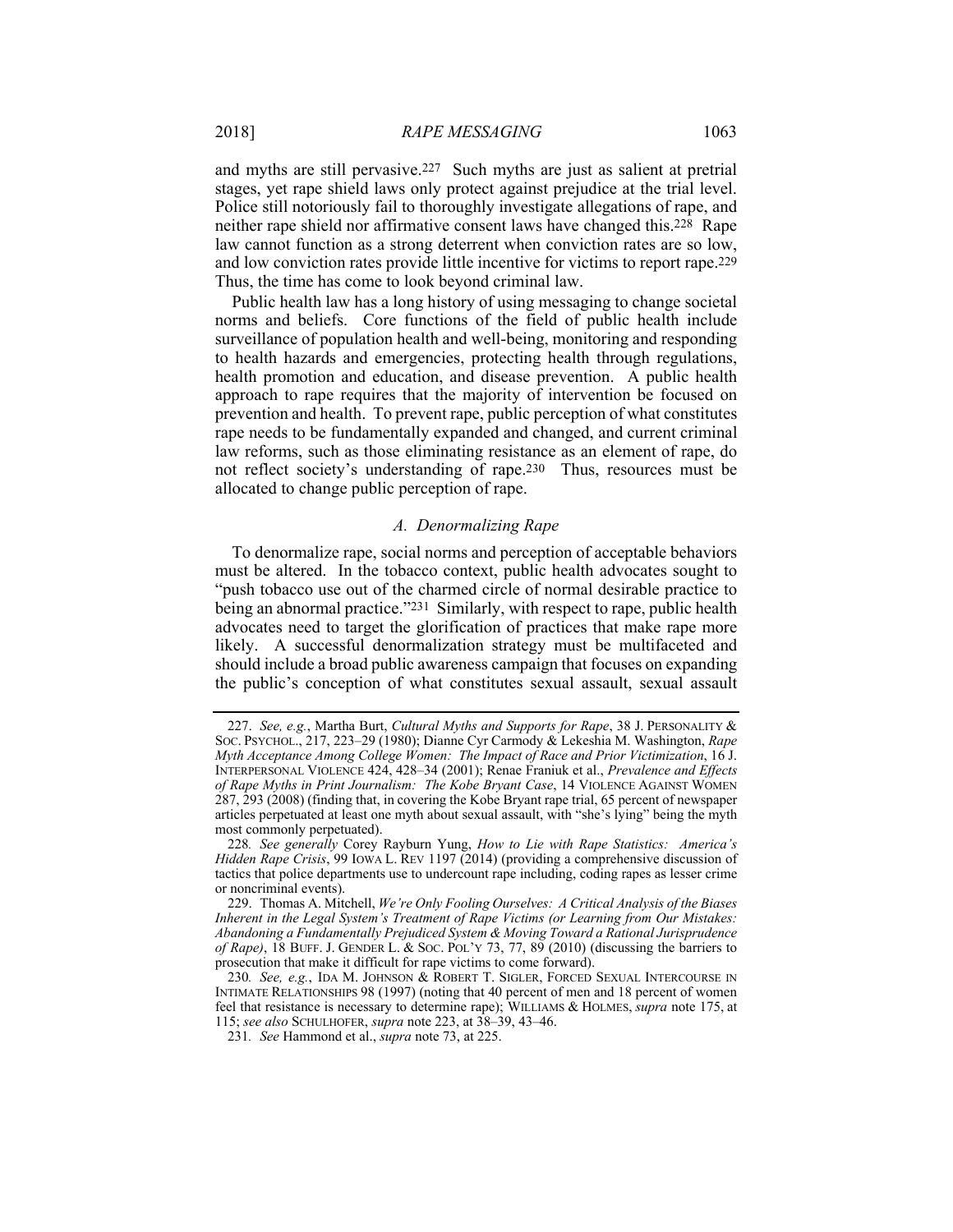education in schools (including colleges), increasing the portrayal of women in nonsexualized roles, and depicting a variety of healthy sexual relationships in the media.

# 1. Increasing Public Awareness

Increasing public awareness about the prevalence of sexual violence, providing the public with an accurate understanding of sexual violence, and informing the public about how to avoid situations involving sexual violence is a crucial step in changing cultural norms. Increasing awareness should occur both through governmental interventions and also through the work of charitable organizations.

One of the key ways in which the government increases awareness is through PSAs. In 2014, the Obama White House produced a PSA targeting acquaintance rape "on college campuses, at bars, at parties, even at high schools."232 In the PSA, Steve Carell announces that it is happening to "our sisters and our daughters," and Daniel Craig adds that it is happening to "our wives and our friends."233 Benicio Del Toro adds that "if she can't consent, then it is rape."234 Zoe Saldana, John Cho, Matt McGorry, Minka Kelly, Jessica Szohr, Josh Hutcherson, Jesse Metcalfe, and the band Haim appear in a different PSA emphasizing the need for consent.235 Saldana states, "Consent: if you don't get it, you don't get it."236 Earlier, Hutcherson highlights that sex without consent is "rape."237 The PSA invites people to take the pledge: "To RECOGNIZE that non-consensual sex is sexual assault. To IDENTIFY situations in which sexual assault may occur. To INTERVENE in situations where consent has not or cannot be given. To CREATE an environment in which sexual assault is unacceptable and survivors are supported."238

The PSAs are designed to normalize the view that sex without consent is rape. The PSAs are also designed to foster a culture of shared responsibility, specifically through bystander intervention. Increasingly, in addition to PSAs, the government and nonprofit organizations are funding communitybased prevention efforts involving bystander education to reduce the prevalence of sexual violence.239 Bystanders are third-party witnesses to the

<sup>232</sup>*. See* The Obama White House, *1 Is 2 Many PSA: 60 Second*, YOUTUBE (Apr. 29, 2014), https://www.youtube.com/watch?v=xLdElcv5qqc [https://perma.cc/Z6M2-SKXJ]. 233*. Id*.

<sup>234</sup>*. Id.* Vice President Joe Biden, President Barack Obama, Seth Meyers, and Dulé Hill also appear in the PSA. *Id.*

 <sup>235.</sup> Charlotte Atler, *Watch Josh Hutcherson, Zoe Saldana and Haim in a New Sexual Assault PSA*, TIME (Sept. 1, 2015), http://time.com/4018553/josh-hutcherson-zoe-saldanahaim-sexual-assault-psa/ [https://perma.cc/5UBX-GFPL].

<sup>236</sup>*. Id.*

<sup>237</sup>*. Id.*

 <sup>238.</sup> One can sign up to take the pledge. IT'S ON US, https://www.itsonus.org/ [https://perma.cc/44FE-E5EG] (last visited Nov. 15, 2018).

<sup>239</sup>*. See, e.g.*, *Bystander Intervention: Anyone Can Intervene and Make a Difference*, MICH. ST. U., https://msu.edu/ourcommitment/news/2017-08-30-bystander-intervention.html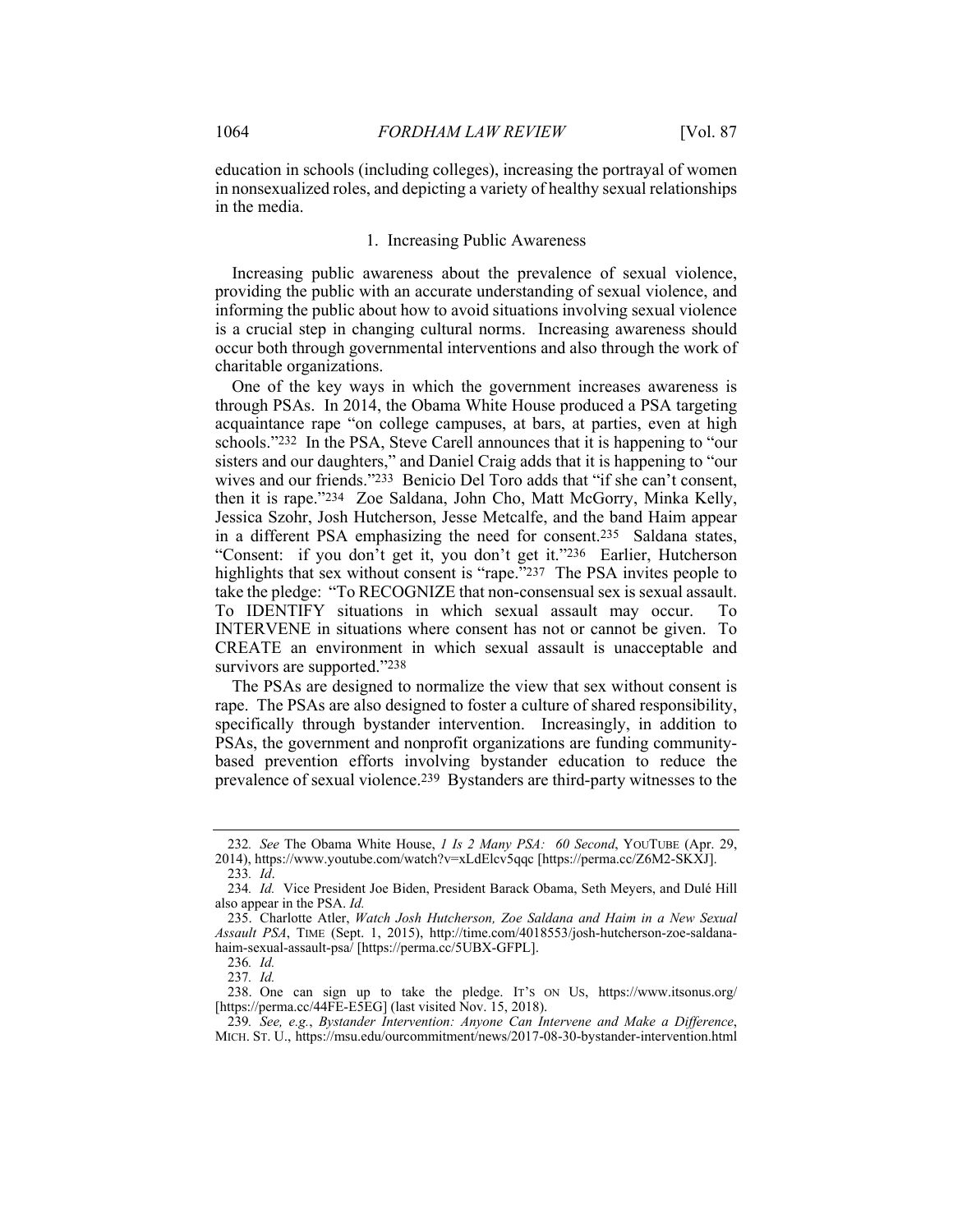problem of sexual assault; they are neither perpetrators nor victims. The bystander-education approach to sexual assault prevention encourages responsive bystander behaviors to spread responsibility for safety to members of the broader community.240

Multiple in-person bystander-education programs for sexual assault and interpersonal violence prevention have emerged over the past few decades.241 These programs are typically offered in the college setting but are also increasingly being offered in community centers across the country. Although specific components and audiences of these bystander-education programs vary, they share common goals. Bystander programs seek to promote prosocial attitudes and behaviors related to both sexual assault and helping others.<sup>242</sup> Participants are educated about prevalence rates, indicators of high-risk situations, and how they, as bystanders, can promote safety.243

Such programs engage community members by challenging the acceptability of sexual assault and helping participants recognize high-risk situations and respond constructively.<sup>244</sup> They may also empower participants to view themselves as capable of helping others and meaningfully contributing to the creation of an inclusive, safe community. While PSAs and bystander-education programs are useful tools when used effectively, it is imperative that advocates use them responsibly. Thus, sexual assault PSAs and bystander-intervention programs should seek to broaden society's notions of who victims are. Too often the victim of sexual assault is depicted as a white female. Thus, in redefining the conduct that constitutes sexual assault, awareness campaigns also need to focus on creating empathy for a variety of victims including women of color, men, and transgender men and women.

<sup>[</sup>https://perma.cc/3SUL-R4AJ] (last visited Nov. 15, 2018) (noting that a \$38,000 grant from the state of Michigan made the training possible).

<sup>240</sup>*. See* VICTORIA L. BANYARD ET AL., RAPE PREVENTION THROUGH BYSTANDER EDUCATION: BRINGING A BROADER COMMUNITY PERSPECTIVE TO SEXUAL VIOLENCE<br>PREVENTION 28 (2005), https://www.ncjrs.gov/pdffiles1/nij/grants/208701.pdf https://www.ncjrs.gov/pdffiles1/nij/grants/208701.pdf [https://perma.cc/9QDH-VGB8] ("Using a bystander model increases community receptivity and support for intervening against sexual violence . . . . The bystander role gives all participants and indeed all community members a specific role with which they can personally identify and adopt in preventing the community problem of sexual violence.").

 <sup>241.</sup> A sampling of these programs, including "Bringing in the Bystander," "interACT," "SCREAM (Students Challenging Realities and Educating Against Myths)," "Mentors in Violence Prevention (MVP)," "The Men's Project," "The Men's Program," and "The Women's Program," are compiled online by the educational organization Culture of Respect. CULTURE OF RESPECT, https://cultureofrespect.org/ [https://perma.cc/3UD8-MAF8] (last visited Nov. 15, 2018).

<sup>242</sup>*. See* BANYARD ET AL., *supra* note 240, at 19–30.

 <sup>243.</sup> Victoria L. Banyard et al., *Sexual Violence Prevention Through Bystander Education: An Experimental Evaluation*, 35 J. COMMUNITY PSYCHOL. 463, 464 (2007) (describing the bystander approach to combat sexual violence).

 <sup>244.</sup> *See generally* Sarah McMahon & Victoria L. Banyard, *When Can I Help?: A Conceptual Framework for the Prevention of Sexual Violence Through Bystander Intervention*, 13 TRAUMA, VIOLENCE & ABUSE 3 (2012).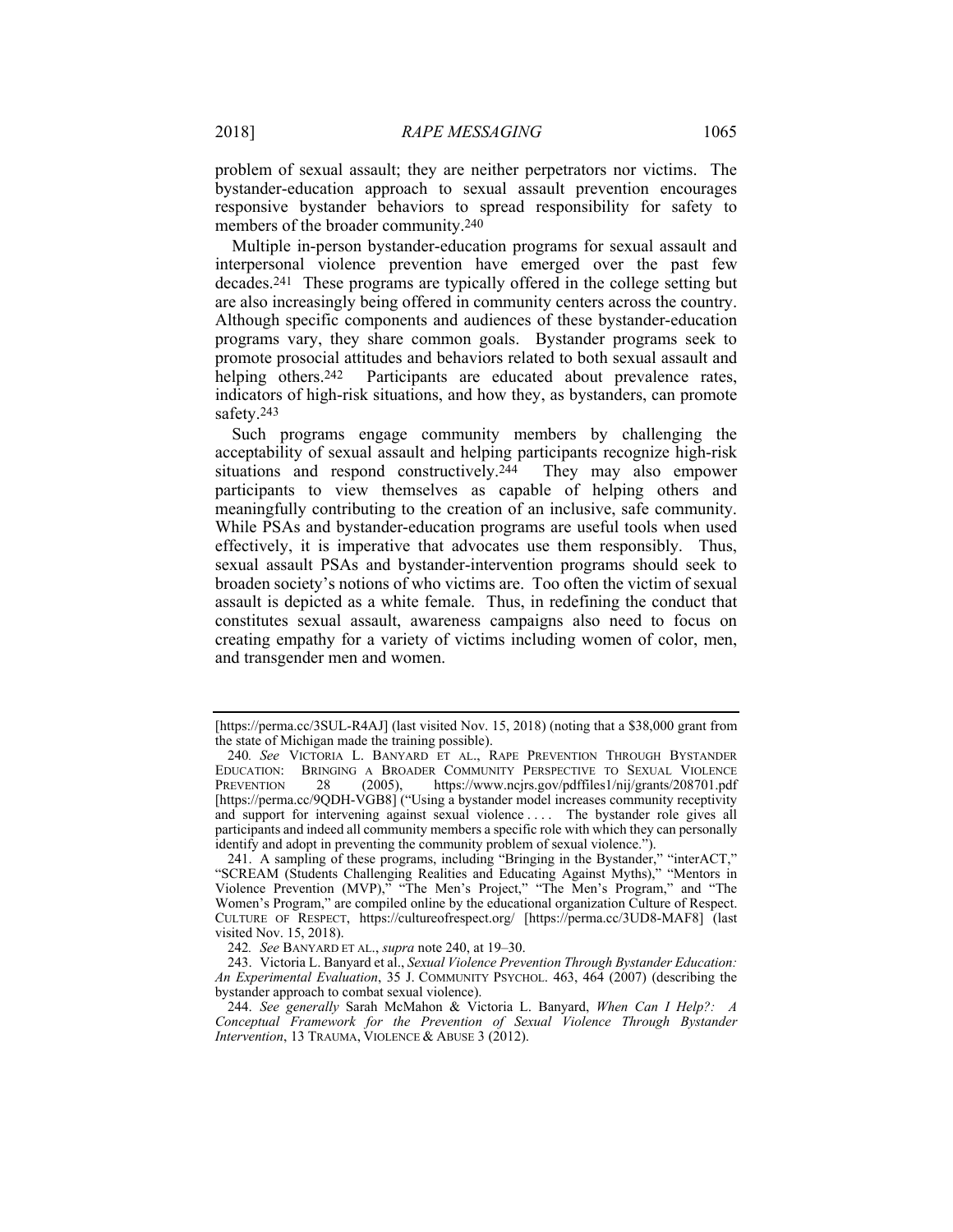One of the Obama era PSAs directly implored viewers to stop sexual violence against women. Constantly depicting women as victims is not empowering to women and stigmatizes men who are victims of sexual violence. It reinforces gender stereotypes, which only reinforce rape myths. The term "rape" itself has such gendered connotations that using "sexual violence" is a better alternative. With researchers estimating that about 2.1 million men have experienced rape at some point in their lifetime, awareness campaigns must emphasize that sexual violence can strike anyone regardless of gender.245 More alarming, it is estimated that about 50 percent of transgender individuals are sexually abused or assaulted at some point in their lives.246 Thus, it is also important to make sure that the public is aware that sexual violence is not limited to heterosexual relationships. Future messaging should depict sexual violence as something that can happen regardless of gender or sexual orientation.

Increasing awareness and messaging cannot fall to the government alone. April was officially deemed "Sexual Assault Awareness Month" in the United States in 2001,247 yet April is not synonymous with sexual assault like October is synonymous with breast cancer awareness. The Susan G. Komen Foundation, the largest charity devoted to breast cancer, has invested \$800 million in breast cancer research and \$1.6 billion in screening and education programs since its inception in 1982.248 In 2015, the Komen Foundation raised over \$117 million, not including "Race for the Cure" donations.249 In contrast, the Rape, Abuse, and Incest National Network (RAINN), the nations' largest anti-sexual-violence organization, raised just over \$6 million that same year.250

With a little over \$6 million, RAINN focused on hotlines, educating college students, and promoting PSAs.251 While RAINN allocated its resources in a responsible manner, its resources are too small to have a largescale impact. The model used by breast cancer advocates in partnering with

louis/article\_4661ef89-1b40-57bf-b32e-fb511935af58.html [https://perma.cc/AJ2P-FBUA]. For a discussion of the impact that breast cancer advocates have had on patient care, see Alena Allen, *Dense Women*, 76 OHIO ST. L.J. 847, 853 (2015), which notes that breast cancer advocates have successfully "harnessed personal stories, organization, and money" to promote awareness about the importance of early detection in the fight against breast cancer.

 249. SUSAN G. KOMEN FOUND., FISCAL YEAR 2015 ANNUAL REPORT 14 (2015), http://ww5.komen.org/uploadedFiles/\_Komen/Content/About\_Us/Financial\_Reports/SGK-2015-Annual-Report-printer.pdf [https://perma.cc/B4GJ-8LX2].

 250. *Annual Impact Report 2015: Fiscal Year 2015*, RAINN, https://www.rainn.org/files/ where-your-money-goes/Report FY15.pdf [https://perma.cc/8VCY-EPLZ] (last visited Nov. 15, 2018).

251. *See id.*

 <sup>245.</sup> Kathleen C. Basile et al., *Prevalence and Characteristics of Sexual Violence Victimization Among U.S. Adults, 2001–2003*, 22 VIOLENCE & VICTIMS 437, 441 (2007).

 <sup>246.</sup> *See generally* Gretchen P. Kenagy, *The Health and Social Service Needs of Transgender People in Philadelphia*, 8 INT'L J. TRANSGENDERISM 49 (2005).

<sup>247</sup>*. History of Sexual Assault Awareness Month*, NSVRC, https://www.nsvrc.org/saam/ history [https://perma.cc/A5N5-AGGV] (last visited Nov. 15, 2018).

<sup>248</sup>*. See* Michele Munz, *After Support Drops for Komen, New Director Visits St. Louis to Bring Focus to Mission,* ST. LOUIS POST-DISPATCH (Nov. 7, 2013), http://www.stltoday.com/ lifestyles/health-med-fit/health/after-support-drops-for-komen-new-director-visits-st-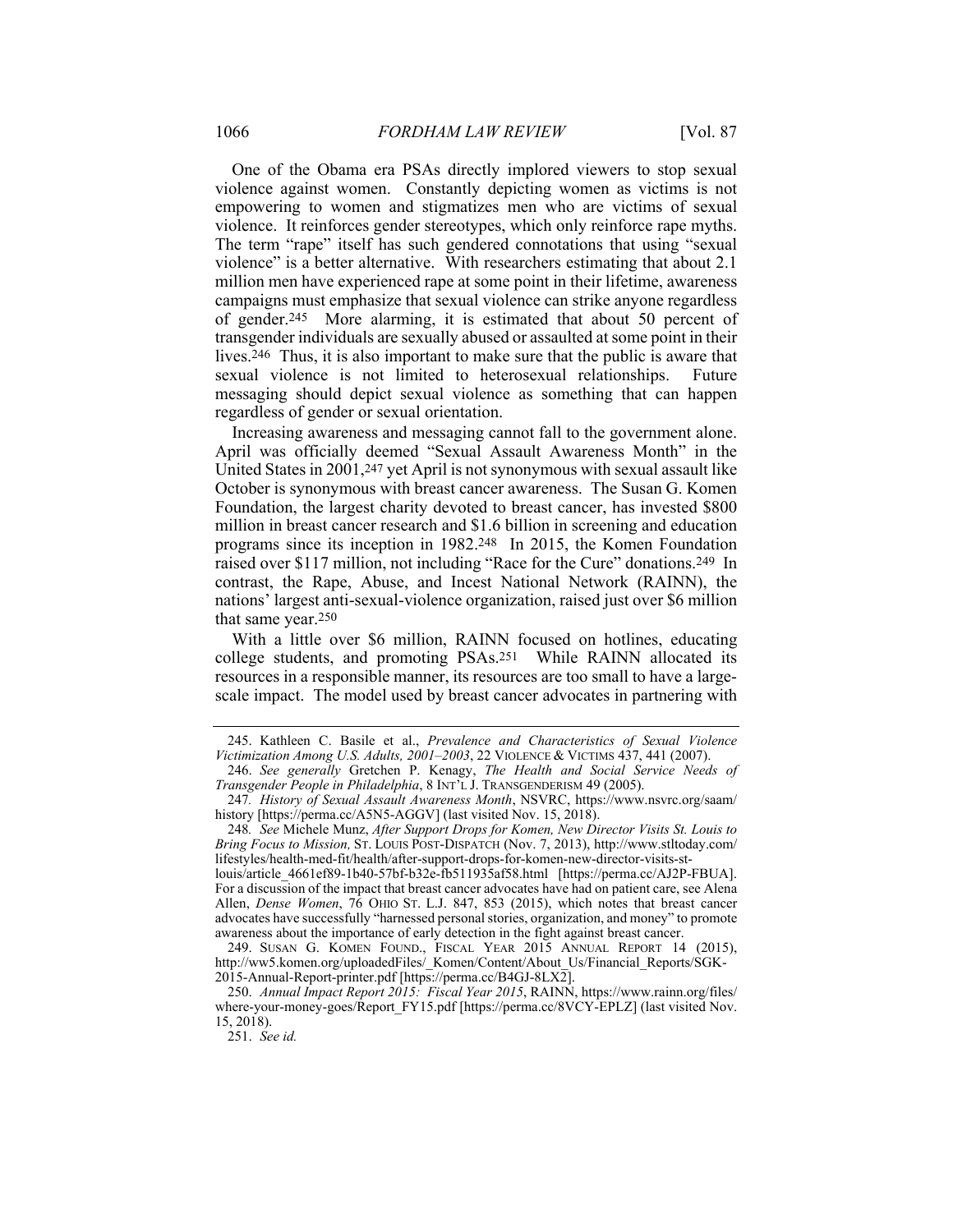retailers and companies to promote their message should be mirrored by sexual-violence-awareness advocates.252 Effecting real cultural change requires monetary resources, and RAINN and similar organizations lack sufficient resources to create a cultural movement. Moreover, far too little research is devoted to assessing the long-term effects of sexual-violenceprevention programs and such research is vital to creating lasting cultural change. Thus, it is imperative that advocates find ways to increase funding for such messaging and research.

# 2. Diversifying Media Portrayals

Media portrayals of sexuality deserve scrutiny. Researchers have long noted that media portrayals of women influence perceptions and treatment of women. In *Gender Advertisements*, Erving Goffman analyzed the ways in which the media constructs masculinity and femininity. In a detailed analysis of more than five hundred advertisements, Goffman compared and contrasted women's lowered heads with men's straight-on gazes, men's strong grasps versus women's light touches, and women's over-the-top emotional displays with men's reserved semblances. He concluded that the relationship between men and women was characterized by male power and female subordination akin to a parent-child relationship.253

In addition, many researchers have found that women are sexually objectified in the media. An American Psychological Association study found that youth are exposed to a massive amount of media portrayals that sexualize women and girls.254 An analysis of photographs from *Maxim* and *Stuff* (two popular men's magazines) found that 80.5 percent of the women were depicted as sexual objects.255 Additionally, women are often depicted partially nude and engaging in sexual behaviors in music videos and video

 <sup>252.</sup> For example, the Susan G. Komen Foundation partners with a host of companies and retailers, including, for example, Bank of America, Kitchen Aid, and New Balance. *Meet Our Partners*, SUSAN G. KOMEN FOUND., https://ww5.komen.org/Meet-Our-Partners/ [https://perma.cc/5RZQ-KCHK] (last visited Nov. 15, 2018).

<sup>253</sup>*. See generally* ERVING GOFFMAN, GENDER ADVERTISEMENTS (1979).

<sup>254.</sup> AM. PSYCHOLOGICAL ASS'N, REPORT OF THE APA TASK FORCE ON THE SEXUALIZATION OF GIRLS 2 (2007). According to the American Psychological Association:

<sup>[</sup>S]exualization occurs when a person's value comes only from his or her sexual appeal or behavior, to the exclusion of other characteristics . . . [or] a person is sexually objectified—that is, made into a thing for others' sexual use, rather than seen as a person with the capacity for independent action or decision making.

*Id.* at 1.

<sup>255</sup>*. See* Erin Hatton & Mary Nell Trautner, *Equal Opportunity Objectification?: The Sexualization of Men and Women on the Cover of* Rolling Stone, 15 SEXUALITY & CULTURE 256, 266 (2011) (finding that, in the 2000s, 17 percent of men were sexualized (a 55 percent increase) and 83 percent of women were sexualized (an 89 percent increase) and that nonsexualized images of women dropped from 56 percent in the 1960s to 17 percent in the 2000s, while nonsexualized images of men dropped only slightly from 89 percent in the 1960s to 83 percent in the 2000s); Mee-Eun Kang, *The Portrayal of Women's Images in Magazine Advertisements: Goffman's Gender Analysis Revisited*, 37 SEX ROLES 979, 994–95 (1997).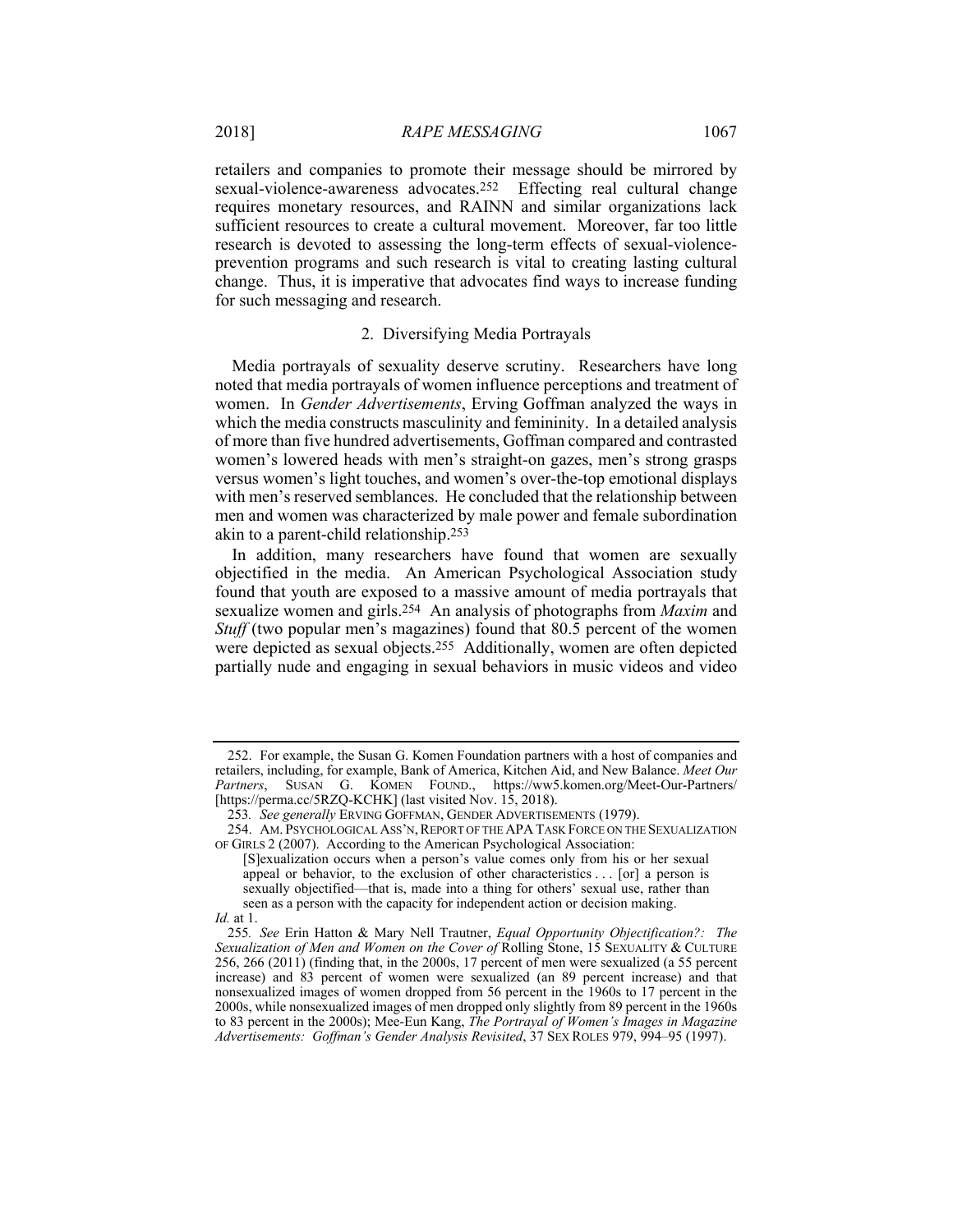games.256 The American Psychological Association has warned that "[t]he sexualization of girls may not only reflect sexist attitudes, a societal tolerance of sexual violence, and the exploitation of girls and women but may also contribute to these phenomena."257

Thus, advocates must work to ensure that the public is exposed to healthy images of men and women. Fortunately, public outcry over depictions of women and girls has slowly brought some change. For instance, Lego has launched a line of female scientists in response to negative feedback it received from creating a line aimed at girls that was pink and used ultrathin mini-figures.258 Additionally, Dove has used "real women" in its commercials and ads since 2005 and is known for showing women of varying shades, ages, and body types in its commercials.259

## 3. Educating Law Enforcement

Police officers have a unique role in securing justice for sexual assault victims. When a victim reports a crime, police officers' job as first responders requires them to interview the victim, write the report, follow up with the investigation, and decide whether or not to present a case to the prosecutor's office. Thus, the way that police respond to a victim powerfully affects both the adjudication of sexual assault cases and the experiences of the victim within the criminal justice system. As police make the initial decision about whether a crime occurred and, if so, how to classify it, they have a significant gatekeeping role.

Research about police officers' beliefs about sexual assault have yielded a number of troubling findings. First, research reveals that a disconnect exists between what the law currently defines as sexual assault and what police personally believe is necessary to constitute a sexual assault.260 Second, researchers conducting a qualitative study of police investigators' perceptions of the legitimacy of rape cases found that believing in rape myths

 <sup>256.</sup> *See generally, e.g.*, Jane D. Brown, *Sexy Media Matter: Exposure to Sexual Content in Music, Movies, Television, and Magazines Predicts Black and White Adolescents' Sexual Behavior*, 117 PEDIATRICS 1018 (2006); Matthew B. Ezzell, *Pornography, Lad Mags, Video Games, and Boys: Reviving the Canary in the Cultural Coal Mine*, *in* THE SEXUALIZATION OF CHILDHOOD 7 (2009); Linda Kalof, *The Effects of Gender and Music Video Imagery on Sexual Attitudes*, 139 J. SOC. PSYCHOL. 378 (1999).

<sup>257</sup>*. See* AM. PSYCHOLOGICAL ASS'N, *supra* note 254, at 2.

<sup>258</sup>*. See* Lauren Gambino, *Lego to Launch Female Scientists Series After Online Campaign*, GUARDIAN (June 4, 2014), https://www.theguardian.com/lifeandstyle/2014/jun/ 04/lego-launch-female-scientists-series [https://perma.cc/UL8A-FZLE].

 <sup>259.</sup> *See* Nina Bahadur, *Dove 'Real Beauty' Campaign Turns 10: How a Brand Tried to Change the Conversation About Female Beauty*, HUFFINGTON POST (Jan. 21 2014), https://www.huffingtonpost.com/2014/01/21/dove-real-beauty-campaign-turns-10\_n\_4575940.html [https://perma.cc/L9R6-YRJQ].

 <sup>260.</sup> Rebecca Campbell & Camille R. Johnson, *Police Officers' Perceptions of Rape: Is There Consistency Between State Law and Individual Beliefs?*, 12 J. INTERPERSONAL VIOLENCE 255, 255, 267–68 (1997) (finding that 51 percent of the officers provided definitions of sexual assault that mixed old legal definitions with some victim-blaming views instead of the current legal definition).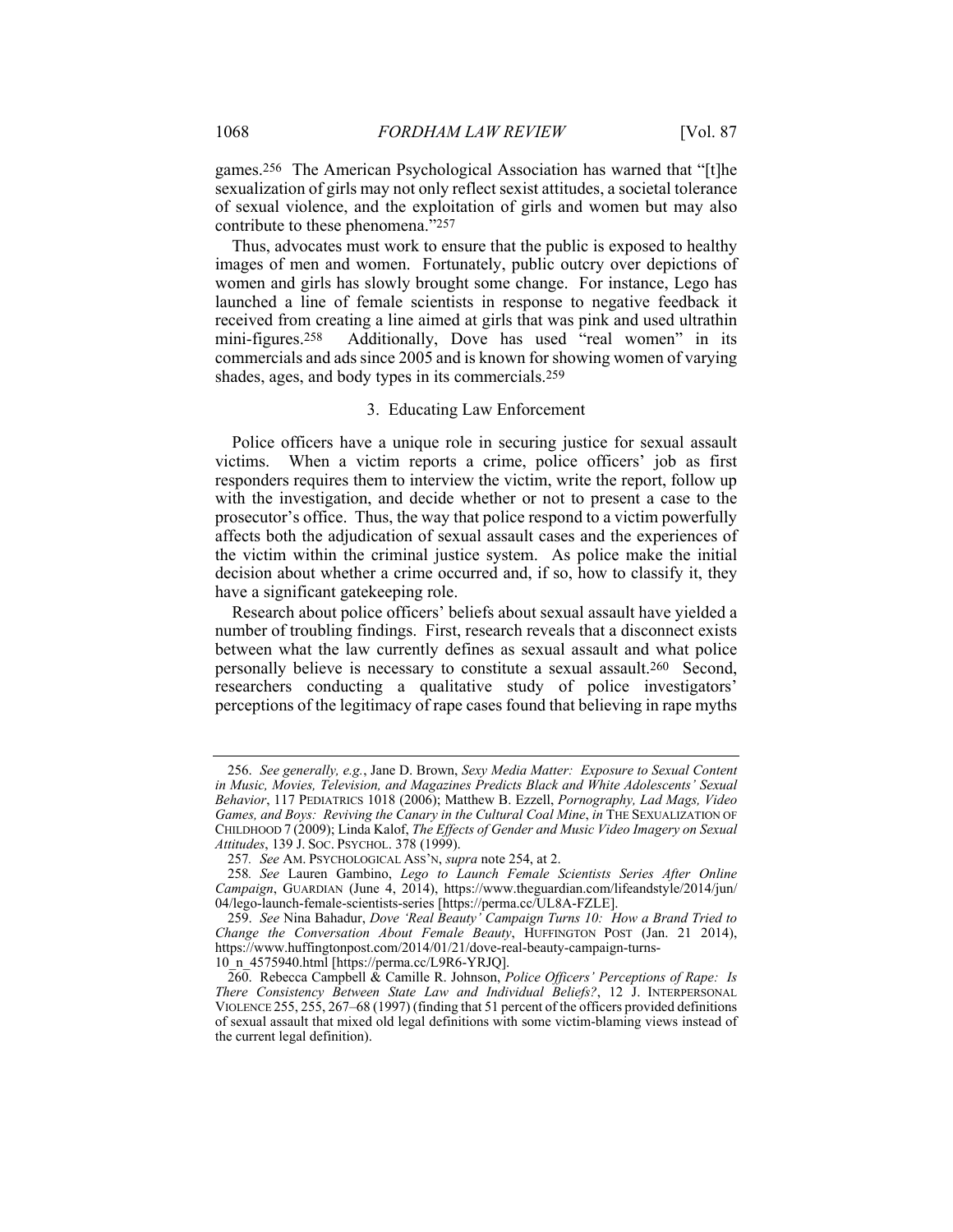negatively impacts police officers' credibility assessments of victims.261 Based on interviews with investigators and observations of their work, researchers concluded that decisions regarding whether a rape claim was "legitimate" were based on judgments regarding the victim's credibility (e.g., whether the victim reported promptly and was cooperative during the investigation), evidence regarding consent (e.g., use of force by the perpetrator and resistance by the victim), the seriousness of the offense (e.g., whether the attack involved physical injuries or weapons), and victim characteristics (e.g., age, race, and socioeconomic status).262 Victims who dress provocatively, use alcohol or drugs, and who engage in risky sexual behavior are often viewed as less credible and more blameworthy by police officers.263 Similarly, police are more skeptical when the victim lacks bruises or other noticeable evidence of physical trauma.264

Third, researchers have found that police officers mistakenly believe that false allegations of sexual assault are commonplace. For example, even though studies have shown that the number of false sexual assault complaints are similar to those of other crimes, a study of police attitudes toward sexual assault victims found that more than half of the officers believed that a large percentage of sexual assault complaints are false.265 Despite research findings that police believe rape myths and routinely code allegations of rape and sexual assault as "unfounded," there has been very little research conducted in the United States about the impact of training on law enforcement's response to sexual assault.266

There are a variety of training programs for police officers that typically involve a combination of lecture, discussion, and interactive exercises.267 These programs tend to cover "crisis intervention, victim response, and interview techniques, as well as legal and procedural issues pertaining to

267*. Id.* at 697.

 <sup>261.</sup> Vicki McNickle Rose & Susan Carol Randall, *The Impact of Investigator Perceptions of Victim Legitimacy on the Processing of Rape/Sexual Assault Cases*, 5 SYMBOLIC INTERACTION 23, 27 (1982).

<sup>262</sup>*. Id.*

<sup>263</sup>*. See, e.g.*, Regina A. Schuller & Anna Stewart, *Police Responses to Sexual Assault Complaints: The Role of Perpetrator/Complainant Intoxication*, 24 LAW & HUM. BEHAV. 535, 545 (2000) ("The more intoxicated the officers perceived the complainant to be, the less credible they found her claim. Moreover, the more intoxicated they viewed the complainant to be, the less blame they attributed to the perpetrator . . . .").

<sup>264</sup>*. See, e.g.*, Shirley Feldman-Summers & Gayle C. Palmer, *Rape as Viewed by Judges, Prosecutors, and Police Officers*, 7 CRIM. JUST. & BEHAV. 19, 33 (1980).

 <sup>265.</sup> Amy Dellinger Page, *Gateway to Reform? Policy Implications of Police Officers' Attitudes Toward Rape*, 33 AM. J. CRIM. JUST. 44, 55 (2008). Although the actual incidence of false sexual assault complaints is estimated to be between 1 and 4 percent, the police officers in the study rated this percentage much higher. *Id.* Ten percent of the officers believed that between 51 and 100 percent of women lie about being raped. *Id.* Fifty-three percent of the officers indicated that between 11 percent and 50 percent of women give false reports of rape. *Id.* 

 <sup>266.</sup> Kimberly A. Lonsway et al., *Police Training in Sexual Assault Response: Process, Outcomes, and Elements of Change*, 28 CRIM. JUST. & BEHAV. 695, 696 (2001) (noting that "[o]nly a handful of police training programs for sexual assault response have been described in the scholarly literature" and that most of these studies are decades old).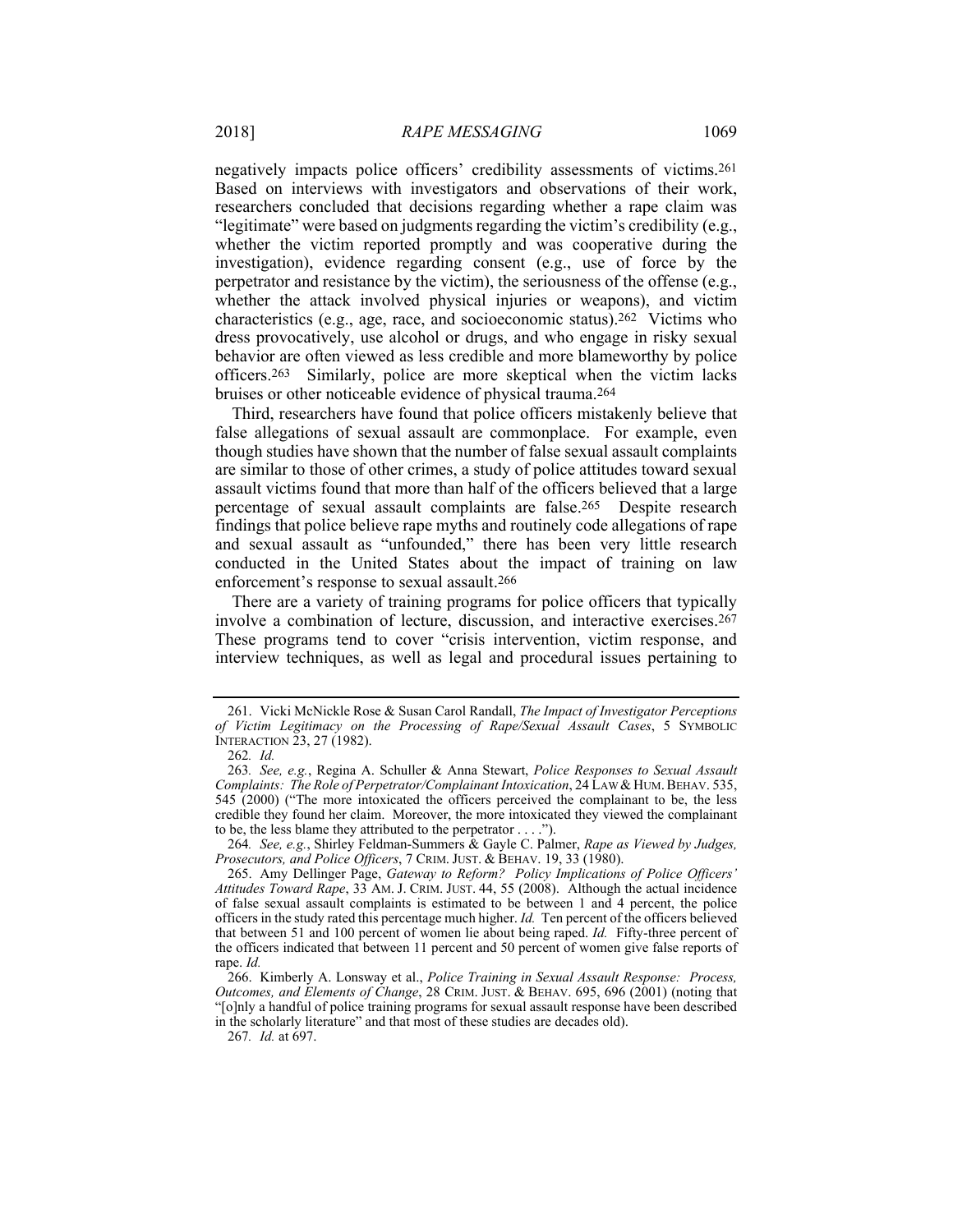arrest, charging . . . , evidence collection, and prosecution."268 While research as to the efficacy of these programs is limited,269 two relatively recent studies suggest that increased training has a positive impact.

In the first study, police officers who received basic training were compared to officers who received an additional three-and-a-half hours of specialized sexual assault training.270 The officers who participated in the training were more likely than their basic training colleagues to use specific techniques recommended in the training program for sensitive and effective sexual assault response.271 However, the enhanced training neither improved their knowledge of sexual assault investigation nor did it change their level of endorsement of rape myths.272 In the second study, researchers found that officers who were provided specialized training on victim sensitivity and the role of alcohol in sexual assault cases had lower rape-myth-acceptance scores than officers who received training on how to properly investigate sexual assault.273 This suggests that officers need training beyond the simple mechanics of how to adequately investigate sexual assault.

Based on available research, ongoing, enhanced training about sexual assault should be provided to police officers. Training should include not only proper investigative procedure but also the role of alcohol in sexual assaults and how to interact with victims. Police training should extend beyond a lecture and discussion and be interactive. Police officers should engage in simulation exercises in which they apply the preferred techniques for engaging and evaluating victims of sexual assault.274 Where feasible, police departments should have units dedicated to sexual assault staffed by officers who are dedicated to working constructively with victims. Finally, police officers should be trained to arrest sexual assault suspects based on probable cause, not based on whether they believe that evidence meets a standard of proof beyond a reasonable doubt.

# 4. Educating College Students

Although this number has been debated, studies suggest that up to one in five women are sexually assaulted during their undergraduate years.275 Until

Facts at a Glance, CDC (2012), https://www.cdc.gov/ violenceprevention/pdf/sv-datasheet-a.pdf [https://perma.cc/2HA2-FJG4]; *cf.* Christopher Krebs & Christine Lindquist, *Setting the Record Straight on '1 in 5*,*'* TIME (Dec. 15, 2014), http://time.com/3633903/campus-rape-1-in-5-sexual-assault-setting-record-straight/

[https://perma.cc/49XZ-SYRU] (discussing the ways in which the statistic may be misleading, including highlighting that the statistic does not include both assaults and attempted assaults).

<sup>268</sup>*. Id.* (footnote omitted).

<sup>269</sup>*. Id.*

<sup>270</sup>*. Id.* at 710.

<sup>271</sup>*. Id*.

<sup>272</sup>*. Id.*

 <sup>273.</sup> Molly Smith et al., *Rape Myth Adherence Among Campus Law Enforcement Officers*, 43 CRIM. JUST. & BEHAV. 539, 549 (2016).

<sup>274</sup>*. See* Lonsway et al., *supra* note 266, at 724–25 (discussing the fact that police officers have the opportunities to practice physical skills, such as shooting, but often do not have the opportunity to practice interviewing skills).<br>275. Sexual Violence: Facts at a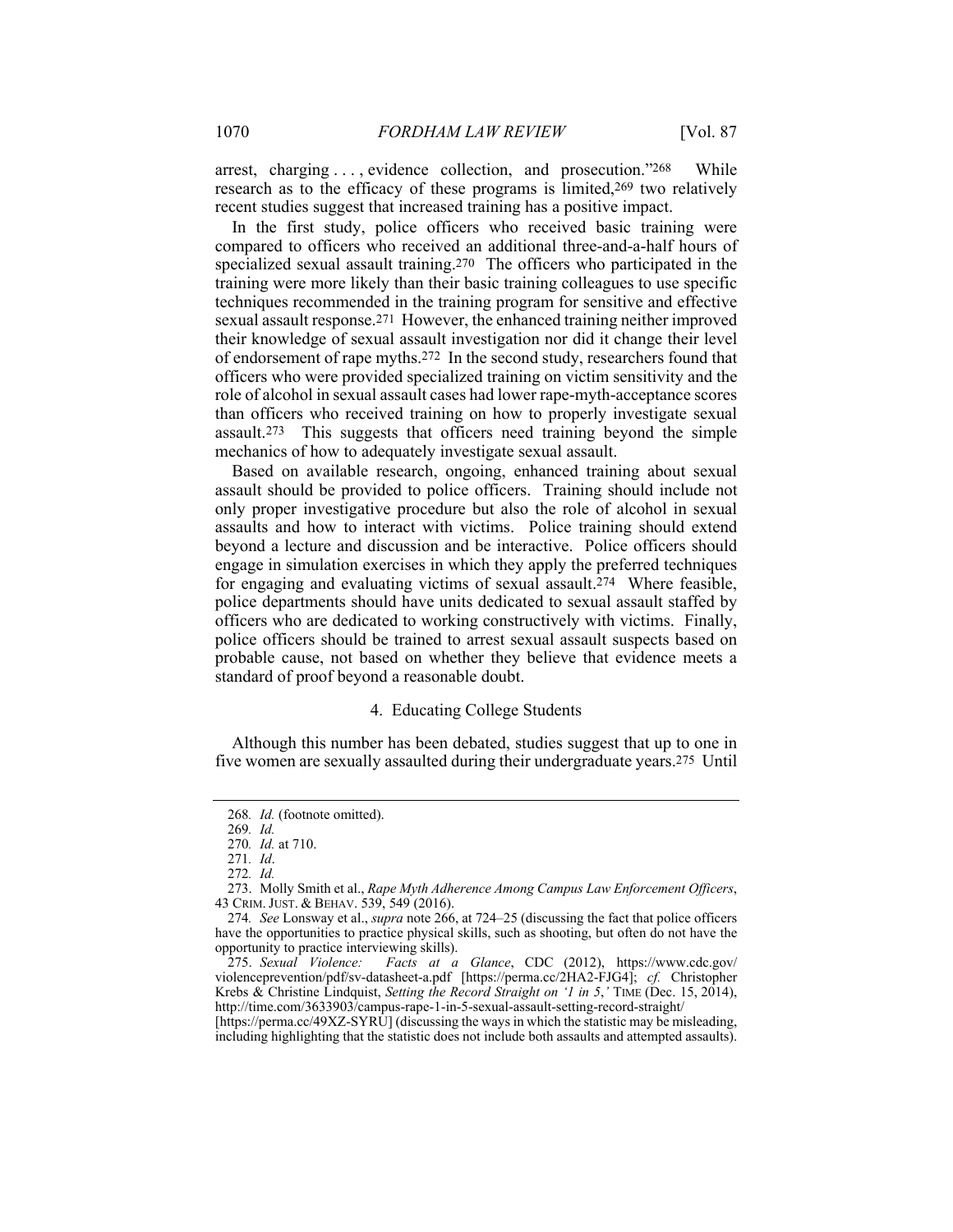recently, most colleges addressed sexual assault by focusing on the victim's actions prior to the assault. Prevention measures were geared mostly toward women and focused on warning of the dangers of walking in deserted areas alone, advocated going on dates in public areas with big crowds, encouraged drink safety, discouraged binge drinking, and taught self-defense.276 The message conveyed by such programming was that sex assaults will happen, but they are less likely if women take certain sensible precautions.

Although imparting knowledge about how to avoid being a victim is laudable, it is more important for colleges and universities to denormalize rape. One way to denormalize rape is to focus on challenging rape myths. Addressing rape myths is important not only because they represent problematic attitudes, but also because they have been identified as an explanatory predictor in the actual perpetration of sexual violence, or proclivity to rape.277

One-dose interventions have been criticized as having a limited ability to produce sustained change.278 Unsurprisingly, several studies have found that programs with a longer duration are effective at improving rape attitudes.279 Researchers have also found that programs are most effective if they target single-gender audiences.280 Few studies have evaluated whether professionally led or peer-led programming is more effective, and the one that did found professionally led programming to be more effective.281 Because the best practices are unknown, studies should be conducted to ascertain the most effective way for colleges to denormalize rape through programming.

Based on the best available data, colleges should develop programing that includes using peer theatre presentations,282 bystander-intervention

281*. See* Anderson & Whiston, *supra* note 279, at 383.

 <sup>276.</sup> Alycia Johnson et al., *Stopping Sexual Assault on Private College Campuses: Impact Evaluation of a Prevention and Awareness Intervention Conducted with Community Partners at a Christian University*, 7 J. HEALTH EDUC. TEACHING 23, 25–26 (2016).

 <sup>277.</sup> Shelly Schaefer Hinck & Richard W. Thomas, *Rape Myth Acceptance in College Students: How Far Have We Come?*, 40 SEX ROLES 815, 828–29 (1999).

 <sup>278.</sup> Kimberly A. Lonsway, *Preventing Acquaintance Rape Through Education: What Do We Know?*, 20 PSYCHOL. WOMEN Q. 229, 252–53 (1996).

 <sup>279.</sup> *See, e.g.*, Linda A. Anderson & Susan C. Whiston, *Sexual Assault Education Programs: A Meta-Analytic Examination of Their Effectiveness*, 29 PSYCHOL.WOMEN Q. 374, 382 (2005). *See generally* Elizabeth A Yeater & William O'Donohue, *Sexual Assault Prevention Programs: Current Issues, Future Directions, and the Potential Efficacy of Interventions with Women*, 19 CLINICAL PSYCHOL. REV. 739 (1999).

 <sup>280.</sup> Catherine J. Vladutiu et al., *College- or University-Based Sexual Assault Prevention Programs: A Review of Program Outcomes, Characteristics, and Recommendations*, 12 TRAUMA, VIOLENCE & ABUSE 67, 69 (2011).

 <sup>282.</sup> *See, e.g.*, Sarah McMahon et al., *Utilizing Peer Education Theater for the Primary Prevention of Sexual Violence on College Campuses*, 55 J.C. STUDENT DEV. 78, 79–80 (2014).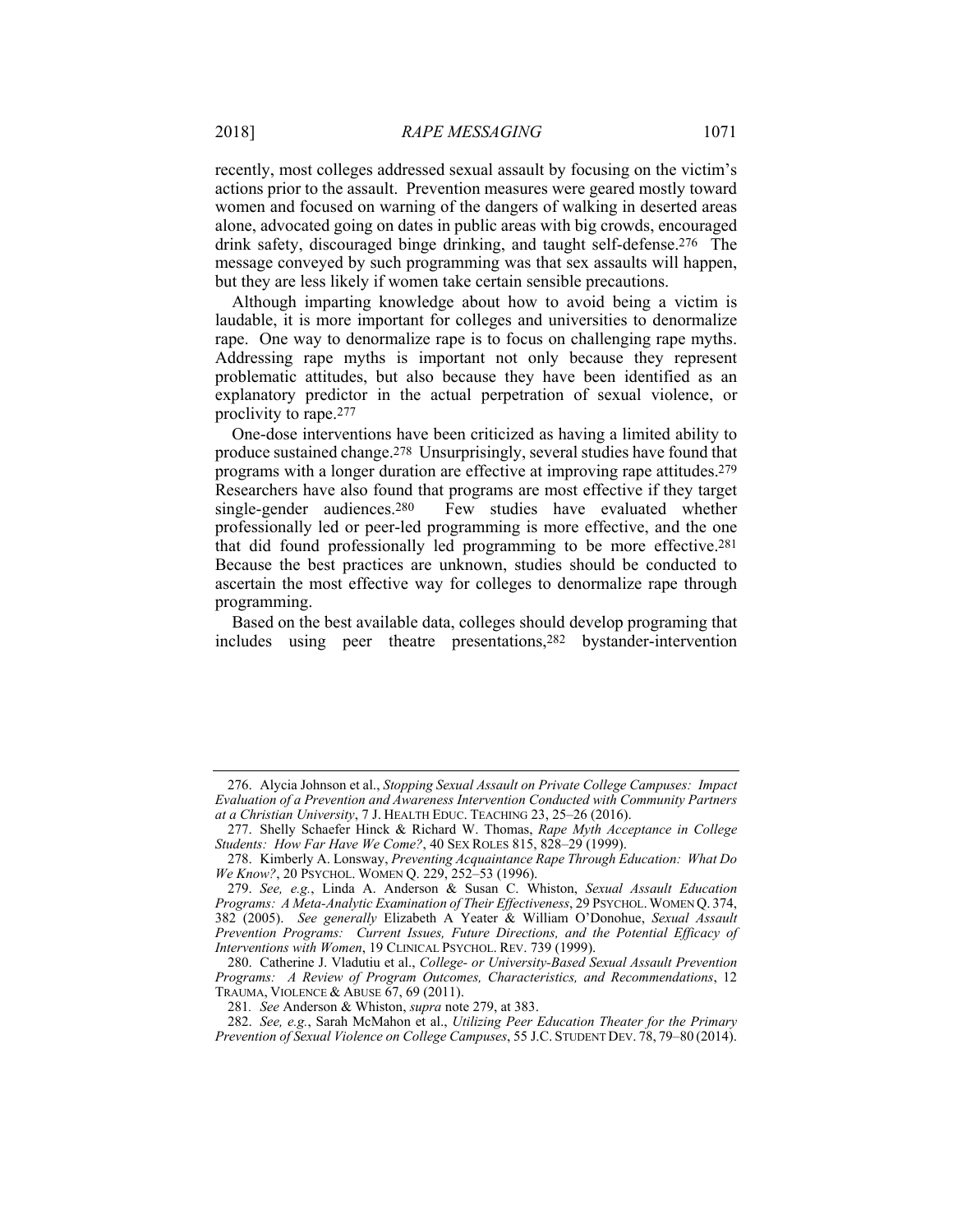programs,283 and academic courses,284 which have all been shown to be successful at reducing beliefs in rape myths and increasing empathy for rape victims. These programs are examples of primary rape-prevention programs that seek to alter the negative underlying attitudes, behaviors, and practices that are believed to contribute to the incidence of rape, as well as focusing on positive behaviors students can engage in to challenge rape-supportive beliefs.285 Institutions should also offer secondary prevention programs that focus on groups that have historically perpetrated rape myths. In the college setting, members of fraternities and athletes are at "high risk" for committing rape on college campuses.286 Thus, institutions should offer special programming geared specifically toward those groups. Finally, institutions should educate students and faculty about the importance of counseling and the availability of other resources for victims of sexual violence.

# 5. Educating Youth

Arriving on a college campus should not mark the first time that students are introduced to concepts of sexual violence. Rather, efforts to denormalize sexual violence should begin much earlier. In the tobacco context, researchers realized very quickly that peer groups, media, and advertising play a strong role in the decision to begin smoking.287 Thus, efforts to decrease the rate of youth smoking focused on challenging the assumption that smoking was cool and desirable.288 Although most of the tobacco prevention programs were focused on elementary and middle school kids, the lessons learned are useful in the context of sexual violence. A meta-analysis of different intervention models found that the social-influence-resistance model was the most effective model for youth.289 Interventions based on the social-influence-resistance model focus on building skills necessary to resist

 <sup>283.</sup> *See, e.g.*, Jennifer Katz & Jessica Moore, *Bystander Education Training for Campus Sexual Assault Prevention: An Initial Meta-Analysis*, 28 VIOLENCE & VICTIMS 1054, 1063– 64 (2013).

 <sup>284.</sup> *See generally, e.g.*, Elena L. Klaw et al., *Challenging Rape Culture Awareness, Emotion and Action Through Campus Acquaintance Rape Education*, 28 WOMEN & THERAPY 47 (2005).

 <sup>285.</sup> Angela M. Borges et al., *Clarifying Consent: Primary Prevention of Sexual Assault on a College Campus*, 36 J. PREVENTION & INTERVENTION COMMUNITY 75, 86 (2008).

 <sup>286.</sup> *See, e.g.*, Gordon B. Forbes et al., *Dating Aggression, Sexual Coercion, and Aggression-Supporting Attitudes Among College Men as a Function of Participation in Aggressive High School Sports*, 12 VIOLENCE AGAINST WOMEN 441, 449 (2006); Sarah K. Murnen & Marla H. Kohlman, *Athletic Participation, Fraternity Membership, and Sexual Aggression Among College Men: A Meta-Analytic Review*, 57 SEX ROLES 145, 155 (2007).

 <sup>287.</sup> *See* David B. Portnoy et al., *Youth Curiosity About Cigarettes, Smokeless Tobacco, and Cigars: Prevalence and Associations with Advertising*, 47 AM. J. PREVENTIVE MED. 76, 82–83 (2014).

<sup>288</sup>*. See* Hammond et al., *supra* note 73, at 225.

 <sup>289.</sup> *See* Gilbert J. Botvin, *Preventing Drug Abuse in Schools: Social and Competence Enhancement Approaches Targeting Individual-Level Etiologic Factors*, 25 ADDICTIVE BEHAVIORS 887, 889–91 (2000). *See generally* JACOBSON ET AL., *supra* note 146.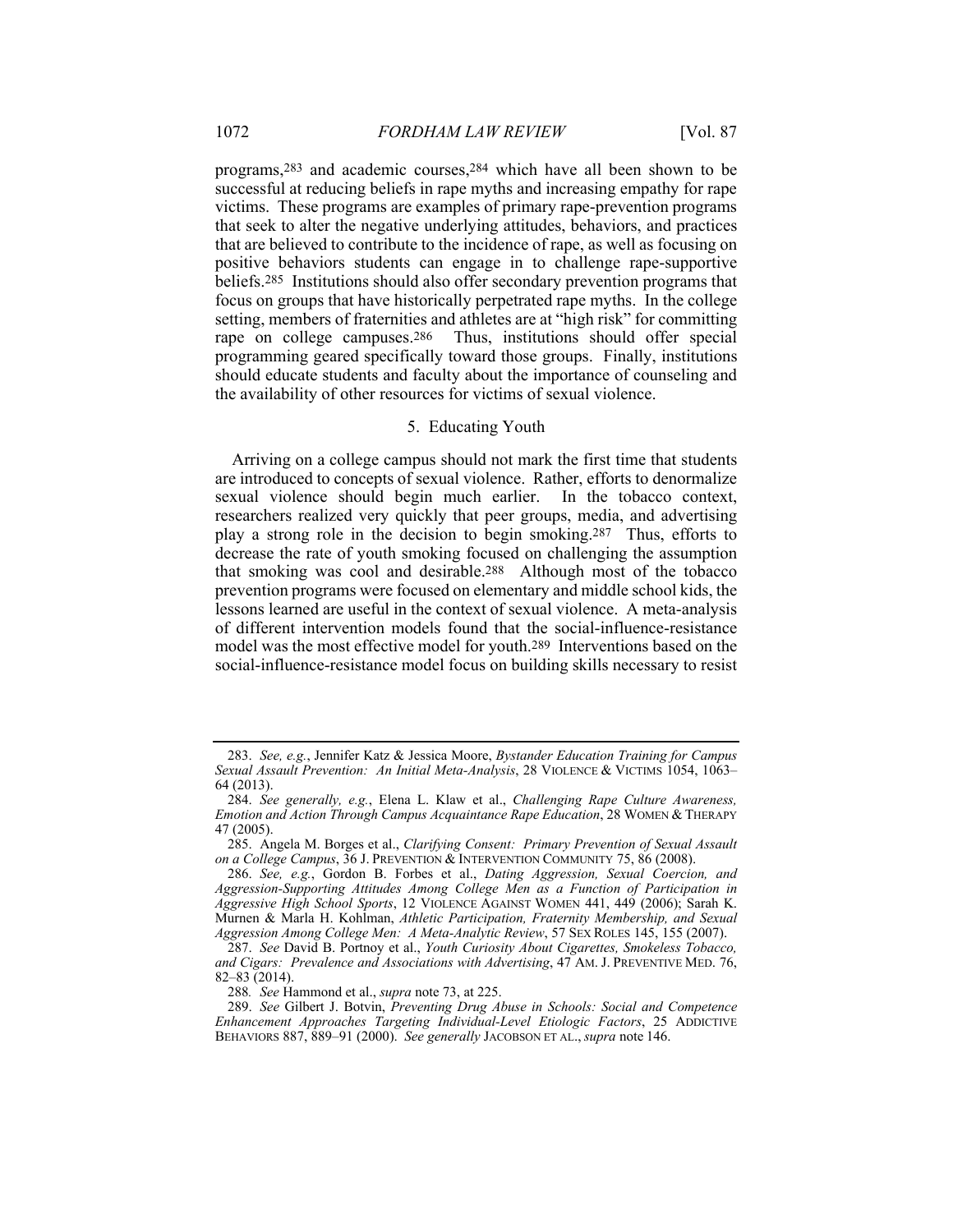negative influences, including assertiveness training, decision-making skills, and teaching kids to recognize advertising tactics.290

Recently, schools have begun to introduce programs aimed at preventing sexual violence. About twenty-five states have legislation requiring education about sexual violence in high school.291 For example, the Fairfax County, Virginia, public school system recently updated its high school curriculum to include lessons on sexual consent and more thorough instruction on sexual assault generally.292 One of the training videos features three women discussing being raped by an acquaintance. Additionally, Massachusetts introduced a program called "Mentors in Violence Prevention" in many high schools.293 The program focuses on young men and women not as potential perpetrators or victims, respectively, but as empowered bystanders who can confront abusive peers—and support abused ones.294

While many states have some sort of curriculum for high school students, the California Healthy Youth Act expands the instruction to middle school students.295 The new law mandates that schools must provide information about sexual harassment and assault, healthy relationships, and body image.296 In addition, the curriculum must positively affirm gay, lesbian, bisexual, and transgender people, and requires that curriculum surrounding affirmative consent be taught in high school health classes.297

Intuitively, it makes sense to introduce discussions about boundaries and consent around puberty. Experts have called for multilevel strategies that include students, parents, and peers in middle school and high school.298 Interventions that provide information over the course of years—rather than a few days or weeks—are likely to be more successful at changing cultural

<sup>290</sup>*. See* Brian R. Flay, *Psychosocial Approaches to Smoking Prevention Programs: A Review of Findings*, 4 J. HEALTH PSYCHOL. 449, 450–51 (1985) (explaining that school programs should ideally focus on the negative short- and long-term health effects of smoking, negative social consequences, peer norms and peer pressure, resistance and refusal skills, and media literacy as it relates to tobacco marketing and advertising).

 <sup>291.</sup> Tovia Smith, *To Prevent Sexual Assault, Schools and Parents Start Lessons Early*, NPR (Aug. 9, 2016, 4:48 AM), https://www.npr.org/2016/08/09/487497208/to-preventsexual-assault-schools-and-parents-start-lessons-early [https://perma.cc/XL2V-LSWQ].

 <sup>292.</sup> Moriah Balingit, *In the Fight Against Sexual Assault, This School District Is Teaching About Consent*, WASH. POST (June 21, 2016), https://www.washingtonpost.com/local/ education/in-the-fight-against-sexual-assault-this-school-district-is-teaching-about-

consent/2016/06/20/21158ed4-330f-11e6-8ff7-7b6c1998b7a0\_story.html [https://perma.cc/ 8JDL-H68H].

<sup>293</sup>*. See* Smith et al., *supra* note 273, at 549 (discussing the Massachusetts program and noting that the Patriots organization joined with the state to create the program).

<sup>294</sup>*. Id.*

 <sup>295.</sup> Jane Meredith Adams, *California Students Are Getting an Education on Sexual Assault*, HUFFINGTON POST (July 24, 2016), https://www.huffingtonpost.com/entry/californiasexual-assault-law\_us\_579a2104e4b0d3568f8647eb [https://perma.cc/8NBY-JCCV].

<sup>296</sup>*. Id.*

<sup>297</sup>*. Id.*

 <sup>298.</sup> *See* Sarah DeGue et al., *A Systematic Review of Primary Prevention Strategies for Sexual Violence Perpetration*, 19 AGGRESSION & VIOLENT BEHAV. 346, 359 (2014).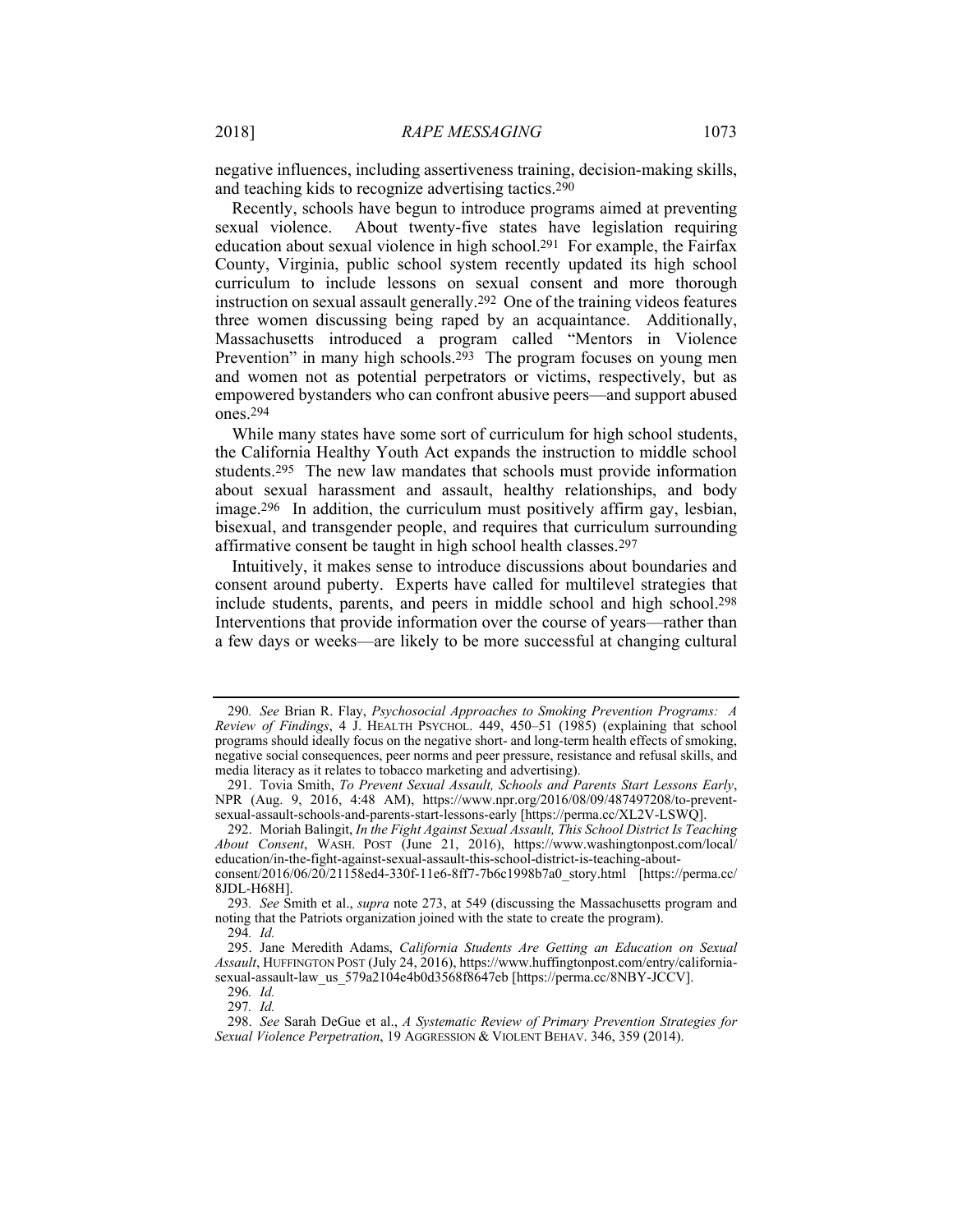norms.299 For instance, antismoking campaigns have their strongest impact if they are implemented before youth begin to smoke, which is typically during middle school.<sup>300</sup> Thus, public health advocates pushed for Thus, public health advocates pushed for introducing antismoking campaigns in elementary school.301 Similarly, in the context of sexual violence, youth must be targeted while they are most malleable. Youth as young as first grade can and should be taught the language and skills of empathy and consent. They should be taught to be sensitive to the needs of others and how to ask for permission or consent in age-appropriate ways.

However, great care must be taken to create programs that do not reinforce stereotypes. Thus, the curriculum needs to foster a culture where a victim is anyone who has their right to be free from unwanted bodily touching invaded. Kids should be taught to recognize that victims and perpetrators can be male or female. Drawing specifically from lessons learned in the tobacco context, interventions need to teach kids how to recognize situations in which sexual violence may occur, promote healthy relationships, and teach them how to be assertive when they see sexual violence occurring. To date, only two programs—"Safe Dates" and "Shifting Boundaries"—have proven to be effective in preventing sexual violence.<sup>302</sup> Thus, more funding is needed to create new, effective programs and to monitor the continued effectiveness of the existing programs.

Finally, sex education in schools presents an opportunity to educate kids about consent.303 The American Psychological Association has noted that a "central way to help youth counteract distorted views presented by the media and culture about girls, sex, and the sexualization of girls is through comprehensive sexuality education."304 Sexual education should teach youth to have a discussion about boundaries before engaging in sexual activity. To do this, kids must be taught how to effectively express their own personal boundaries. Moreover, sex education classes should teach youth that it is their responsibility "to elicit, honor, and abide by their partner's sexual boundaries."305

302*. See* DeGue et al., *supra* note 298, at 359.

 <sup>299.</sup> *See generally* Ida E. Berger & Andrew A. Mitchell, *The Effect of Advertising on Attitude Accessibility, Attitude Confidence, and the Attitude-Behavior Relationship*, 16 J. CONSUMER RES. 269 (1989).

 <sup>300.</sup> Erkki Vartiainen et al., *Fifteen-Year Follow-Up of Smoking Prevention Effects in the North Karelia Youth Project*, 88 AM. J. PUB. HEALTH 81, 83–84 (1998).

 <sup>301.</sup> M. R. Crone et al., *Does a Smoking Prevention Program in Elementary Schools Prepare Children for Secondary School?*, 52 PREVENTIVE MED. 53, 53 (2011) (noting the importance of using interventions with ten- to twelve-year-old children before they are most apparently facing the temptation to experiment with tobacco).

<sup>303</sup>*. See* Michelle J. Anderson, *Sex Education and Rape*, 17 MICH. J. GENDER & L. 83, 104–09 (2010) (discussing how sex education should evolve to focus on helping youth to define their sexual boundaries and giving them guidance about navigating discussions about sex with their sexual partner).

 <sup>304.</sup> AM. PSYCHOLOGICAL ASS'N, *supra* note 254, at 36.

 <sup>305.</sup> Anderson, *supra* note 303, at 107.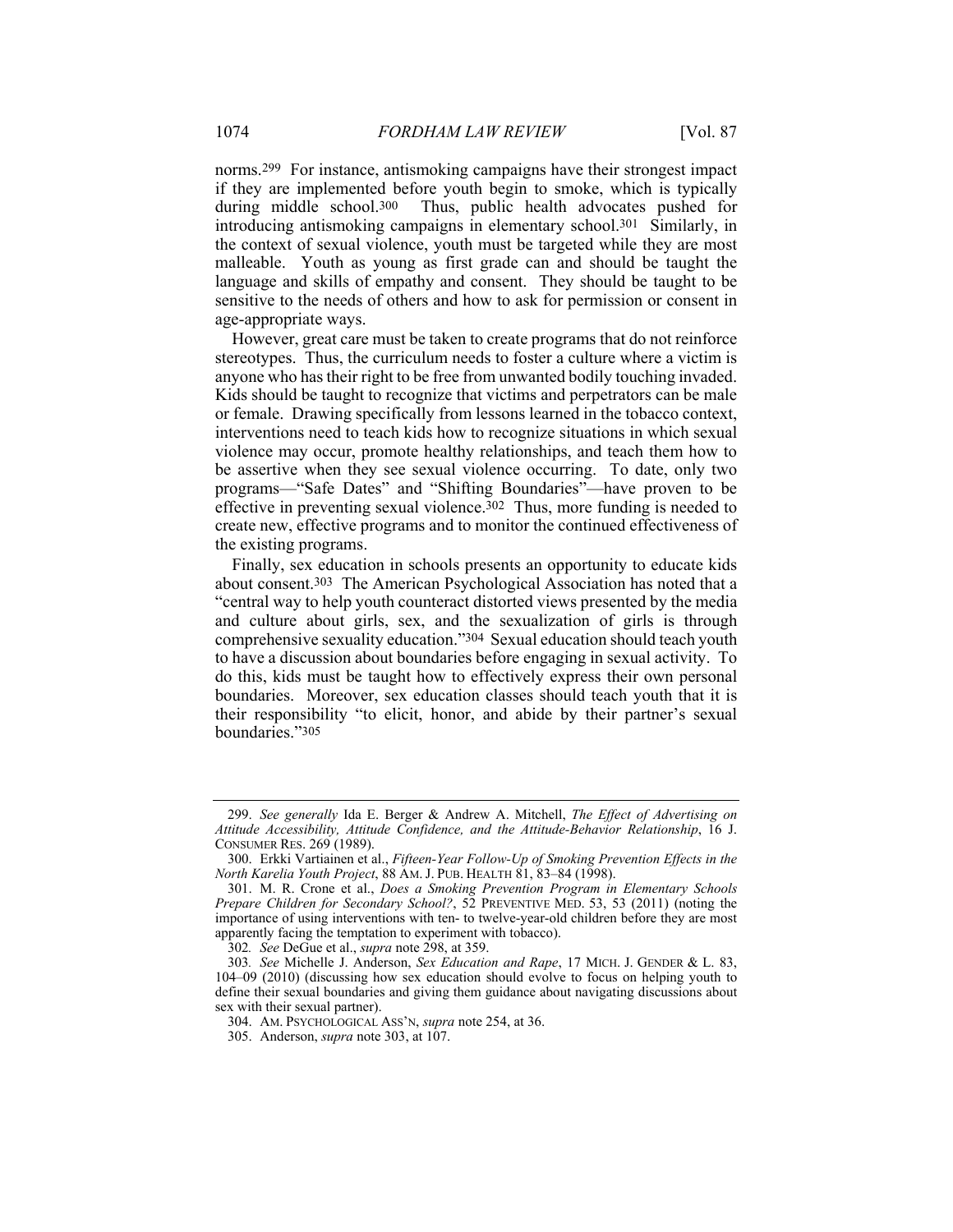#### 2018] *RAPE MESSAGING* 1075

#### *B. Mitigating Consequences of Rape*

Rape is one of the most severe of all traumas. Studies have shown that rape victims suffer multiple, long-term negative outcomes such as PTSD, depression, substance abuse, suicidal ideation, repeated sexual victimization, and chronic physical health problems.306 Rape victims have extensive postassault needs and may seek assistance from a variety of sources. Approximately 26 to 40 percent of victims report the assault to the police, 27 to 40 percent seek medical care and medical forensic examinations, and 16 to 60 percent obtain mental health services.307 If victims do not receive needed services or are treated insensitively when seeking services, then health professionals may magnify feelings of powerlessness, shame, and guilt. When this happens, researchers have described the experience as a "second rape," a secondary victimization to the initial trauma.<sup>308</sup>

Rape myths and prejudices have pervaded not only criminal justice responses to sexual assault but also the responses of crisis programs and health-care providers.309 Currently, provisions of services to rape and sexual assault victims are skewed toward stranger rapes, despite the fact that most rape and sexual assault victims know the perpetrator. At a time of tremendous vulnerability and need, sexual assault victims too often turn to their communities for help and are further hurt. Although some victims have positive experiences, secondary victimization is a widespread problem that happens, in varying degrees, to many victims of sexual assault who seek postassault care.310 Which sexual assault victims receive services, and the quality of care received, too often reflects privilege and discrimination. For example, victims who belong to ethnic minority groups and economically disempowered individuals are more likely to have difficulty obtaining help.311

<sup>306</sup>*. See generally, e.g.*, Dean G. Kilpatrick et al., *Rape-Related PTSD: Issues and Interventions*, 24 PSYCHIATRIC TIMES 50 (2007); Mary Koss et al., *Depression and PTSD in Survivors of Male Violence: Research and Training Initiatives to Facilitate Recovery*, 27 PSYCHOL. WOMEN Q. 130 (2003).

 <sup>307.</sup> *See, e.g.*, Rebecca Campbell et al., *Responding to Sexual Assault Victims' Medical and Emotional Needs: A National Study of the Services Provided by SANE Programs*, 29 RES. NURSING & HEALTH 384, 385 (2006); Sarah E. Ullman, *Mental Health Services Seeking in Sexual Assault Victims*, 30 WOMEN & THERAPY 61, 64 (2007).

<sup>308</sup>*. See, e.g.*, Rebecca Campbell & Sheela Raja, *The Sexual Assault and Secondary Victimization of Female Veterans: Help-Seeking Experiences in Military and Civilian Social Systems*, 29 PSYCHOL. WOMEN Q. 97, 103 (2005) (finding that most rape victims who sought help from the military or civilian legal or medical systems reported that this contact made them feel guilty, depressed, anxious, distrustful of others, and reluctant to seek further help).

<sup>309</sup>*. See* Rebecca Campbell et al., *Community Services for Rape Survivors: Enhancing Psychological Well-Being or Increasing Trauma?*, 67 J. CONSULTING & CLINICAL PSYCHOL. 847, 848 (1999).

 <sup>310.</sup> *See generally* Rebecca Campbell & Sheela Raja, *Secondary Victimization of Rape Victims: Insights from Mental Health Professionals Who Treat Survivors of Violence*, 14 VIOLENCE & VICTIMS 261 (1999).

<sup>311</sup>*. See generally* PATRICIA MARTIN, RAPE WORK: VICTIMS, GENDER, AND EMOTIONS IN ORGANIZATION AND COMMUNITY CONTEXT (2005).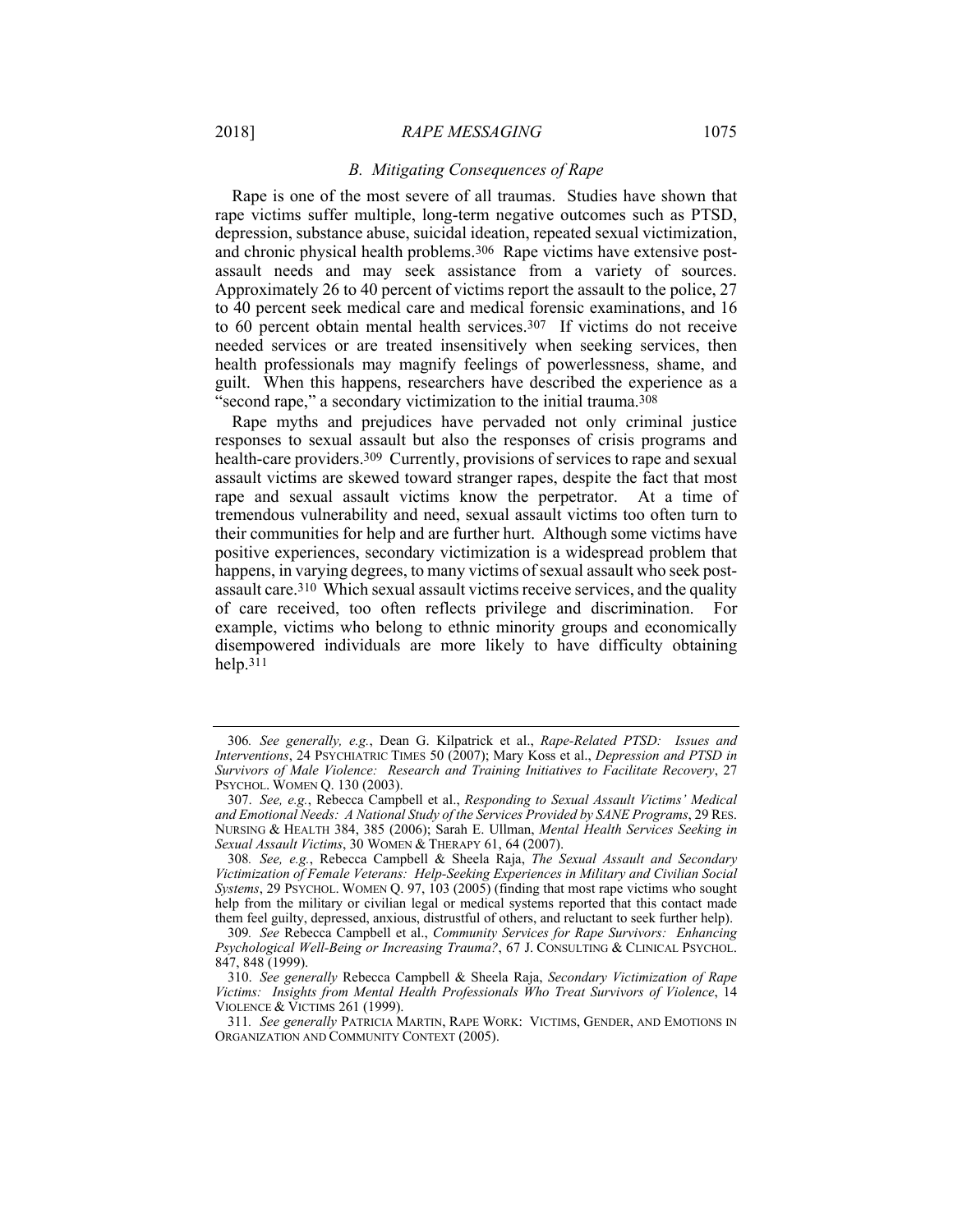Although prevention efforts to eliminate rape are clearly needed, it is just as important to consider how further trauma among those already victimized can be prevented. In response to growing concerns about the community response to rape, new interventions and programs have emerged that seek to improve services and prevent secondary victimization, but funding of these programs needs to be boosted.

### 1. Increase Funding for SANE Programs

Prior to the rape reform movement of the 1970s, victims of sexual assault were often denied care in hospitals.<sup>312</sup> As a result, rape reform advocates sought to provide sexual assault victims with access to care. In 1992, the Joint Commission for the Accreditation of Healthcare Organizations made it mandatory for hospitals to develop and implement procedures for the treatment of victims of sexual assault and abuse.313

Nonetheless, the emergency room remains inhospitable to sexual assault victims. When victims of sexual assault present to the emergency room at their local hospital, they are often triaged.314 If the rape does not result in significant physical injuries, a victim of sexual assault faces long wait times, and because less than a third of sexual assault victims present with physical injuries, most rape victims endure a long, arduous wait.315 During this wait, victims are not allowed to eat, drink, or urinate so as not to destroy physical evidence of the assault.316 When victims are finally seen by emergency room doctors, they tend to perform invasive rape examinations without adequately explaining the procedure to victims, which can be retraumatizing.317

More troubling, numerous studies have found that fewer than half of rape victims treated in hospital emergency room receive basic medical services. For example, while most sexual assault victims receive a medical exam and forensic evidence collection kit,318 researchers have found that less than 50 percent of sexual assault victims receive information about the risk of

 <sup>312.</sup> Linda E. Ledray & Sherri Arndt, *Examining the Sexual Assault Victim: A New Model for Nursing Care*, 32 J. PSYCHOSOCIAL NURSING & MENTAL HEALTH SERVICES 7, 7 (1994) (noting that it was not uncommon for hospitals to turn away rape victims and that many lacked a rape protocol).

 <sup>313.</sup> Judith McFarlane et al., *Identification of Abuse in Emergency Departments: Effectiveness of a Two-Question Screening Tool*, 21 J. EMERGENCY NURSING 391, 391 (1995).

 <sup>314.</sup> Kristin Littel, *Sexual Assault Nurse Examiner Programs (SANE): Improving the Community Response to Sexual Assault Victims*, OVC BULL., Apr. 2001, at 1, 2 (noting that rape victims will often wait as long as four to ten hours in the ER).

 <sup>315.</sup> Linda Ledray, *The Sexual Assault Nurse Clinician: A Fifteen-Year Experience in Minneapolis*, 18 J. EMERGENCY NURSING 217, 217 (1992).

<sup>316</sup>*. See* Littel, *supra* note 314, at 2.

<sup>317</sup>*. See* Rebecca Campbell, *What Really Happened?: A Validation Study of Rape Survivors' Help-Seeking Experiences with the Legal and Medical Systems*, 20 VIOLENCE & VICTIMS 55, 64 (2005) (finding that after going to the ER most rape survivors stated that they felt depressed (88 percent), nervous or anxious (91 percent), violated (94 percent), distrustful of others (74 percent), and reluctant to seek further help (80 percent)).

 <sup>318.</sup> Rebecca Campbell, *Preventing the "Second Rape": Rape Survivors' Experiences with Community Service Providers*, 16 J. INTERPERSONAL VIOLENCE, 1239, 1239–59 (2001).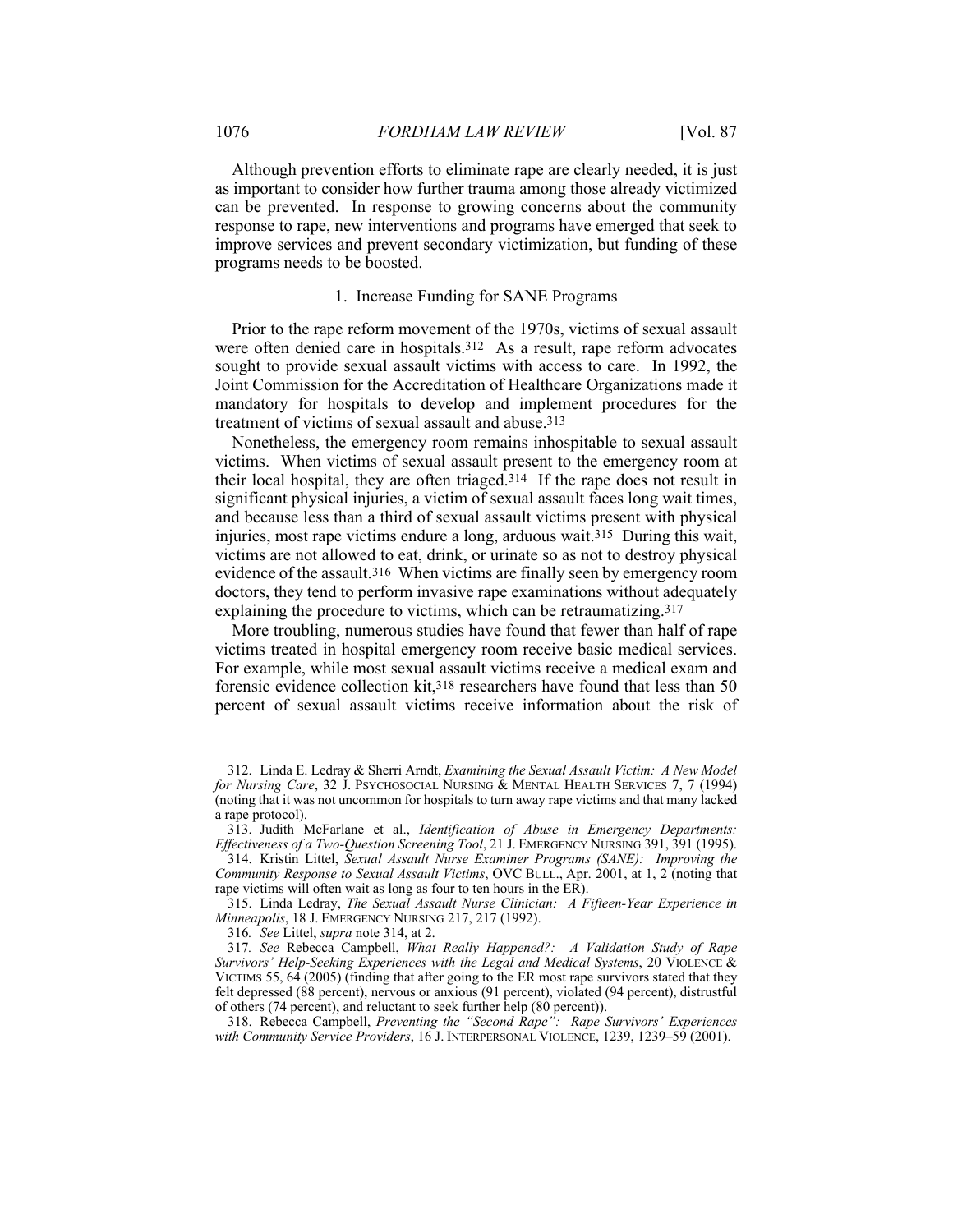pregnancy or are offered emergency contraception.319 Similarly, a disturbing percentage of victims do not receive antibiotic prophylaxis to reduce the likelihood of sexually transmitted diseases.320 Finally, emergency room personnel often lack training in rape forensic exams, which leads to incorrect performance of collection procedures.321

The poor quality of care received by sexual assault victims in emergency rooms was the catalyst for the creation and expansion of Sexual Assault Nurse Examiner (SANE) programs, the first of which was established in Memphis.322 The aim of a SANE was to provide care that addressed the victims' emotional needs as well as their health concerns.323 SANEs are registered nurses who receive specialized training in the treatment of sexual assault victims,324 including training in forensic-evidence collection, sexual assault trauma response, forensic techniques using special equipment, expertwitness testimony, assessment and documentation of injuries, identifying patterned injury, and maintenance of the chain of evidence.325 To obtain certification from the International Association of Forensic Nurses, registered nurses must have two years of experience and complete training that involves a forty-hour didactic component and a clinical preceptorship with an experienced SANE.326

 <sup>319.</sup> *See, e.g.*, Annette Amey & David Bishai, *Measuring the Quality of Medical Care for Women Who Experience Sexual Assault with Data from the National Hospital Ambulatory Medical Care Survey*, 39 ANNALS EMERGENCY MED. 631, 635–36 (2002) (finding that 20 to 28 percent of sexual assault victims were offered emergency contraception at hospitals); Campbell, *supra* note 317, at 63 (finding that 28 to 38 percent of sexual assault victims were offered emergency contraception).

<sup>320</sup>*. See, e.g.*, Sue Rovi & Noa'a Shimoni, *Prophylaxis Provided to Sexual Assault Victims Seen at US Emergency Departments*, 57 J. AM. MED. WOMEN'S ASSOC. 204, 204 (2002) (reviewing ER data and finding that prophylaxis antibiotics were not prescribed in 62.5 percent of all cases); Jeanette D. Straight & Pamela C. Heaton, *Emergency Department Care for Victims of Sexual Offense*, 64 AM. J. HEALTH-SYS. PHARMACY 1845, 1845, 1847 (2007) (finding that sexual assault victims did not receive antibiotics in nearly 70 percent of the cases reviewed).

<sup>321</sup>*. See* Stacey Beth Plichta, *The Emergency Department and Victims of Sexual Violence: An Assessment of Preparedness to Help*, 29 J. HEALTH & HUM. SERVICES ADMIN. 285, 298 (2006) (finding that only 66 percent of ER departments correctly performed all ten components of a sexual assault forensic exam).

 <sup>322.</sup> *See, e.g.*, *History and Development of SANE Programs*, OFF. JUST. PROGRAMS, https://www.ovcttac.gov/saneguide/introduction/history-and-development-of-sane-programs/ [https://perma.cc/49VV-N5NH] (last visited Nov. 15, 2018).

 <sup>323.</sup> Rebecca Campbell et al., *The Effectiveness of Sexual Assault Nurse Examiner (SANE) Programs: A Review of Psychological, Medical, Legal, and Community Outcomes*, 6 TRAUMA, VIOLENCE & ABUSE 313, 314 (2005).

<sup>324</sup>*. See* U.S. DEP'T OF JUSTICE, OFFICE ON VIOLENCE AGAINST WOMEN, A NATIONAL PROTOCOL FOR SEXUAL ASSAULT MEDICAL FORENSIC EXAMINATIONS 59 (2013), https://www.ncjrs.gov/pdffiles1/ovw/241903.pdf [https://perma.cc/SBP9-325J].

 <sup>325.</sup> *See generally, e.g.*, Jennifer L. Orr, *The Role of the Forensic SANE Nurse in Pediatric Sexual Assault*, 27 J. LEGAL NURSE CONSULTING 16 (2016).

 <sup>326.</sup> Tammy Bimber, *The Medical/Legal Aspects of Sexual Assault Nurse Examiner (SANE) Programs in Emergency Departments*, 25 J. LEGAL NURSE CONSULTING 32, 32–33 (2014).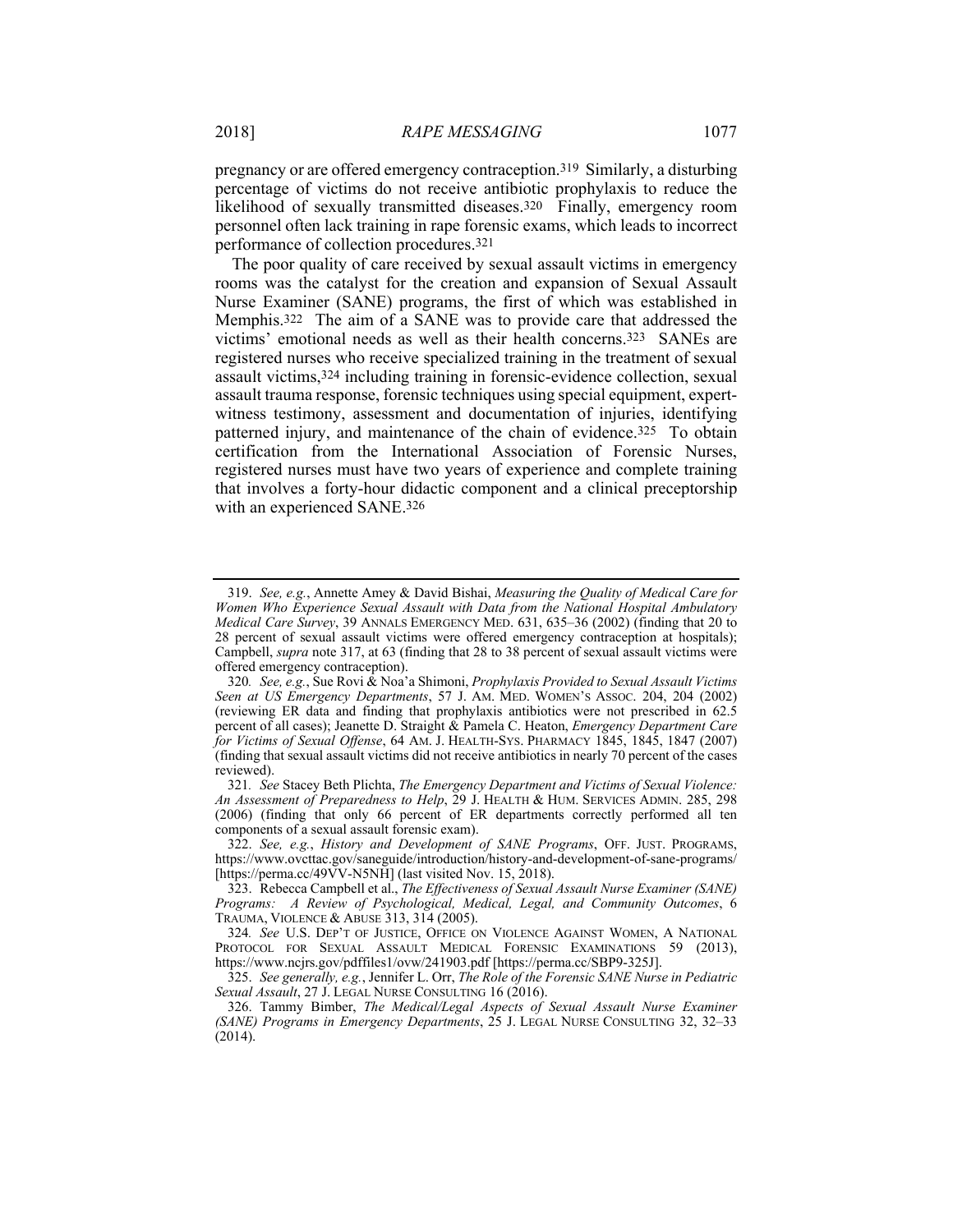The typical SANE program is housed in an emergency room and staffed by trained sexual assault nurse examiners.327 Generally, a few examination rooms in the emergency room are set aside for use by SANEs.328 When a sexual assault victim presents to the emergency room, the sexual assault victim is taken to a room dedicated for SANEs.329 If a SANE is not immediately available, one is paged and usually reports within thirty minutes.<sup>330</sup> In addition, many SANE programs coordinate with rape crisis centers so that a victim advocate can be present for the exam and provide emotional support.331

The primary mission of a SANE program is to meet the immediate needs of the sexual assault victim by providing compassionate, culturally sensitive, and comprehensive forensic evaluation and treatment by a trained professional nurse.332 Studies suggest that SANE programs are incredibly successful in a myriad of dimensions. Rape victims who are treated by a SANE receive more thorough medical care333 and recover more quickly.334 Further, the forensic exams and evidence collection kits provided by SANE programs are more thorough and complete than those provided by standard emergency rooms.<sup>335</sup> SANE programs often utilize special forensic equipment such as colposcopes which can detect microlacerations, bruises,

 333. For example, in one study, researchers examined medical charts before and after the implantation of a SANE program. Frances Derhammer et al., *Using a SANE Interdisciplinary Approach to Care of Sexual Assault Victims*, 26 J. ON QUALITY IMPROVEMENT 488, 490 (2000). Prior to the SANE program only about 11 percent of sexual assault victims received a complete physical exam, but after the SANE program was implemented 95 percent of assault victims received a completed exam. *Id.* at 495.

 334. In a study of the Memphis SANE program, researchers found that 50 percent of victims in their study were able to return to their usual vocation within one month, and, in three to six months, 85 percent felt secure alone in public areas. Abiodun Solola et al., *Rape: Management in a Noninstitutional Setting*, 61 OBSTETRICS & GYNECOLOGY 373, 375 (1983). After 12 months, more than 90 percent of the survivors were entirely free of their initial assault-related anxieties and emotional discomposure. *Id.*

 335. In a Colorado-based study, researchers tested the differences between SANE and non-SANE kits. *See* Valerie Sievers et al., *Sexual Assault Evidence Collection More Accurate When Completed by Sexual Assault Nurse Examiners: Colorado's Experience*, 29 J. EMERGENCY NURSING 512, 513–14 (2003). This study compared 279 kits collected by SANE nurses and 236 by doctors and non-SANE nurses on ten quality control criteria, and found that in nine of these ten categories, the SANE-collected kits were significantly better. *Id.* The kits collected by SANE nurses were significantly more likely than kits collected by physicians to include the proper sealing and labeling of specimen envelopes, the correct number of swabs and other evidence (pubic hairs and head hairs), the correct kind of blood tubes, a vaginal motility slide, and a completed crime lab form. *Id.*

<sup>327</sup>*. See id.* at 33 (noting that 90 percent of SANEs operate in emergency rooms).

 <sup>328.</sup> *See* Courtney E. Ahrens et al., *Sexual Assault Nurse Examiner (SANE) Programs: Alternative Systems for Service Delivery for Sexual Assault Victims*, 15 J. INTERPERSONAL VIOLENCE 921, 930–32 (2000) (describing SANE programs).

<sup>329</sup>*. Id.*

<sup>330</sup>*. Id.*

 <sup>331.</sup> Littel, *supra* note 314, at 3.

 <sup>332.</sup> *See* Rebecca Campbell et al., *Organizational Characteristics of Sexual Assault Nurse Examiner Programs: Results from the National Survey of SANE Programs*, 1 J. FORENSIC NURSING 57, 57 (2005).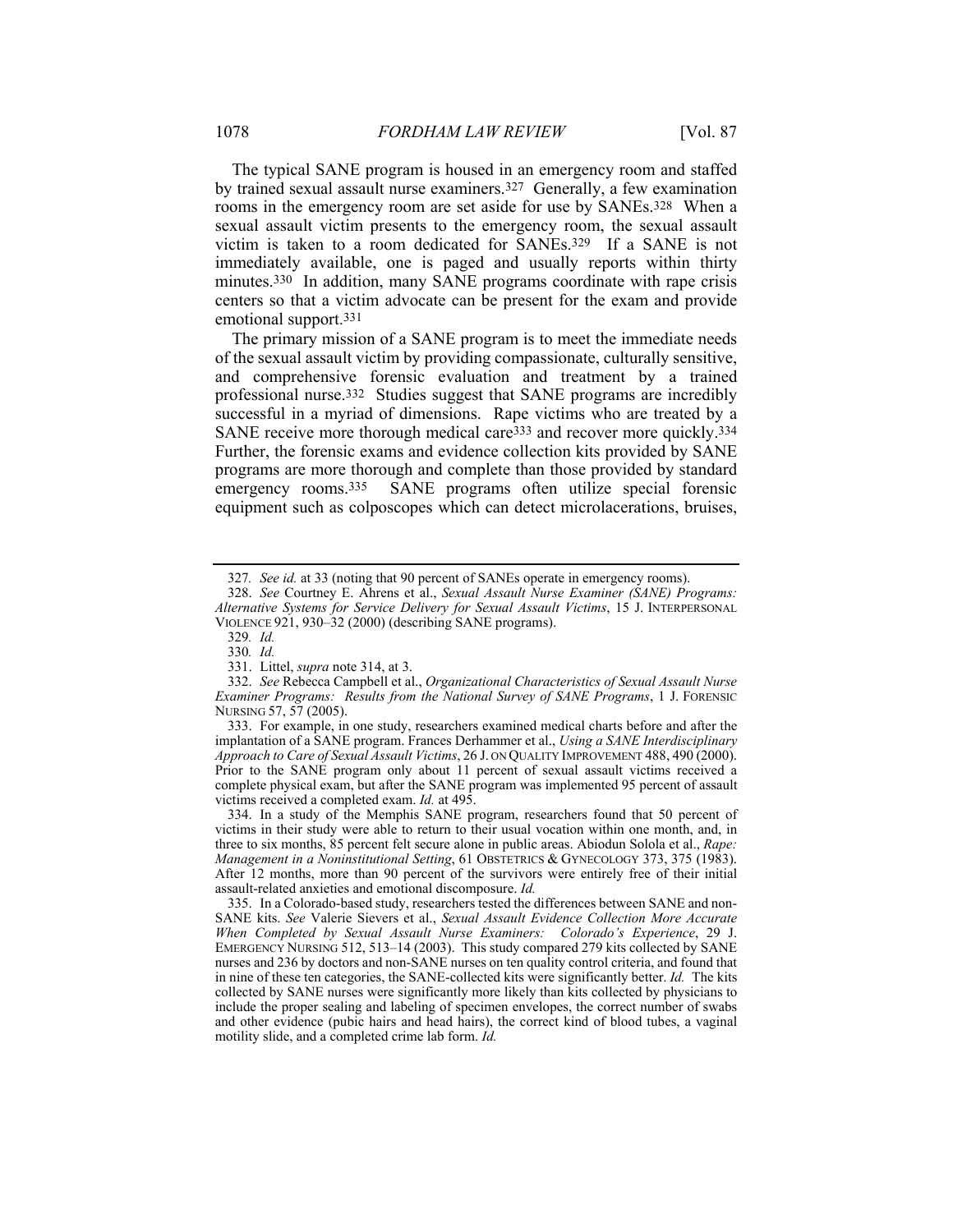and other injuries.336 And although the exam process is more lengthy, SANE programs provide a full explanation of the process before the exam and ongoing descriptions and explanations throughout the exam.337 Studies suggest that SANE programs increase prosecution of sexual assault cases because the quality of forensic evidence obtained can provide corroborating evidence of nonconsent.338 Finally, with respect to medical care, studies have shown that SANE programs consistently offer better care at a lower cost. SANEs prescribe emergency contraception and preventative antibiotic treatment at much higher rates than emergency room doctors.339 The cost of a physician conducting a forensic exam is approximately \$1200 whereas the cost of a SANE conducting the exam ranges from \$300 to \$450.340

The success of SANE programs in improving the care of sexual assault victims has spurred expansion. Recent estimates suggest that there are over six hundred SANE programs nationwide, housed mostly in hospitals.341 Although this number might sound large, less than 15 percent of emergency departments have a SANE program,342 and the existing SANE programs often struggle financially.343 Funding sources for SANE programs varies widely and often comes from disparate sources, including governmental funds, hospitals donations, and nonprofit fundraising.344 In a survey, 72 percent of SANE directors cited funding as a concern.345 When SANE programs rely on grants or government funding, they encounter problems when state or federal budgets are slashed or if they lose support from politicians. Similarly, when SANE programs are funded by hospitals, they face funding difficulties when they lose support from hospital administration.

Thus, funding for existing SANE programs needs to be prioritized, stabilized, and increased to sustain existing programs and begin new ones, as SANE programs are integral to mitigating the long-term health and economic impact of sexual violence on victims. SANEs form collaborative relationships with police departments, rape crisis centers, victims' services centers, and prosecutors' offices to facilitate a more streamlined and less traumatizing experience for victims. By decreasing the trauma associated

 <sup>336.</sup> Littel, *supra* note 314, at 13.

 <sup>337.</sup> *See* Rebecca Campbell et al., *A Participatory Evaluation Project to Measure SANE Nursing Practice and Adult Sexual Assault Patients' Psychological Well-Being*, 4 J. FORENSIC NURSING 19, 19 (2008).

 <sup>338.</sup> Littel, *supra* note 314, at 7.

 <sup>339.</sup> Campbell et al., *supra* note 307, at 385 (finding that such services are provided by SANEs at rates of 90 percent or higher).

<sup>340</sup>*. See* Bimber, *supra* note 326, at 33.

 <sup>341.</sup> Linda Ledray, *Expanding Evidence Collection Time: Is It Time to Move Beyond the 72-Hour Rule? How Do We Decide?*, 6 J. FORENSIC NURSING 47, 47 (2010).

 <sup>342.</sup> Bimber, *supra* note 326, at 34.

<sup>343</sup>*. See generally* Shana L. Maier, *Sexual Assault Nurse Examiners' Perceptions of Funding Challenges Faced by SANE Programs: "It Stinks*,*"* 8 J. FORENSIC NURSING 81 (2012) (discussing the funding challenges encountered by SANE programs).

<sup>344</sup>*. See generally, e.g.*, Debra D. Hatmaker et al., *A Community-Based Approach to Sexual Assault*, 19 PUB. HEALTH NURSING 124 (2002) (discussing the funding of the communitybased Athens-Clarke County Sexual Assault Nurse Examiners (ACC-SANE) program).

<sup>345</sup>*. See* Maier, *supra* note 343, at 87.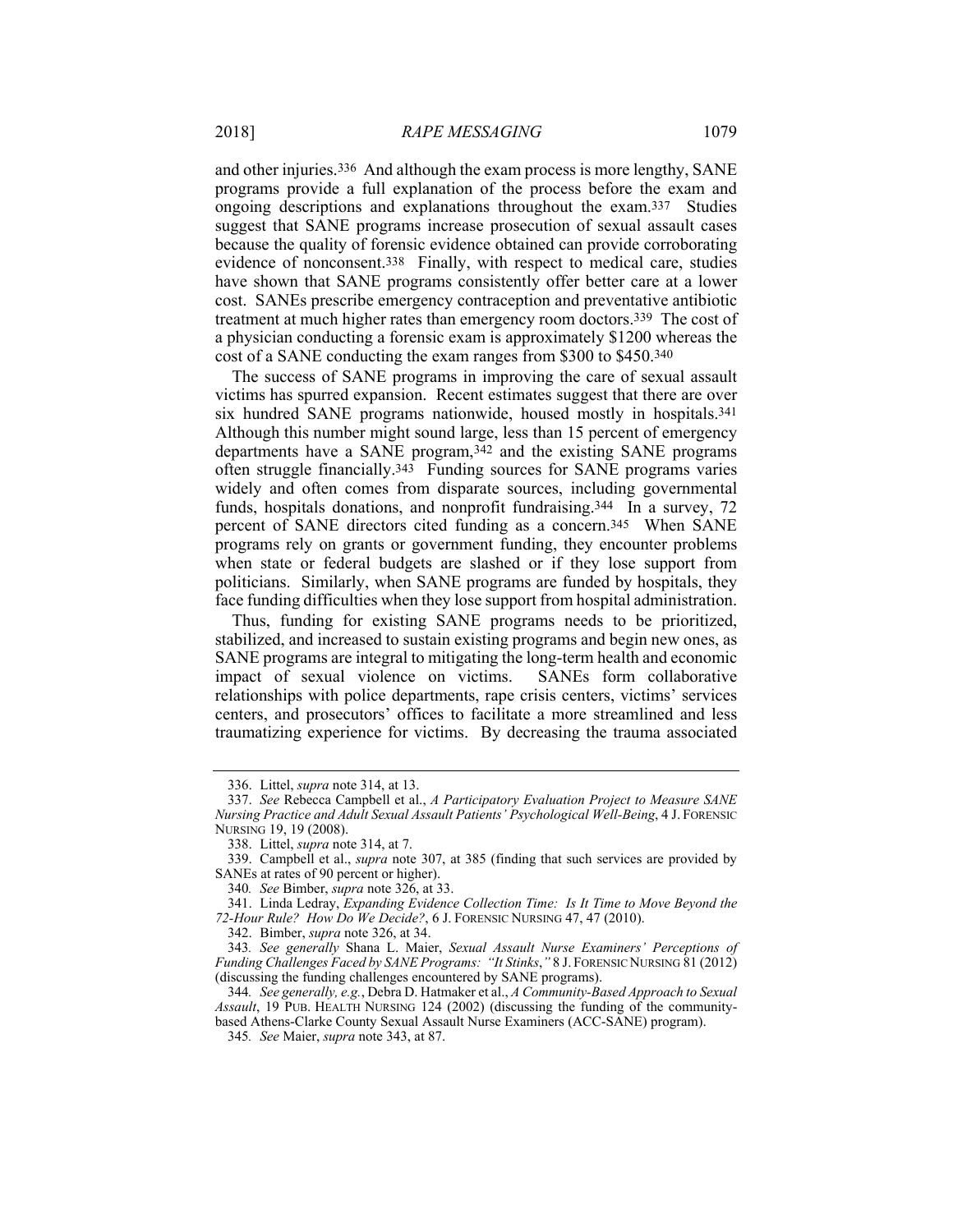with sexual assault, SANEs reduce the likelihood of permanent trajectory shifts for victims.

# 2. Expand Access to Victim Compensation Programs for Sexual Assault Victims

Victim compensation programs reimburse victims of rape and other violent crime for expenses such as medical care, mental health counseling, lost wages, and even sometimes emotional pain and suffering. California became the first state to enact a victim compensation program in 1964.346 Twenty years later, Congress enacted the Victims of Crime Act of 1984 ("VOCA"),347 which established a federal office responsible for developing the rights of victims and providing supplementary federal funding for state victim assistance programs through a newly created Crime Victims Fund. Beginning in 1986, states qualified for VOCA funding if their compensation programs satisfied certain statutory requirements.348 By 1992, as a result of federal funding, every state had enacted a victim compensation program.349

The underlying theory behind victim compensation programs is that the state is responsible for protecting the public against crime and, therefore, has a moral duty to compensate victims because every crime represents a failure by the state to protect the victim.350 The benefits and requirements vary from state to state,351 and funding for such programs typically comes from fines, penalties, and forfeitures in state and federal criminal cases. Victim compensation programs generally require that the victim: (1) report the crime promptly to law enforcement; (2) cooperate with police and prosecutors in the investigation and prosecution of the case; (3) submit a

 349. In 1992, Maine became the last state to enact a victims compensation program. *See* ME. REV. STAT. ANN. tit. 5, § 316-A (2017).

 350. Pablo J. Drobny, *Compensation to Victims of Crime: An Analysis*, 16 ST. LOUIS U. L.J. 201, 204 (1971).

<sup>346</sup>*. See* Leonard McGee, *Crime Victim Compensation*, 5 J. CONTEMP. L. 67, 69 (1978). 347. Pub. L. No. 98-473, 98 Stat. 2170 (codified as amended at 42 U.S.C. §§ 10601–10604 (2012)).

 <sup>348.</sup> A crime-victims program is eligible for funding if it: (1) includes victims of drunk driving and domestic violence among eligible recipients; (2) promotes victim cooperation with law enforcement authorities; (3) certifies that VOCA grants will not be used to supplant state funds otherwise available to provide crime victim compensation; (4) makes compensation awards to victims who are nonresidents of the state on the same basis as it would to residents; (5) provides compensation to victims of federal crimes; (6) provides compensation to residents of the state who are victims of compensable crimes;  $(7)$  does not deny compensation to any victim because of that victim's familial relationship to the offender, or because she is related to, or cohabitates with, the offender; (8) prohibits compensation to any person who has been convicted of an offense under federal law with respect to any time period during which the person is delinquent in paying a fine, other monetary penalty, or restitution imposed for the offense; and (9) complies with VOCA administrative program requirements. 42 U.S.C.  $§ 10602(b)(1)–(6)$  (2012).

 <sup>351.</sup> LISA NEWMARK ET AL., THE NATIONAL EVALUATION OF STATE VICTIMS OF CRIME ACT ASSISTANCE AND COMPENSATION PROGRAMS: TRENDS AND STRATEGIES FOR THE FUTURE I (2003), https://www.urban.org/sites/default/files/publication/59536/410924-The-National-Evaluation-of-State-Victims-of-Crime-Act-Assistance-and-Compensation-Programs-Trendsand-Strategies-for-the-Future-Full-Report-.PDF [https://perma.cc/LZ72-RL2C].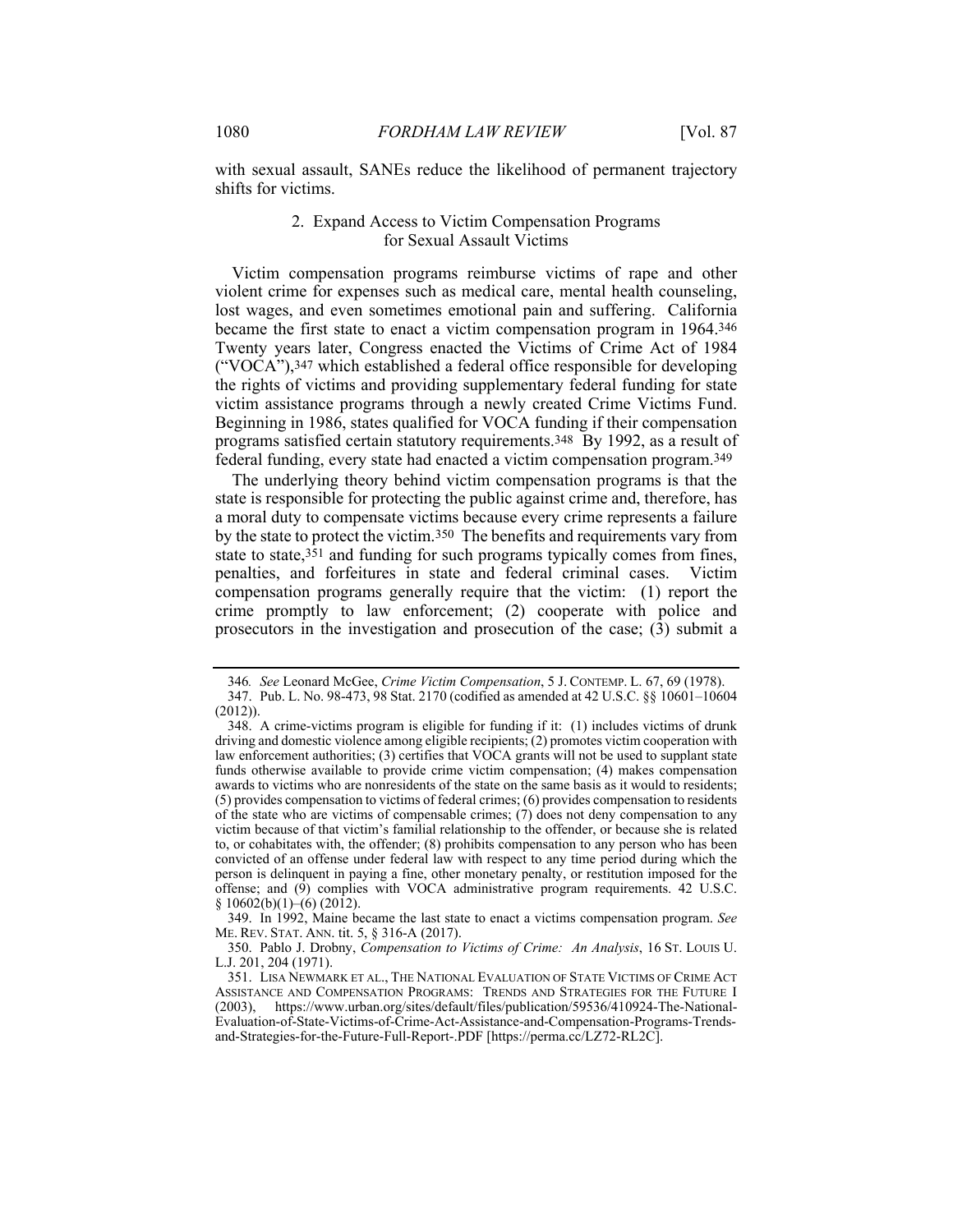timely application to the compensation program; (4) have a loss not covered by insurance or some other collateral source; and (5) be innocent of criminal activity or significant misconduct that caused or contributed to the victim's injury or death.352

Although these requirements are reasonable for most serious crimes, they are unduly burdensome for victims of sexual violence. Requiring the prompt reporting of the assault is a significant impediment to obtaining needed funds for many victims.353 Many sexual violence victims report feeling guilt or shame, which can delay reporting.354 In explaining why sexual violence victims delay reporting, an expert opined that:

It may be hard for a victim to do anything that reminds them of the circumstances of the assault and simple tasks may become impossible. . . . Some find it too hard to talk about what happened, and thus they may delay reporting the events and not tell anyone, even those who love them.<sup>355</sup>

While some victims delay reporting, many more never report at all.<sup>356</sup> It is well documented that many sexual assault victims never report the assault for a variety of reasons including: fear of being blamed for the victimization,357 fear of reprisal from the perpetrator or others,358 shame or guilt,359 self-blame,360 ambiguity regarding the assault,361 and thinking that

355*. See* Fiona L. Mason, *Rape—Myth and Reality: A Clinician's Perspective*, 50 MED. SCI. & L. 116, 118 (2010).

 356. W. David Allen, *The Reporting and Underreporting of Rape*, 73 S. ECON. J. 623, 623 (2007) (noting that "only about one-third of rape victims reported the crime to police, making rape the most underreported of all violent crimes"); *see also* Gise & Paddison, *supra* note 15, at 629 (discussing estimates of the underreporting of rape).

357*. See* Janice Du Mont et al., *The Role of "Real Rape" and "Real Victim" Stereotypes in the Police Reporting Practices of Sexually Assaulted Women*, 9 VIOLENCE AGAINST WOMEN 466, 468–69 (2003) (discussing that fear of the attribution of blame by others or of not being believed, particularly when having engaged in "high risk behaviors," has also been linked to deciding not to report the assault to police).

358. U.S. DEP'T OF JUSTICE, *supra* note 12, at 7.

 359. Karen G. Weiss, *Too Ashamed to Report: Deconstructing the Shame of Sexual Victimization*, 5 FEMINIST CRIMINOLOGY 286, 287 (2010) (noting that "[v]ictims who are ashamed or anticipate disapproval from others will be hesitant to disclose sexual victimization and especially reluctant to report their incidents to the police").

 360. Du Mont et al., *supra* note 357, at 468 (noting that "nonreporting has been ascribed to intrapsychic processes such as self-blame").

 361. Alan M. Gross et al., *An Examination of Sexual Violence Against College Women*, 12 VIOLENCE AGAINST WOMEN 288, 297 (2006) (finding that "only 15% of women who submitted to unwanted sexual intercourse because they felt their partner's level of sexual arousal made it useless to try to stop his advances considered this an act of rape").

 <sup>352.</sup> *See, e.g.*, 42 U.S.C. § 10602(b)(8) (prohibiting payments to those who had been convicted of a federal criminal offense).

 <sup>353.</sup> For example, in *Doe v. Fischetti*, a rape victim who failed to report the rape until three years after the crime was denied compensation despite her testimony and the testimony of a witness whom she had told about the rape. 676 N.Y.S.2d 262, 263 (App. Div. 1998).

<sup>354</sup>*. See, e.g.*, State v. Roles, 832 P.2d 311, 319 (Idaho Ct. App. 1992) (allowing expert testimony "to explain the delay in reporting the incident and the delay in AB's efforts to flee."). *See generally* State v. Kinney, 762 A.2d 833 (Vt. 2000) (holding that a prosecutor could call an expert to testify that it is not unusual for sexual assault victims to delay reporting due to feelings of guilt and shame).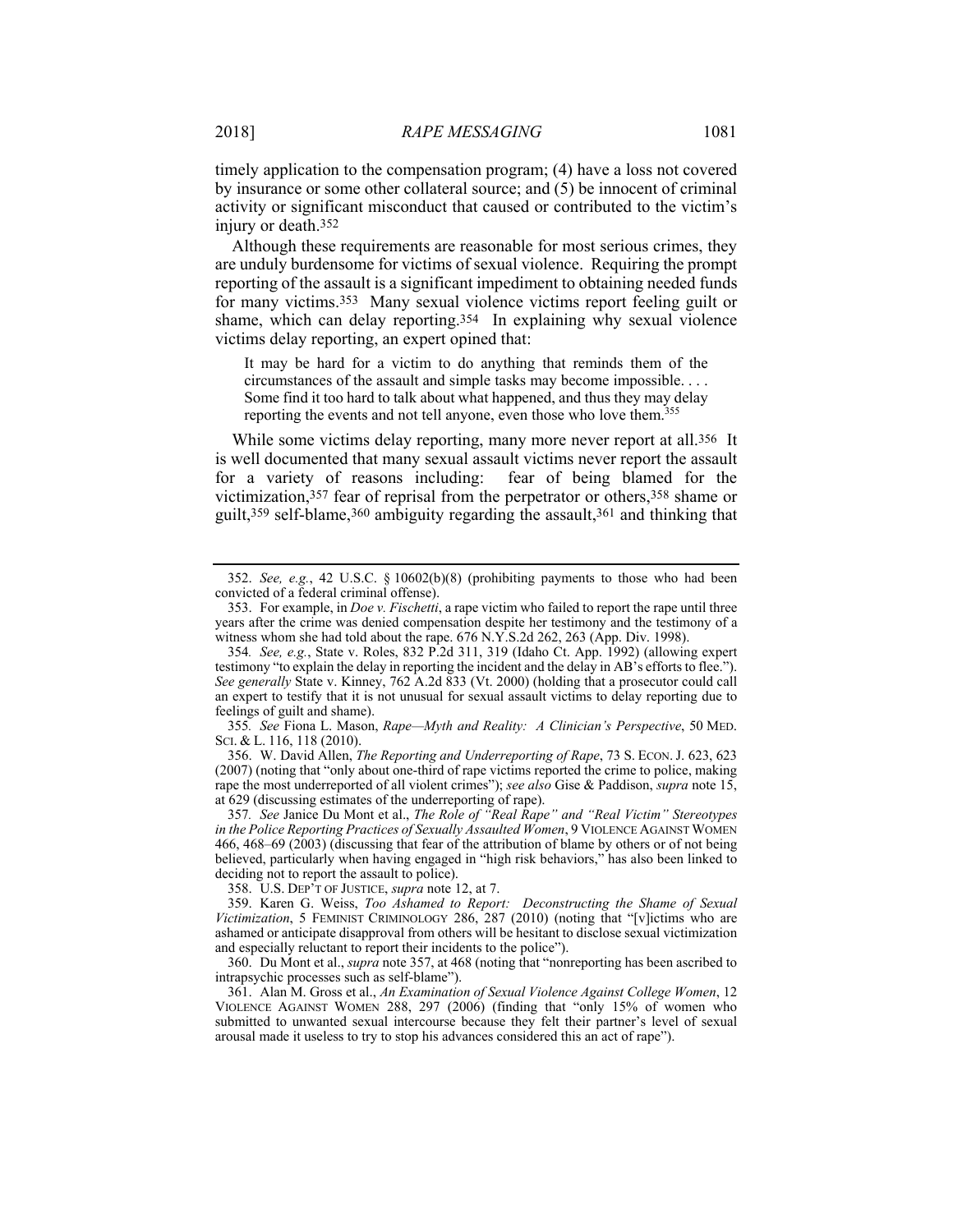the assault is "not serious enough"362 or that the police would not take them seriously.363

Access to appropriate care is particularly critical to victims who are living in poverty or on the cusp of poverty. Rape can have serious long-term medical, psychological, and economic consequences without timely interventions.364 Victims of sexual assault tend to lack resources. Demographic characteristics—such as being in a racial minority group, unemployed, a student, young, unmarried, and living in poverty—are correlated with higher rates of victimization.365 Researchers have found that women in the lowest income bracket, with annual household incomes of less than \$7500, are sexually victimized at about six times the rate of women in households earning \$75,000 or more annually.<sup>366</sup> Further, victims of sexual assaults are more likely to continue living in poverty and are at greater risk for further victimization.367

Thus, victim compensation programs should amend guidelines with respect to prompt reporting and cooperation with police for victims of sexual assault. There are a myriad of reasons why sexual assault victims delay or fail to report,<sup>368</sup> and whether the assault is quickly reported or not should not impede a victim's ability to obtain necessary care. Victim compensation programs should amend guidelines to allow approval of applications by sexual assault victims to be given based upon evidence other than a police report to establish that a sexual assault has occurred. Factors sufficient to establish that a sexual assault has occurred should include, but not be limited to, medical records documenting injuries consistent with allegations of sexual assault, mental health records, or that the victim received a forensic sexual assault examination.

Further, many victim compensation programs interpret the innocent victim requirement very broadly such that victims are precluded from compensation if they have a prior criminal record.369 These prior-criminal-acts provisions

 <sup>362.</sup> Martie Thompson et al., *Reasons for Not Reporting Victimizations to the Police: Do They Vary for Physical and Sexual Incidents?*, 55 J. AM. C. HEALTH 277, 279 (2007) (finding that the most commonly cited reason for victims of sexual assault not reporting their victimization was that the incident was "not serious enough").

 <sup>363.</sup> U.S. DEP'T OF JUSTICE, BUREAU OF JUSTICE STATS., VICTIMIZATIONS NOT REPORTED TO THE POLICE, 2006–2010, at 4 (2012), https://www.bjs.gov/content/pub/pdf/vnrp0610.pdf [https://perma.cc/J9K5-7EXC] (finding that 13 percent of rape victims did not report the incident because of a belief that the police would not help).

<sup>364</sup>*. See supra* notes 41–63 and accompanying text.

<sup>365</sup>*. See generally* Christina A. Byrne et al., *The Socioeconomic Impact of Interpersonal Violence on Women*, 67 J. CONSULTING & CLINICAL PSYCHOL. 362 (1999).

 <sup>366.</sup> Callie Marie Rennison, Opinion, *Privilege Among Rape Victims*, N.Y. TIMES (Dec. 21, 2014), https://www.nytimes.com/2014/12/22/opinion/who-suffers-most-from-rape-andsexual-assault-in-america.html [https://perma.cc/NX3U-VWEK].

 <sup>367.</sup> See E. Anne Lown et al., *Interpersonal Violence Among Women Seeking Welfare: Unraveling Lives*, 96 AM. J. PUB. HEALTH 1409, 1409 (2006).

<sup>368</sup>*. See supra* notes 356–63 and accompanying text.

<sup>369</sup>*. See, e.g.*, ARK. CODE ANN. § 16-90-712(5) (LexisNexis 2018) (excluding "any claimant who has been convicted of a felony involving criminally injurious conduct"); MISS. CODE ANN. § 99-41-17(1)(j) (2016) (barring "any claimant or victim who has been under the actual or constructive supervision of a department of corrections for a felony conviction within